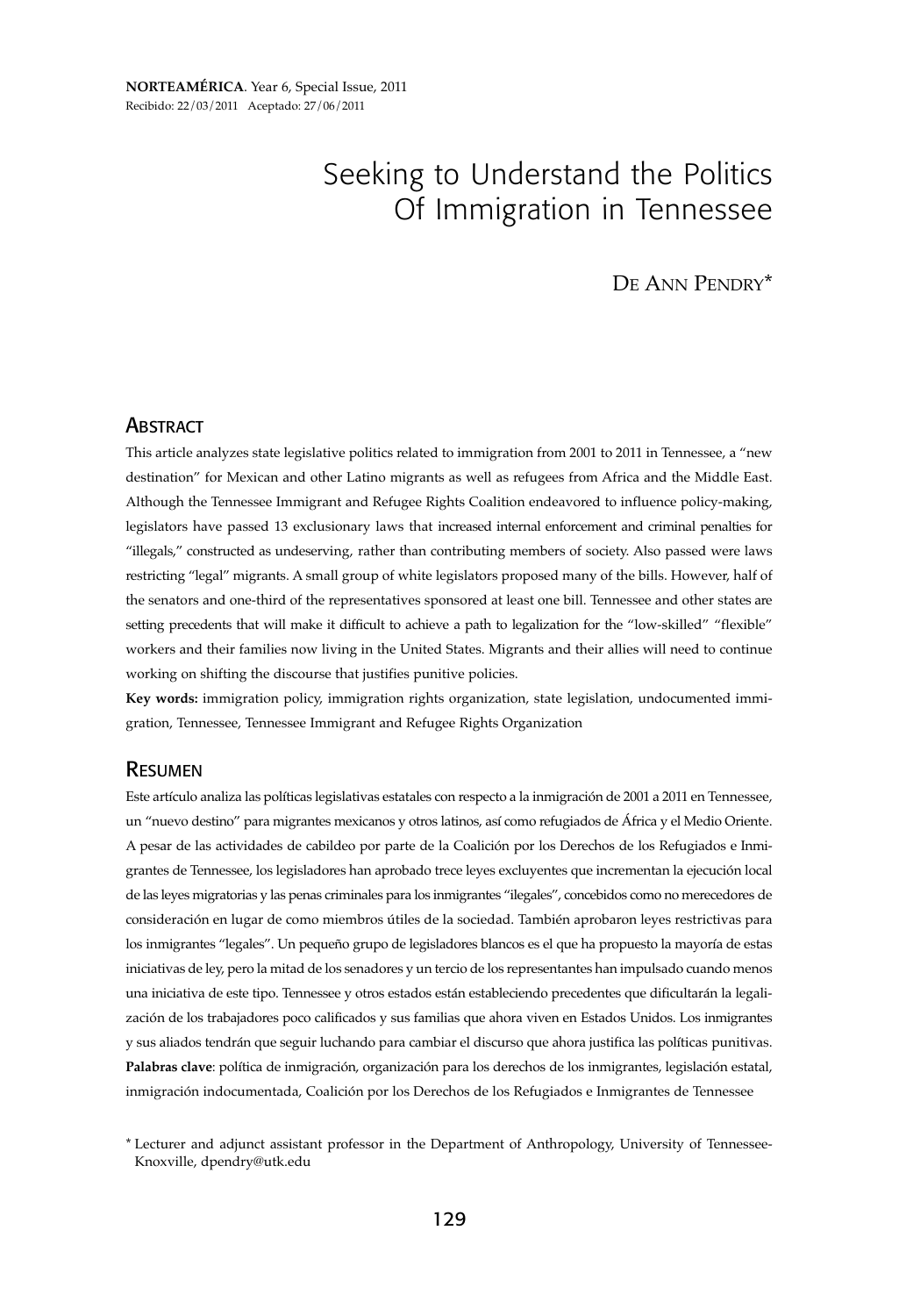NORTEAMÉRICA

FOR MOST OF THE TWENTIETH CENTURY, Mexican migration to the United States has been concentrated in the southwestern states. However, during the 1980s and more so during the 1990s and into the 2000s, Mexican and other Latino migrants were increasingly moving to "new destinations," particularly in the Midwest and the Southeast. These changes have been documented and discussed by a growing literature involving researchers from several social science disciplines (e.g., Murphy, Blanchard, and Hill, eds., 2001; Fink, 2003; Millard, Chapa, Burillo, et al., 2004; Zúñiga and Hernández-León, 2005; Peacock, Watson, and Matthews, eds., 2005; Anrig and Wang, eds., 2006; Smith and Furuseth, eds., 2006; Massey, ed., 2008; Singer, Hardwick, and Brettell, eds., 2008; Odem and Lacy, eds., 2009; Ansley and Shefner, eds., 2009; Gill, 2010). Tennessee has been one of those new destinations, not only for Mexicans, Guatemalans, Hondurans, Salvadorans, and other Latinos (including U.S.-born Latinos), but also for refugees from various regions of the world. This article describes the politics that have emerged in Tennessee as a result of this in-migration. Tennessee is one of an increasing number of states whose governments have been passing their own laws designed to include or exclude immigrants (Anrig and Wang, eds., 2006; Odem, 2008; Mohl, 2009; Varsanyi, ed., 2010a). As this article will illustrate, there have been governmental and non-governmental efforts to include immigrants, including a law passed in early 2001 that granted access to driver's licenses to state residents who could not present a valid social security card. However, since then state legislators have been proposing an increasing number of anti-immigrant bills. The rhetoric used to justify exclusionary proposals focuses on "illegals," whom as Newton (2008) argues, are constructed as "undeserving" individuals who "broke the law," even though some of the proposals, such as the English-only propositions, affect "formally" as well as "informally authorized" migrants (Plascencia, 2009).<sup>1</sup>

The analysis in this article is based on my work as a volunteer and an ally of the immigrant rights movement in Tennessee since 2005, which has included helping to organize and participating in meetings, lobbying efforts, "know-your-rights" sessions for immigrants, outreach to U.S.-born residents, and protest marches. Much of that participation has taken place here in Knoxville where I live, but has included

<sup>&</sup>lt;sup>1</sup> Newton (2008) demonstrated that elected officials frequently used variations of the term "illegal" when debating the proposals and amendments associated with the immigration reform bills passed in 1986 and 1996. Luis Plascencia makes a compelling argument that the use of "undocumented" (although favored by immigrant rights advocates) as well as "illegal" helps reproduce the ideology of "individual responsibility" for unlawful presence and/or visa violations and obscures the role of the state in determining laws, selectively enforcing laws, and granting exceptions to laws (2009: 379, 407, and 409). Hence, he suggests using the terms "informally authorized" and "formally authorized." In this paper, I will occasionally use his terms, but I also use undocumented or unauthorized without quotes (as is conventional in much of the literature on migration) and "illegal" when quoting the discourse of politicians.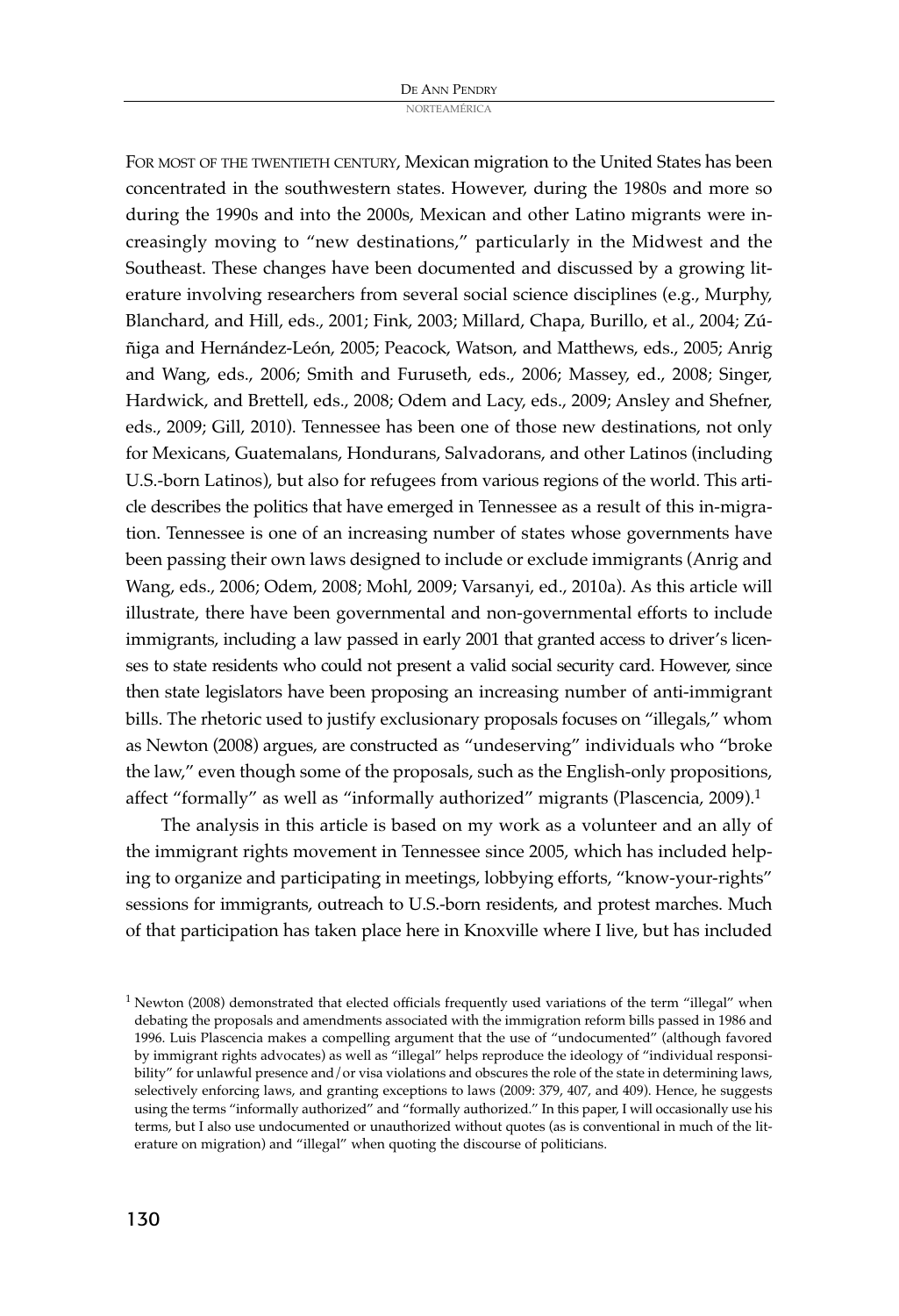trips to several nearby towns, Nashville, Chattanooga, Atlanta, and Washington, D.C. Hence, the article also discusses the activities of immigrants, their children, and their allies to prevent exclusionary proposals from becoming law and efforts to promote immigration reform at the federal level that recognizes the many contributions of undocumented migrants.

Many researchers have highlighted the importance of migrants' transnational political activities, but those works have tended to focus on participation in local, regional, indigenous, and/or national politics in the migrants' countries of origin and/or labor organizing or religious organizations in the destination countries (e.g., Kearney, 1995; Kearney and Besserer, 2004; Portes and DeWind, 2004; Smith, 2006; Stephen, 2007; Foxen, 2007; Barajas, 2009). In his ethnography about Mexican migrants in San Jose, California, Christian Zlolniski (2006) describes their participation in local labor organizing and school board politics. In works about migration to "new destinations," researchers have discussed labor organizing (Stuesse, 2009; Ansley and Lewis, 2011), organizing spaces for religious participation (Griffith, 2008; Odem, 2009), and the politics of participation in local cultural celebrations (Shutika, 2008). When discussing the impact of the 2006 pro-immigrant marches on federal immigration debates, scholars observe that many took place in "new destinations" (e.g., Chavez, 2008). In general, the literature on migration to "new destinations" has described the demographic changes and the anti-immigrant backlash that has resulted in exclusionary policies at the state or local levels. Researchers also note that local marches were held in 2006, and then observe that pro-immigrant advocacy groups are not as well-developed as they are in traditional gateways, or they mention that pro-immigrant groups were attempting to influence state or local policymakers, without exploring the groups' activities in much detail (e.g., Anrig and Wang, eds., 2006; Singer, Hardwick, and Brettell, eds., 2008; Massey, ed., 2008; Odem and Lacy, eds., 2009; Varsanyi, ed., 2010a). Films such as *Farmingville* and *9500 Liberty* and several recent articles (Brettell, 2008; Price and Singer, 2008; Wilson, Singer, and DeRenzis, 2010; Danielson, 2010) illustrate that pro-immigrant groups have organized to contest anti-immigrant ordinances at the local level. Building on the work of Jamie Winders (2008 and 2009), Barbara Ellen Smith (2009), and Winders and Smith (2010), who have focused on the politics of immigration in Nashville and Memphis, this article will illustrate that, although not always successful, pro-immigrant advocates in Tennessee have been working on contesting anti-immigrant legislation at the state level. Before turning to the politics of immigration in Tennessee, it is important to place those politics within the larger context of global political and economic processes. What follows is a brief overview of the structural factors involved in the shift in migration to new destinations such as Tennessee.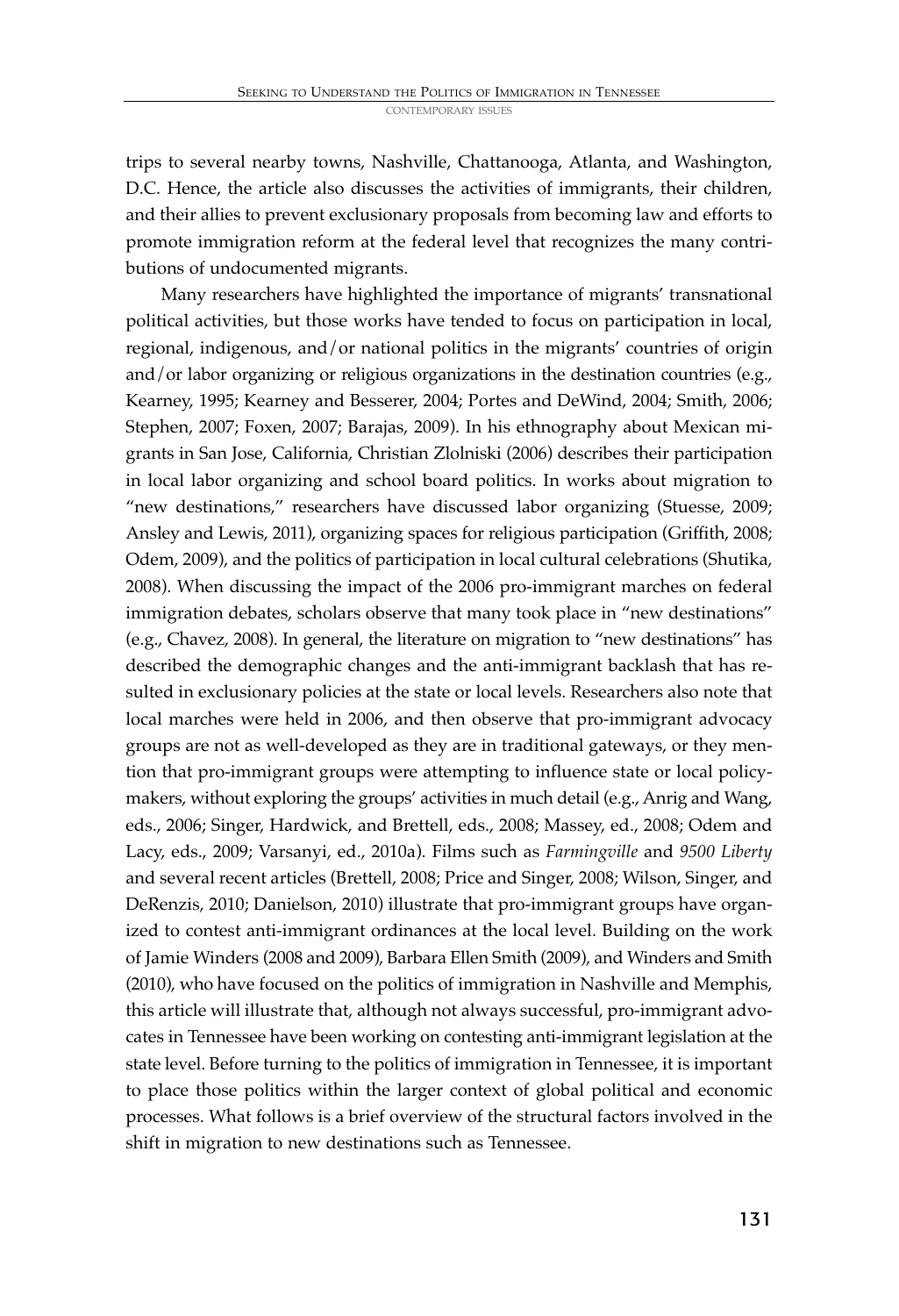### MIGRATION TO NEW DESTINATIONS IN THE MIDWEST AND THE SOUTHEAST

After the Immigration Reform and Control Act (IRCA) passed in 1986, 3 million undocumented migrants, including 2.3 million Mexicans, were allowed to regularize their status (e.g., Massey and Capoferro, 2008: 28). In the early 1990s, a court case enabled some Guatemalans and Salvadorans to legalize their status by reapplying for political asylum. <sup>2</sup> Hence, these migrants were freer to move out of states like California to other places in the United States to seek employment opportunities, lower costs of living, and safer environments for their children (Millard, Chapa, Burillo, et al., 2004, Brown and Odem, 2011). By the early 1990s California was experiencing an extended recession, a saturated job market, and the anti-immigrant sentiments that resulted in Proposition 187. Thus, some migrants began moving out of California as well as Texas and Florida and became "pioneers" in new areas, who were then followed by other migrants in their networks, including new arrivals from Mexico and Central America who would move directly to the new destinations (Massey and Capoferro, 2008; Leach and Bean, 2008). Some of the pioneers were recruited by employers and some had worked in the Midwest or Southeast as migrant farmworkers and began finding more permanent employment opportunities (Millard, Chapa, Burillo, et al., 2004; Johnson-Webb, 2003; Striffler, 2005; Griffith, 2008; Zúñiga and Hernández-León, 2009; Mohl, 2009; Gill, 2010).

From the 1980s through the 1990s, industrialized farming was expanding, and meatpacking companies in major urban areas in the Midwest like Chicago closed their unionized factories, opening new ones in small towns that were also closer to beef and pork producers (Millard, Chapa, Burillo, et al., 2004; Gouveia, 2006; Fennelly, 2008). <sup>3</sup> Poultry processing was also expanding, particularly in the Southeast (Kandel and Parrado, 2004). In the context of the increasing global mobility of capital and declines in U.S. manufacturing due to outsourcing, towns in the U.S. found themselves competing to attract new businesses that would "create jobs," and thus also were offering these companies tax incentives to build processing plants in their towns. The newer meat and poultry processing plants were generally not unionized, and had declining working conditions, increased deskilling of jobs, and esca-

<sup>&</sup>lt;sup>2</sup> The court case determined a bias in political asylum decisions during the early 1980s, when most Guatemalans and Salvadorans fleeing the violence of their civil wars were denied asylum, while it was routinely granted to Nicaraguans fleeing the Sandinistas (i.e., "communism") (Brown and Odem, 2011: 5).

<sup>&</sup>lt;sup>3</sup> Katherine Fennelly describes a small town in Minnesota where a meat-packing company closed its plant in the early 1990s after the predominantly Euro-American unionized workforce refused to make wage concessions and re-opened it less than a month later using large numbers of non-unionized immigrant workers (2008: 154, 175).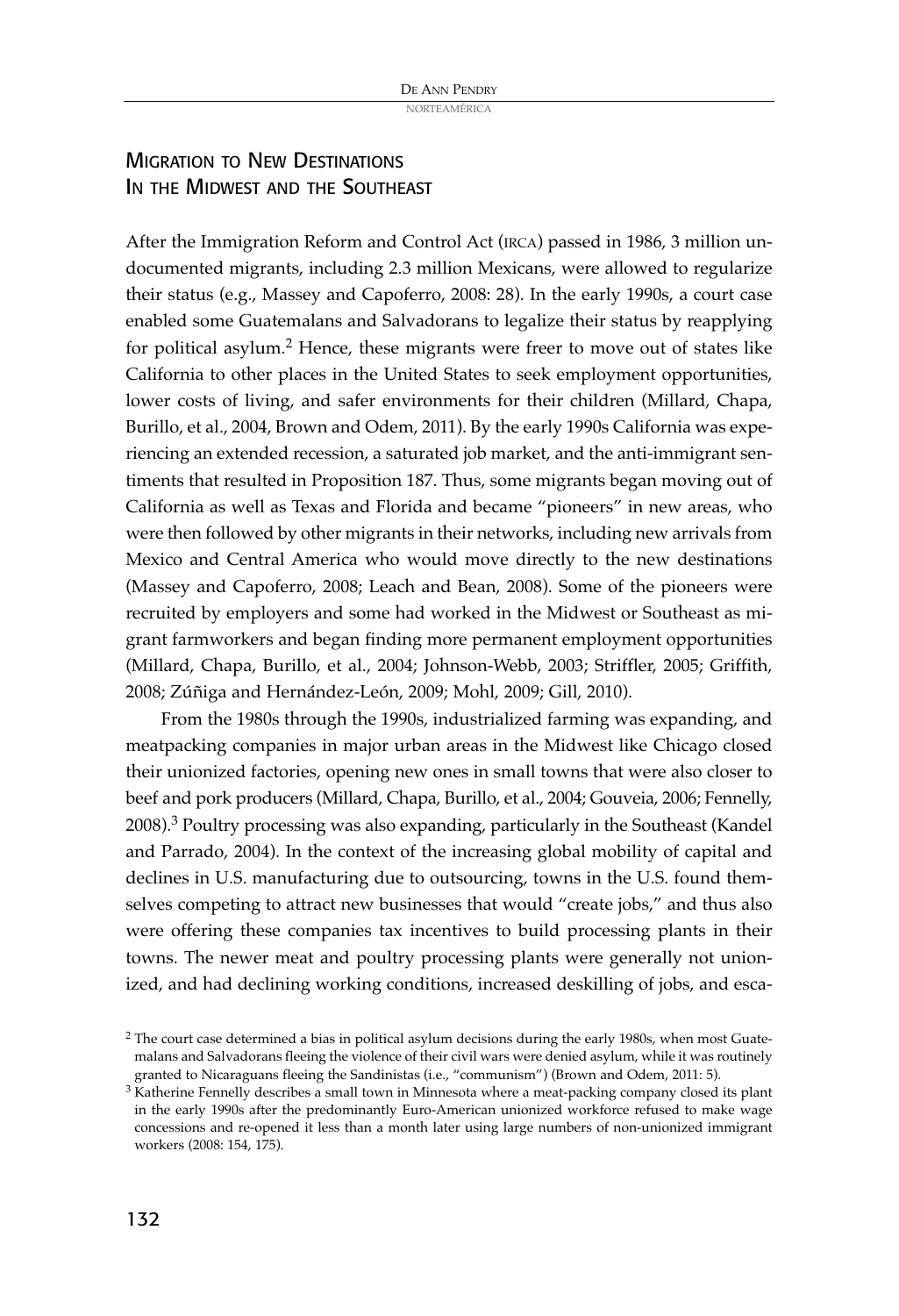lating line speeds. Initially these industries often went to large U.S. cities and to Mexico to recruit immigrant labor for these plants (Stull, Broadway, and Griffith, eds., 1995; Grey, 1999; Johnson-Webb, 2003; Striffler, 2005; Fleury-Steiner and Longazel, 2010). As had occurred in traditional destinations, when migration streams began to be established in new destinations, employers could recruit additional labor informally through immigrant networks (Massey, Durand, and Malone, 2002; Massey and Capoferro, 2008).

During the 1990s, job opportunities in general were expanding in southern cities like Atlanta, Charlotte, and Nashville. Professionals in fields like banking were moving to these cities and then wanted to purchase new homes and to hire services such as lawn maintenance, house cleaning, and childcare. The economic expansion in these cities also provided jobs for U.S.-born workers that were more attractive than working in agriculture and food processing. At the same time, it provided opportunities for formally and informally authorized immigrants to work in construction, landscaping, services, and manufacturing (Sassen, 2000 and 2006; Anrig and Wang, eds., 2006; Odem, 2008; Furuseth and Smith, 2010; Winders, 2008; Lacy, 2009; Mohl, 2009; Smith, 2009; Zúñiga and Hernández-León, 2009; Gill, 2010).

Mexicans have had a long history of migrating to work in the United States, which established networks that facilitated subsequent migration (Martínez, 2001; Massey, Durand, and Malone, 2002; Delgado Wise and Márquez Covarrubias, 2009; Stephen, 2007; Barajas, 2009). In addition to wage differentials between Mexico and the United States providing motivation to migrate, scholars have documented the devastating effects that neoliberal economic restructuring has had on Mexico. Privatization, diminished social services, cuts in price supports for basic foods, peso devaluations, the closing of factories that no longer enjoyed protected national markets, and the North American Free Trade Agreement, signed in 1994, which flooded Mexican markets with cheap U.S.-grown corn, meant that working class and middle class Mexicans, indigenous people and mestizos, from rural and urban areas, from new sending states and traditional sending states, were migrating "*al Norte*" in spite of increasing U.S. efforts to "secure the border" (Massey, Durand, and Malone, 2002; Delgado Wise and Márquez Covarrubias, 2009; Portes, 2009). Central Americans have been migrating to the U.S. since the 1960s; however, migration increased substantially during the late 1970s, the 1980s, and into the 1990s when people were fleeing the violence of civil war. By the late 1990s and the 2000s, they were still experiencing lingering violence as well as stagnating economies that offered few opportunities for working class people and even some middle class professionals, and prospective migrants could join social networks that had already been established in the U.S. (Menjívar, 2000; Foxen 2007; Brown and Odem 2011).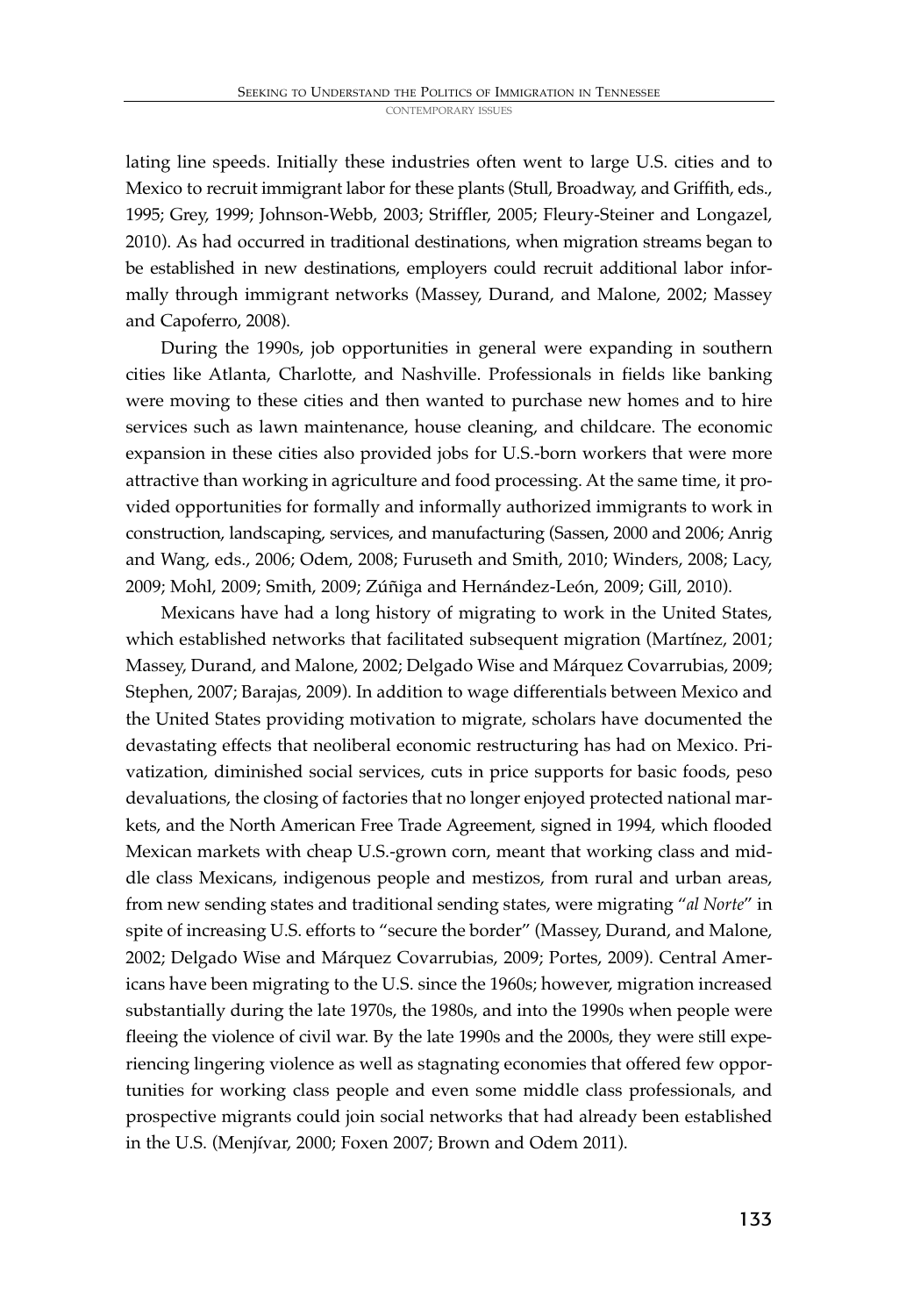The United States government has spent millions of dollars on increased Border Patrol agents, fencing, roads, night-vision goggles, radar equipment, floodlights, vehicles, and helicopters to ensure border enforcement in El Paso-Juárez, San Diego-Tijuana, and other urban areas since the mid-1980s (Dunn, 1996; Nevins, 2010; Slack and Whiteford, 2011). Border enforcement escalated even more after the Illegal Immigration Reform and Immigrant Responsibility Act (IIRIRA) passed in 1996. The U.S. also pressured Mexico to step up its enforcement toward Central American migrants. The combination of labor demand in the U.S. (and minimal enforcement of employer sanctions that were part of the IRCA reforms) and economic difficulties in Mexico and Central America (as well as other countries) meant that the selective border enforcement policies did not "deter" unlawful entries, but shifted unlawful entries toward more remote areas, especially the Sonora Desert leading into Arizona. The net effect has been to increase the use of professional *coyotes* and the involvement of drug traffickers in human trafficking, to increase the financial costs of crossing, and to step up the numbers of injuries, robberies, assaults, rapes, and deaths during the crossings (Massey, Durand, and Malone, 2002; Nevins, 2010; Slack and Whiteford, 2011). Consequently, many migrants who managed to make it across were no longer entering through California (a favored entry point prior to 1986), and were motivated to move to destinations farther from the border region. In addition, in contrast to previous patterns of circular migration, many migrants chose to stay for years rather than returning to visit family and risking the dangerous re-entry. Thus, many decided to bring spouses and children to live with them in the United States (Massey and Capoferro, 2008; Leach and Bean, 2008; Brown and Odem, 2011). Since many migrants are young working-age adults, they also started having children in the United States. By the late 1990s –and even more so during the 2000s– children who were brought over without legal permission when they were young were beginning to graduate from (or drop out of) high school and were facing substantial obstacles in terms of obtaining further education and jobs (Bejarano, 2005).

Given this history, it is not surprising that Arizona has emerged as one of several states proposing contentious anti-immigrant legislation, and that one portion of the reforms being proposed at the federal level, known as the Dream Act, addresses the obstacles faced by undocumented youth. Monica W. Varsanyi and the other researchers who contributed to the edited volume *Taking Local Control: Immigration Policy Activism in U.S. Cities and States* mark the escalation in state and local involvement in immigration enforcement and legislation as beginning to increase after the events of September 11, 2001, and escalating more after the federal government failed to pass immigration reform bills in 2006 and 2007 (2010a: 11). The politics in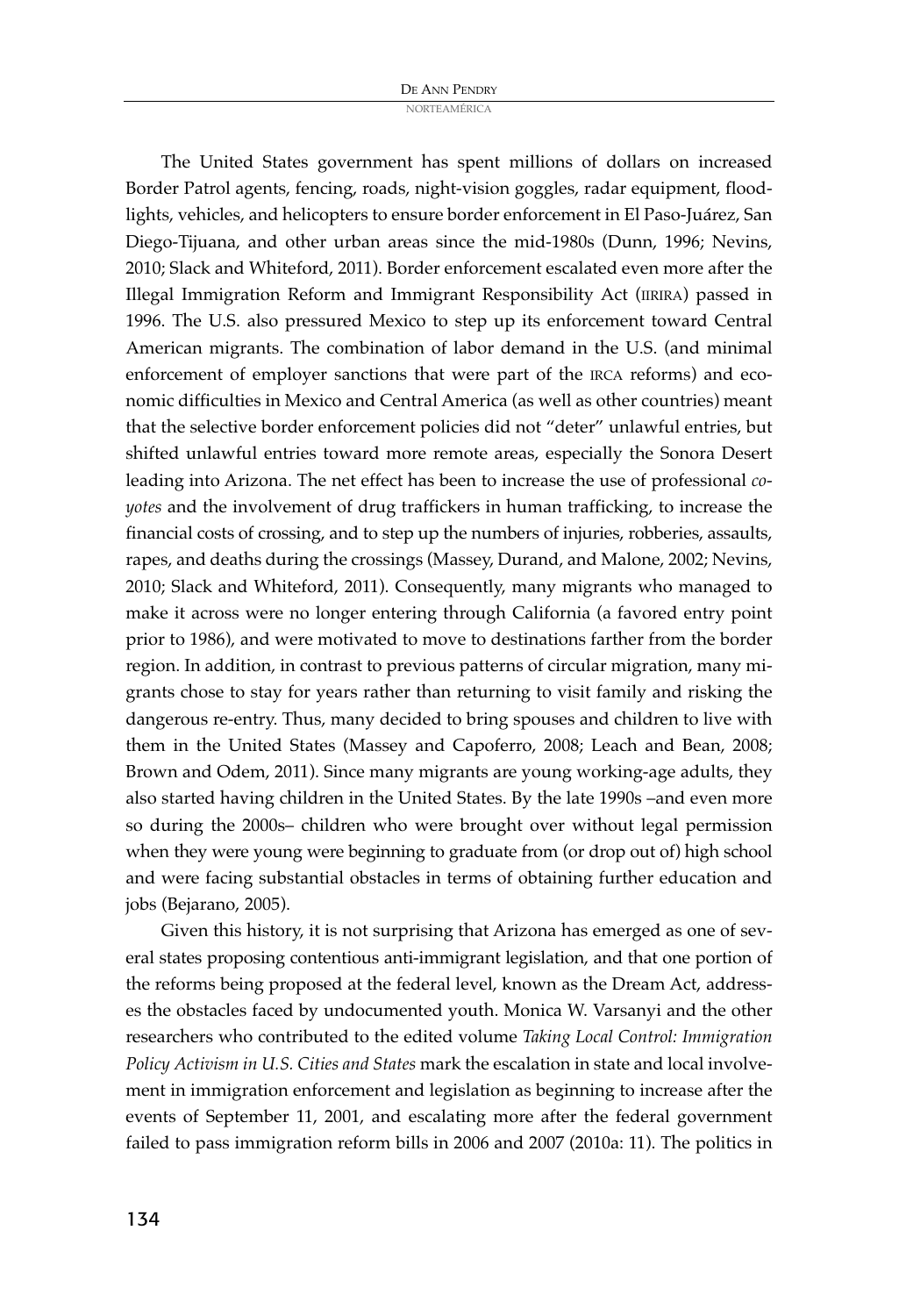Tennessee generally appear to fit this pattern. However, as will be discussed later in the article, a few legislators in Tennessee were proposing exclusionary bills before 2006.

In *Immigration's New Frontiers: Experiences from the Emerging Gateway States*, published in 2006 and edited by Greg Anrig, Jr. and Tova Andrea Wang, the contributors summarize state legislation for Iowa (Mark A. Grey), Minnesota (Katherine Fennelly), and Nebraska (Lourdes Gouveia) in the Midwest and North Carolina (Paula D. McClain) and Georgia (Stephanie Bohon) in the Southeast. Some governors and state legislators in these five states initiated inclusionary policies related to immigrants in the 1990s and early 2000s. <sup>4</sup> Of note were laws in Nebraska that protected workers' rights and offered in-state college tuition to undocumented children who had attended high schools in Nebraska (Gouveia, 2006: 166-167, 183). North Carolina's governor set up a state office and advisory council for Hispanic/Latino affairs in 1998, and in the early 2000s immigrants could use an Individual Taxpayer Identification Number (ITIN) to obtain a driver's license. However, by 2000 some legislators in these states were proposing exclusionary bills. For example, Iowa declared English the official state language in 2002, and North Carolina was moving toward eliminating the ITIN as an option for a driver's license, a bill which passed in July 2006 and went into effect a month later (Grey 2006; McClain, 2006). All five researchers noted a shift toward more exclusionary proposals, although Fennelly (2006) observed that there were fluctuations in Minnesota based on which political party was in control, and Gouveia noted that a network of immigrant organizations, advocacy groups, and community social agencies in Nebraska were serving as "an important counterweight" to the efforts of anti-immigrant groups that were beginning to form in 2006 (2006: 150).

This, then, is the context related to Latino migration to Tennessee. Latinos have been migrating to work and live in increasing numbers in Tennessee since the 1990s. By 2000, they accounted officially for about 2.3 percent of Tennessee's population (Drever, 2006: 20), increasing to 4.6 percent by 2010 (Ansley and Lewis, 2011: 10). 5 According to the U.S. census data for 2000, almost half (48 percent) of the Latinos living in Tennessee were U.S.-born (Drever, 2006: 28). <sup>6</sup> Of those who were foreign-

<sup>4</sup> Bohon indicates that in Georgia, although local governments and institutions began to develop new policies related to immigrants in the late 1990s and a Puerto Rican legislator advocated for but did not obtain more access to driver's licenses, "most state-level policies have only been considered seriously since 2000," and "with very few exceptions, this legislation has been aimed at limiting immigration–particularly unauthorized immigration" (2006: 74, 75, 87-89).

<sup>5</sup> In 2000, there were 124 000 Latinos living in Tennessee. That had increased to 290 000 by 2010. Those numbers include both U.S.- and foreign-born Latinos (Ansley and Lewis, 2011: 10-11).

<sup>6</sup> It is likely that the census undercounted people who were Latinos and/or undocumented (Winders, 2008: 254-255).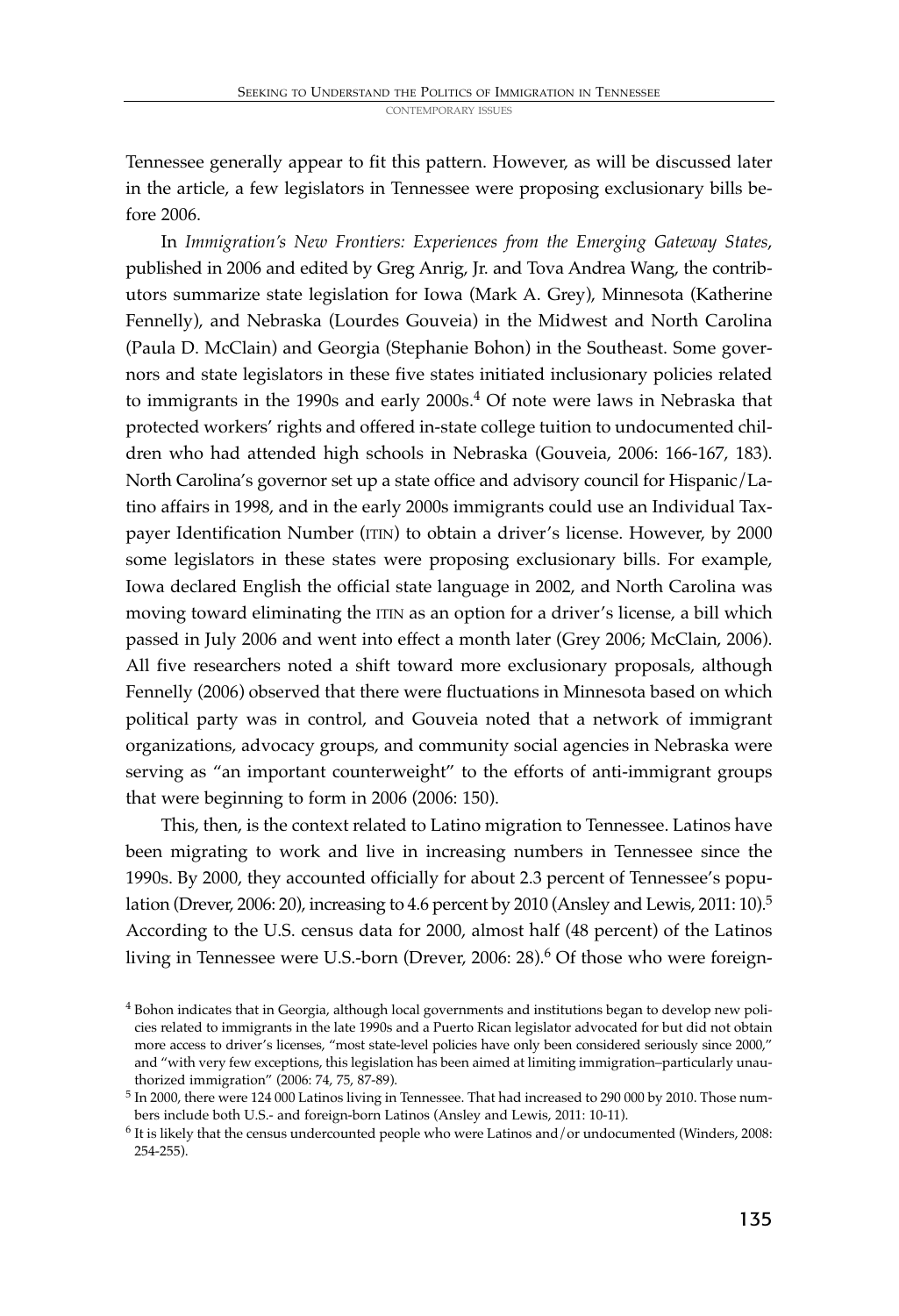born, principal countries of origin included Mexico, Guatemala, Honduras, and El Salvador. This includes migrants from indigenous groups in Mexico (such as Mixtecs and Purépechas) and Guatemala (such as Kanjobals and Mam Mayas). 7 Estimates in 2000 and 2005 (prior to the 2007 economic downturn) were that about half of the foreign-born Latinos were undocumented (Drever, 2006 and 2009; Passel, 2005 and 2006). In keeping with other descriptions of migration to the Southeast, Latinos in Tennessee tend to live in the major urban areas of Memphis, Nashville, Chattanooga, and Knoxville, and in smaller towns that have poultry and other food processing businesses. Other sources of employment include construction, landscaping, warehouse work, hotel housekeeping, restaurant work, house cleaning, and other services (Drever, 2006 and 2009; Winders 2008; Smith, 2009; Ansley and Lewis, 2011). U.S. census population figures for 2000 and 2010 show that every county in Tennessee had some Latinos. <sup>8</sup> By 2010, the numbers of Latinos had increased in almost every county, ranging from 13 in one rural county to 61 117 in Davidson County, where Nashville is located. There were many counties where Latinos constituted 3 percent or less of the population (below the state average of 4.6 percent); some were close to the state average; and some had higher proportions. Davidson County had one of the higher percentages in the state with 9.8 percent. Proportions for counties of the other major urban areas were 5.6 percent for Memphis, 4.5 percent for Chattanooga, and 3.5 percent for Knoxville. Other counties with high percentages of Latinos included 11.3 percent for Bedford County (with a poultry processing plant in Shelbyville), 10.7 percent for Hamblen County (with a poultry processing plant in Morristown), 8 percent for Montgomery County (which has a military base), and 7 percent in Loudon County (with a mushroom business in Lenoir City). <sup>9</sup> At the same time, Tennessee has also become home to a number of refugees. Nashville has large communities of Iraqi Kurds, Somalis, and Sudanese. Knoxville has received refugees from Liberia, Burundi, and Iraq, and other countries. Refugees have settled in Memphis, Shelbyville, and other areas as well. <sup>10</sup> As Winders (2008 and 2009), Smith

 $7$  This is based on personal observations through interactions with migrants here in the state. In keeping with trends noted in the literature, a number of migrants I have met are from new sending states such as Oaxaca, but some are from traditional sending states like Guanajuato.

<sup>8</sup> http://www.knoxnews.com/data/tennessee-census-diversity/.

<sup>9</sup> Using 2000 U.S. census data for towns, Anita Drever identified Shelbyville (14.6 percent or 2 351 Latinos), Morristown (10.4 percent or 2 596 Latinos), Clarksville (home to the military base, 6 percent, or 6 207 Latinos), and Lenoir City (6 percent or 409 Latinos) as being among the 10 towns with the highest relative percentages of Latinos in the state (2006). In 2000 Bedford County had 2 811 Latinos, so most of the Latinos in the county were living in Shelbyville. The same can be said for Morristown and Lenoir City in their respective counties. However, clearly some were living in other areas of the county too.

 $10$  According to the Migration Policy Institute (2011), the total foreign-born population in Tennessee grew from 1.2 percent in 1990 to 2.8 percent in 2000 and an estimated 4.2 percent in 2009. In 2009 they estimated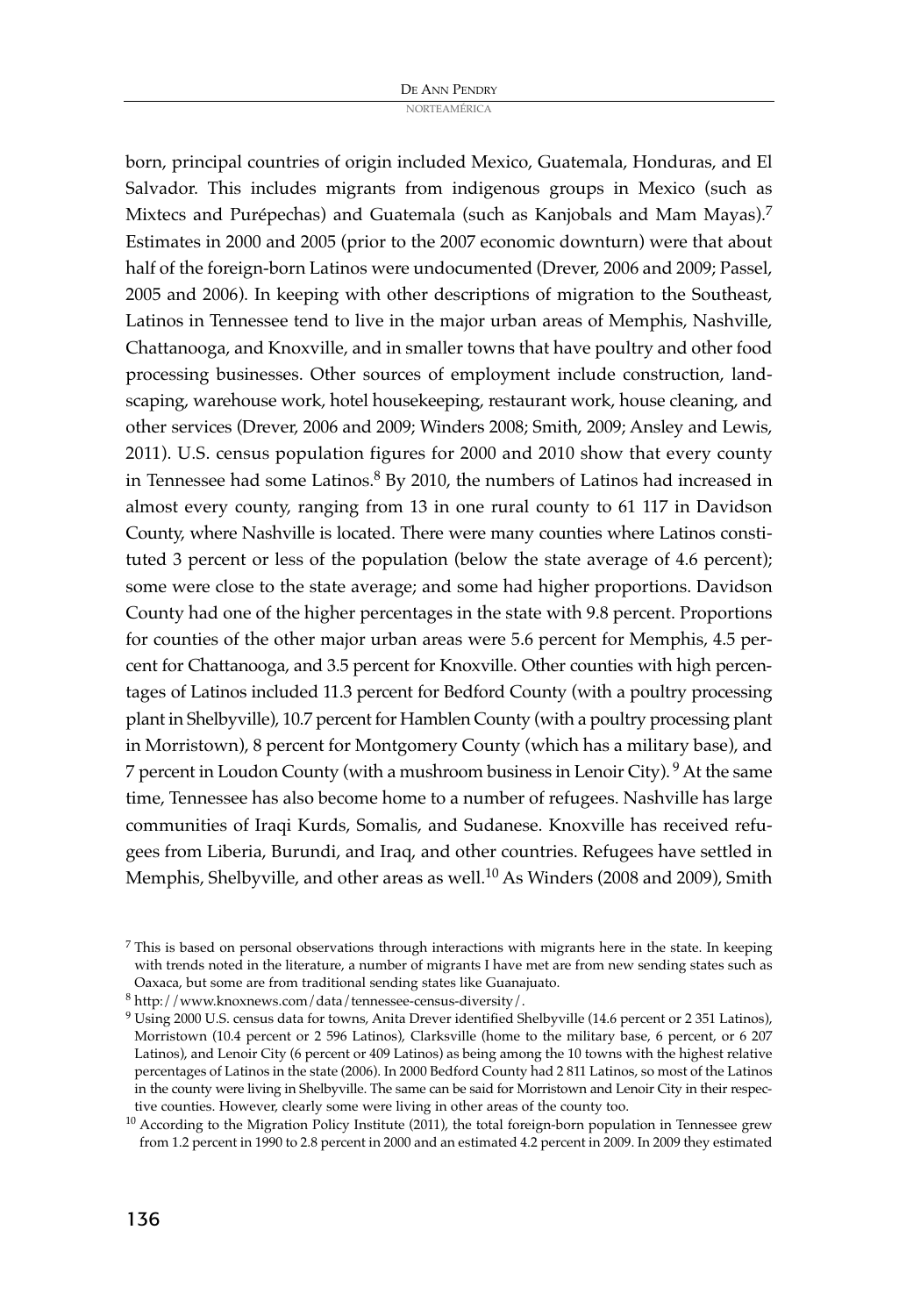(2009) and Winders and Smith (2010) observe, this diversity has complicated the historically established black-white dynamic of racialized work relations and politics in Tennessee.

DRIVER'S LICENSES WON AND LOST: A SIGN OF CHANGES IN THE POLITICS OF IMMIGRATION AT THE STATE LEVEL

In response to this growing number of immigrants and refugees, the Tennessee Immigrant and Refugee Rights Coalition (TIRRC) was formed in 2001. TIRRC was organized as a non-profit organization after a grassroots campaign that successfully convinced the local legislature to pass a law enabling residents of the state who could not present a valid social security card to obtain a driver's license. That was in spring 2001, or, in other words, just before the events of 9/11. TIRRC's mission has been "to empower immigrants and refugees throughout Tennessee to develop a unified voice, defend their rights, and create an atmosphere in which they are recognized as positive contributors to the state" (2011b). Among other things, TIRRC organizes lobbying efforts at the local, state, and federal levels and helped form the Southeast Immigrant Rights Network to facilitate communication and cooperation among immigrant rights groups throughout the region. They also coordinate with various national immigrant rights groups, such as National Immigration Law Center (NILC), the National Immigration Forum, and the National Council of La Raza.

All these groups have been dealing with an anti-immigrant backlash that apparently has been increasing since 2001 (Anrig and Wang, eds., 2006; Singer, Hardwick, and Brettell, eds., 2008; Varsanyi, 2010). In Tennessee during the campaign to obtain access to driver's licenses, pro-immigrant advocates argued that undocumented immigration was an issue that needed to be resolved at the federal level, so in the meantime it made sense for the safety of all Tennesseans to ensure that all people residing in the state could take the driver's examination to prove they knew the rules of the road and thus would have access to licenses and auto insurance.<sup>11</sup> According to Stephanie

that 46.9 percent were from Latin America (Mexico, Central America, South America, and the Caribbean); 15 percent were from Europe, Canada, Bermuda, Greenland, and St. Pierre and Miquelon; 29.6 percent were from Asia, 7.7 percent from Africa; and 0.7 percent from Oceania. The 2009 figures are in line with the 2010 census figure of 4.6 percent for all Latinos (which includes U.S.-born Latinos). On that basis, one could guess and estimate that in 2010 the foreign-born, plus U.S.-born Latinos, plus U.S.-born children of other immigrants might amount to 10 percent of the total population in Tennessee.

<sup>&</sup>lt;sup>11</sup> This was the logic of pro-immigrant advocates. I do not have data available to indicate whether legislators who supported the bill agreed with all or part of this logic.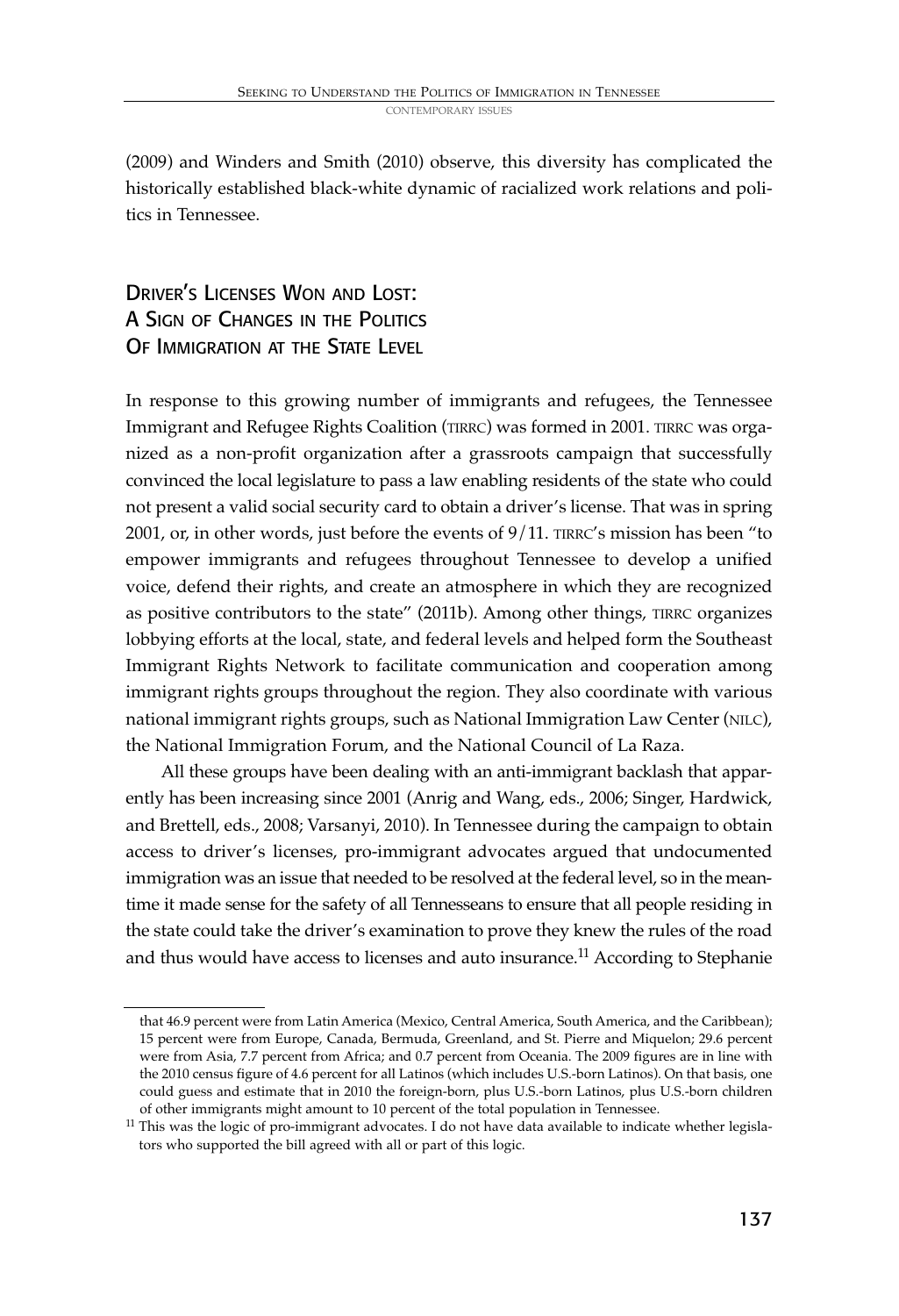Bohon (2008), Tennessee legislators supported the bill because the state government would benefit financially from the licensing fees. However, since 9/11, federal initiatives (including the reorganization of immigration enforcement under Homeland Security and the passage of the Real ID Act in 2005), neighboring state governments (particularly Georgia), and anti-immigrant voices within the state began calling on state legislators to rescind the law.<sup>12</sup> TIRRC lobbied to retain the law. In 2004, it was reduced to a driver's certificate that had to be renewed every year, but by 2007 that option was eliminated with a bill that took effect in 2008.<sup>13</sup> State senators and representatives from both political parties voted to require that people seeking a driver's license had to present a valid social security card, and a Democratic governor signed the bill into law.

In Knoxville and other areas of Tennessee, public transportation is not well developed. Most people have to drive to get to work or go grocery shopping. Driving without a license in Tennessee is a misdemeanor. If a person has multiple incidents of driving without a license, he or she can be arrested. Police departments who charge immigrants for driving without a license collect substantial fines. In 2007, Tennessee legislators also passed a law authorizing state troopers to be trained as immigration enforcement agents. That same year the Davidson County Sheriff's Office signed a 287(g) agreement with the federal government. As a result, officers in the county jail were certified as immigration officers and could initiate deportation proceedings for anyone arrested. In all, about 8000 immigrants have been deported from Nashville between 2007 and 2011, many of whom were arrested for driving without a license. In 2010, the Knox County sheriff started participating in "Secure Communities," yet another federal enforcement initiative. In addition, while Arizona was passing its stringent enforcement bill, SB1070, which received national attention, several states, including Tennessee, passed bills designed to increase detentions of undocumented immigrants. Tennessee's SB1141 requires all county sheriffs

<sup>12</sup> In her 2008 talk (based on Bohon, Stamps, and Atiles, 2008), Stephanie Bohon said that Georgia legislators did not want undocumented residents of their state to be able to obtain a driver's license in Tennessee. Anecdotally, it appears that some immigrants residing in neighboring states did attempt to obtain driver's licenses in Tennessee during the time they were available.

<sup>13</sup> Paula McClain (2006) notes that in 2004 North Carolina reduced the types of items allowed as proof of identity for a driver's license (as part of a program called Operation Stop Fraud). Immigrants were allowed to present an Individual Taxpayer Identification Number (ITIN) to apply for and renew driver's licenses. In 2006 North Carolina's legislature eliminated that option, and only allowed valid social security cards and visas. McClain adds that at the time Juan Hernandez, the director of the Mexican government's Offices of Mexicans Abroad, was meeting with state governors to encourage them to follow North Carolina's position of accepting the ITIN and Mexican identification cards. She notes that "while a causal link cannot be drawn," there seems to have been a "backlash to this approach" (2006: 20-21). However, we need to recall that the federal government passed the REAL ID Act in 2005, so states were responding to its mandates.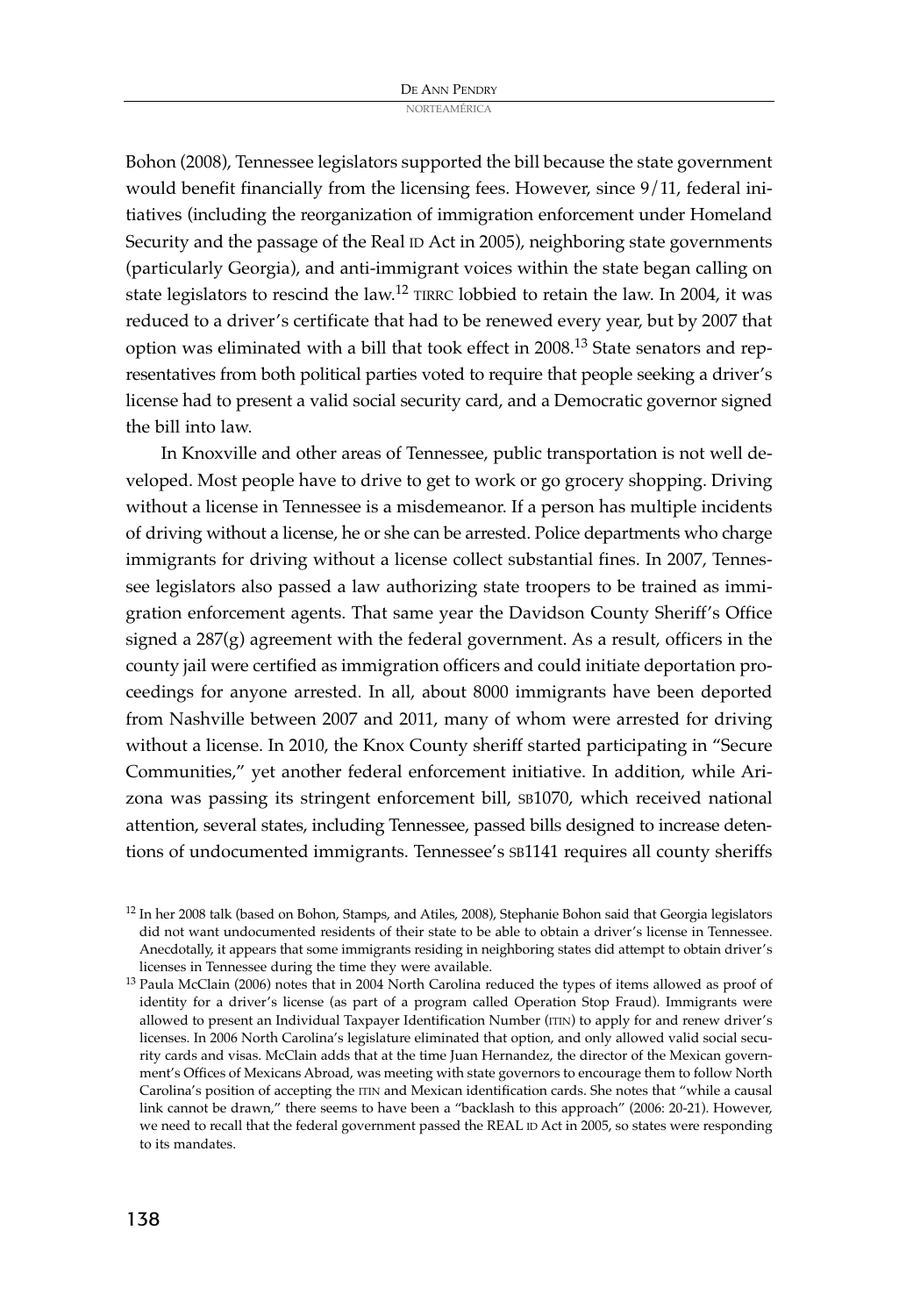to determine the immigration status of anyone arrested, and to forward that information to Homeland Security's Immigration and Customs Enforcement (ICE). Sheriffs around the state were required to implement this starting January 1, 2011 (without any training from federal officials).

As Michele Waslin explains,  $287(g)$  was set up as part of the provisions of IIRIRA, passed in 1996, as a voluntary program to increase federal collaboration with state and local enforcement.<sup>14</sup> Prior to 2001, very few state or local police had enrolled in the program. A number of police departments argue that participating in immigration enforcement hampers their ability to deal with crimes such as assaults and robberies since undocumented immigrants may be reluctant to report such crimes for fear of deportation. After 9/11, with the increased stress on national security, more state and local police forces began to enroll. <sup>15</sup> Florida signed an agreement in 2002; Alabama signed one in 2003, and by 2006, Georgia, Oklahoma, and North Carolina had passed laws obliging their state police to participate (Waslin, 2010: 102-103). 16 This was the context for the decisions that Tennessee legislators and some sheriff's offices were making. The federal government offers funding (but no officer salaries) for the training and underwrites some of the costs of detentions. However, some police departments are discovering that implementing these programs diverts resources that could have been used in other areas of law enforcement (Waslin, 2010).

As a result of these federal, state, and/or local enforcement initiatives, nationally, more undocumented immigrants were deported in 2010 under the Obama administration than in previous years under Bush. ICE (2011) maintains that they are focusing on "criminals," but it appears that an increasing number of people are being deported after being arrested for driving without a license. In general, immigrant rights advocates have expressed concerns about the increasing "criminalization" of undocumented immigrants. As one example, in 2008 ICE began implementing Operation Streamline in Arizona, which now prosecutes migrants who entered without authorization and have criminal records or previous orders of deportation, and sentences them to jail time ranging from 30 days to 24 months before deporting them

<sup>14</sup> Lina Newton observes that a Republican representative from Iowa (a new destination) was pushing for the IIRIRA amendment that created  $287(g)$  and other forms of collaboration between federal immigration enforcement and state and local police (2008: 112-115).

<sup>&</sup>lt;sup>15</sup> Michele Waslin also explains that although IIRIRA provisions only allowed data on "previously deported felons" to be entered in the FBI criminal data base, in December 2001 the INS simply informed Congress that they decided to add "absconders," "persons with outstanding orders of deportation, exclusion, or removal" (2010: 101). In other words, they added the names and biometric data of people who were guilty of the civil offense of being unlawfully present. This is another way that the federal government has stepped up internal enforcement efforts aimed at individuals.

<sup>&</sup>lt;sup>16</sup> Waslin adds that by January 2010, 67 agreements had been signed and 1 075 police and correctional officers trained (2010: 103).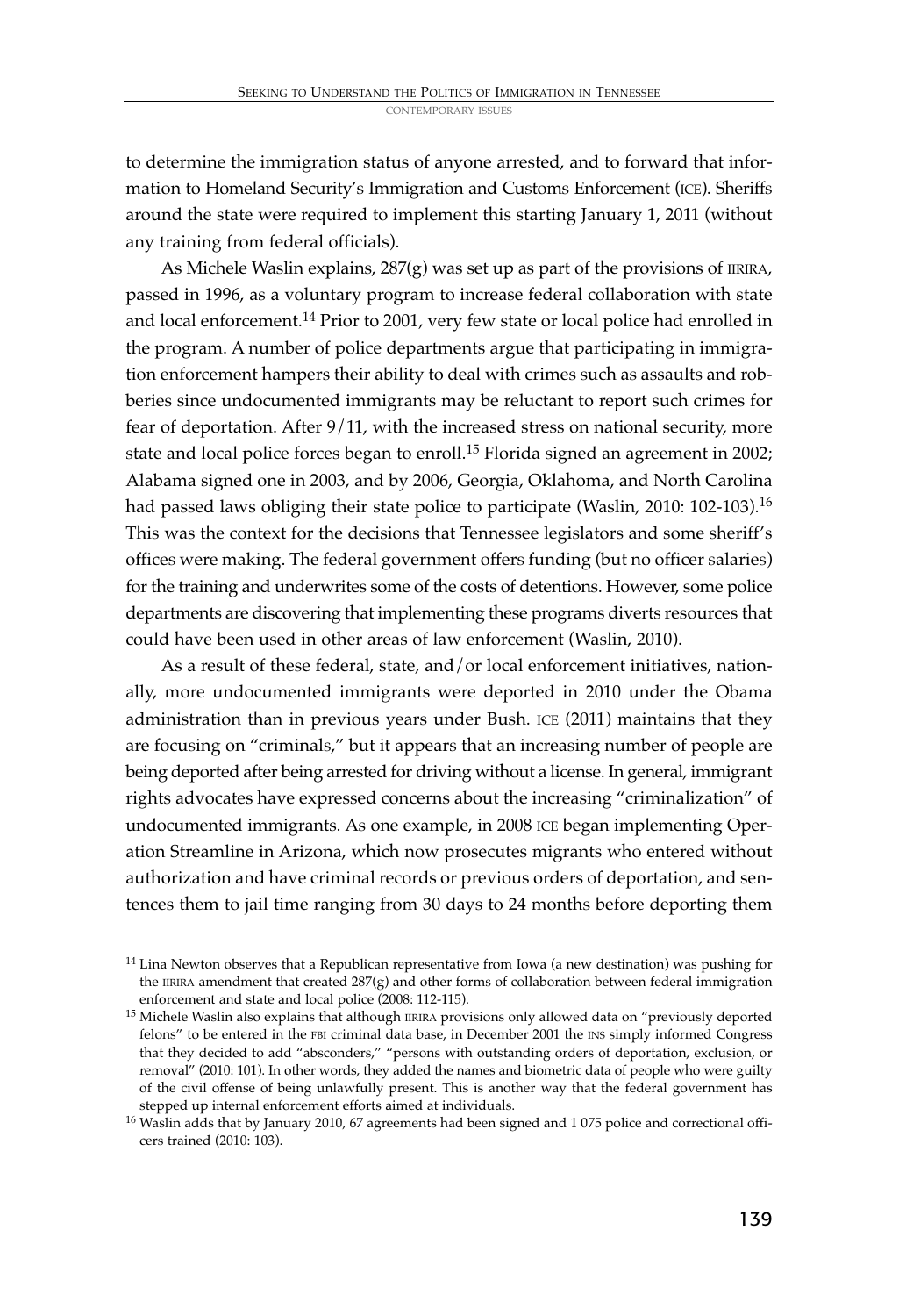(Slack and Whiteford, 2011: 18). Reporters have shown that the Corrections Corporation of America (CCA), which has its headquarters in Nashville, spent millions of dollars lobbying ICE and other government officials to obtain detention center contracts and to persuade Arizona legislators to pass SB1070 (Sullivan, 2010; Nieto, 2011). In other words, more tax dollars are being spent on internal enforcement, including money being paid to privately run for-profit detention centers. This past spring, TIRRC members picketed CCA's shareholders meeting in Nashville, calling on them to sell their stock in the company (George, 2011).

# ESCALATION OF RESTRICTIVE IMMIGRANT PROPOSALS AND LEGISLATION AT THE STATE LEVEL

In Tennessee, the number of proposals in the state legislature designed to place restrictions on undocumented immigrants or on all immigrants and place requirements on employers, police officers, state employees, and others increased from 20 in 2006 to 44 in 2007 to 66 in 2008. <sup>17</sup> In 2006, one passed, and in 2007, four passed. In 2008, no exclusionary laws were passed, but one bill passed that TIRRC regarded as favorable: a bill proposed by Memphis legislators to prevent racial profiling. The four new laws passed in 2007 eliminated the driver's certificate, authorized state troopers to become certified as federal immigration agents, prohibited the use of individual taxpayer identification numbers (ITINs) for employment, and restated federal I-9 requirements for employers, adding new procedures for suspending state-issued business licenses for non-compliance. At the time these bills were being considered, one legislator told me that the state trooper bill would pass, because the state was going to receive federal funding for it.

 $17$  These numbers are based on internal documents that TIRRC produced to track the legislation. They represent paired proposals by senators and representatives. Several proposals overlapped in content. If you count the paired proposals separately, then 132 bills were proposed in 2008. Tennessee's legislature operates in two-year cycles, so pending 2007 proposals rolled over, and more were added in 2008. The sessions typically last from January through May. In 2008, of the 66 paired proposals, 19 were intended to create new barriers for state government services and voting or turn state employees into immigration enforcement agents; 12 were intended to turn state and local police into immigration enforcement agents; 13 were aimed at employers of undocumented workers; 3 would have required landlords, car salesman, and other business owners to act as immigration enforcement agents; 3 were designed to confiscate earned benefits and wages of undocumented workers; 7 entailed unequal application or protection of the law for certain immigrants, such as creating misdemeanor crimes for using false work documents; 5 involved discrimination against people with limited English proficiency; and 4 included proposals to redeploy the Tennessee National Guard to the border –yes, they were deployed once before 2008 by a Democratic governor– to study the fiscal impact of illegal immigration on the state, and to create a Tennessee Department of Homeland Security. The proposals aimed at employers and businessmen included fines and confiscation of property.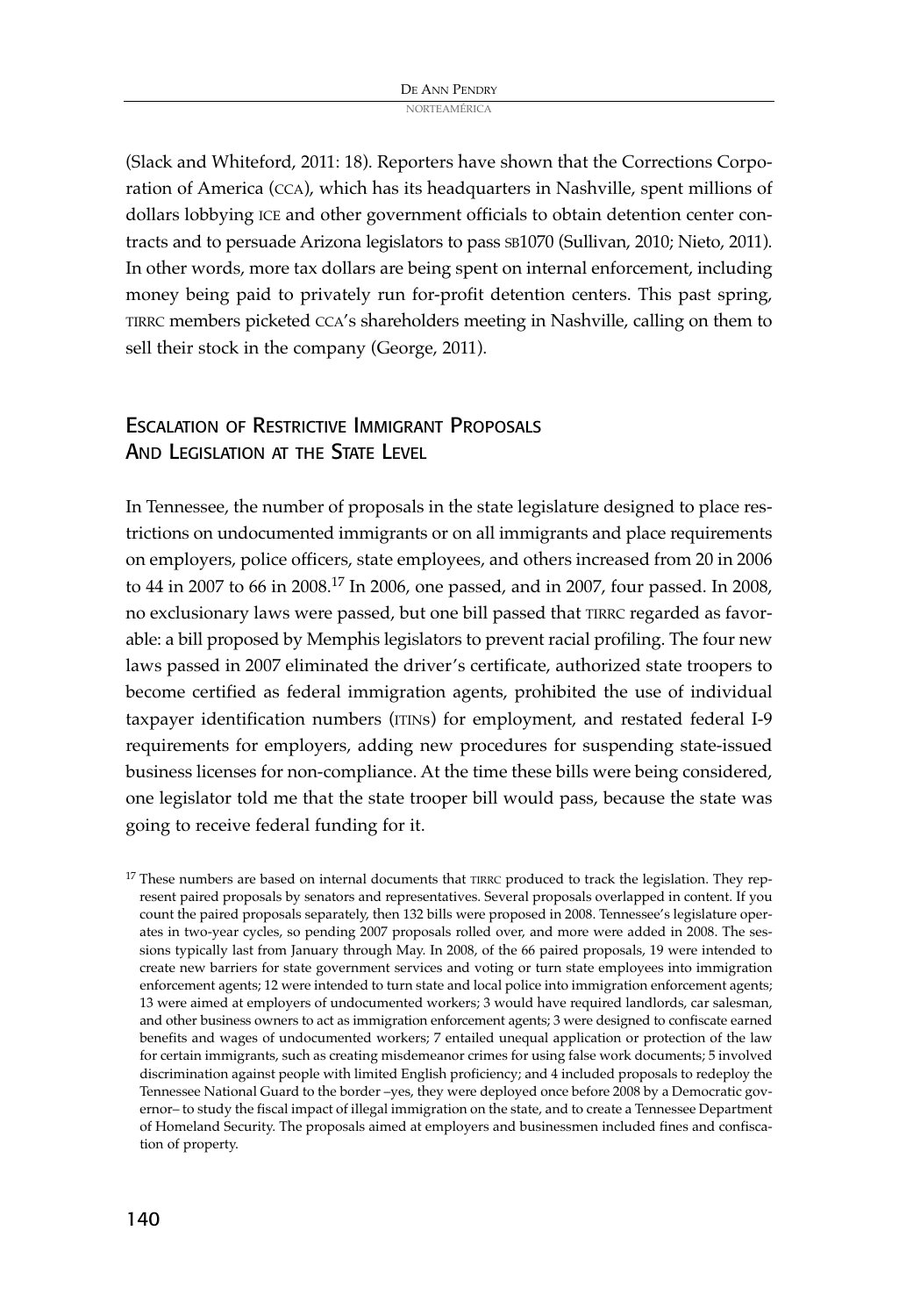While Tennessee was considering these bills, in 2006 Georgia legislators passed the Georgia Security and Immigration Compliance Act. This required contractors and subcontractors doing business with the state to ensure workers were authorized to work, denied state-supported benefits including health care to adults who could not prove legal residency, required police to check the legal status of anyone arrested for a felony or driving under the influence, authorized state police to be trained as federal immigration agents, and prohibited employers from claiming a state tax deduction for wages paid to undocumented workers. Mary Odem notes that legislators considered amendments that would have charged a 5-percent tax on money transfers by undocumented immigrants and denied public education to undocumented children, but the bill's supporters did not include these amendments in the final version because they "did not want to threaten the passage and viability of the bill by including unconstitutionally questionable provisions" (2008: 130- 132; and Bohon, 2006).

As Odem suggests, it is clear that state legislators introducing exclusionary bills are paying attention to efforts in other states and are drawing on the language from other proposals. For example, the Republican representative from my district in Knoxville proposed a 25-percent tax on all money orders sent out of Tennessee to foreign countries.<sup>18</sup> That bill did not pass. In 2008, a Republican senator and a Democratic representative from Murfreesboro (in Rutherford County, south of Nashville) introduced the Tennessee Taxpayer and Citizen Protection Act, which copied almost verbatim an act that had passed in Oklahoma, and would have required state employees administering services to check credentials, obliged employers to use E-Verify, deemed all undocumented immigrants as flight risks for bond purposes, and denied prenatal care to undocumented mothers, among other provisions. That proposal did not pass either.

It is significant to note that all these proposals preceded Arizona's SB1070, which has received more national and international attention and was even more draconian. So did the legislation that was being considered in other new destinations, such as Iowa, Minnesota, and North Carolina (Grey, 2006; Fennelly, 2006; McClain, 2006). This is not to mention the precedents set by California's Proposition 187 in 1994. Although overturned by the courts, many argue that Prop 187 influenced the cuts in services to legal permanent residents and undocumented immigrants that became part of federal immigration reform, IIRIRA, passed in 1996 (Chavez, 2001; Ono and Sloop, 2002; Newton, 2008).

<sup>&</sup>lt;sup>18</sup> I am not using the names of the state senators and representatives in an attempt to not reproduce the "cult of personality" that often prevails in U.S. politics. They are public figures, and readers can ascertain who they are from the references provided in the bibliography.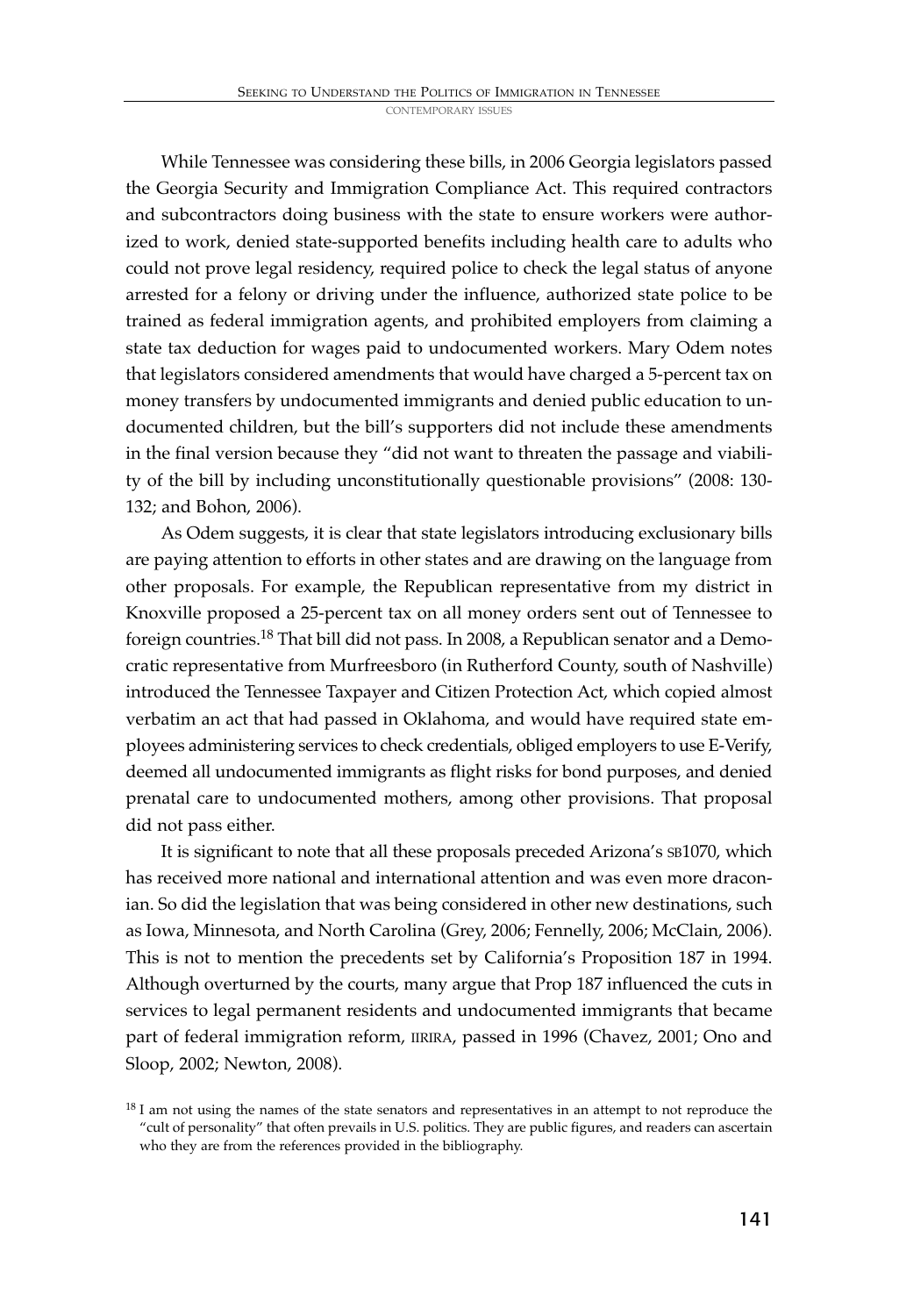Odem observes that the 2006 Georgia Act was proposed by a Republican state senator from a suburb of Atlanta that had drawn "a growing number of Latino immigrants, attracted by jobs in poultry-processing plants and in the booming construction industry" (2008:130).<sup>19</sup> Nevertheless, we have to recognize that he managed to garner the votes needed to pass the law. The same can be said for the laws that passed in Tennessee. In their regression analyses on municipalities passing immigration-related ordinances, S. Karthick Ramakrishnan and Tom (Tak) Wong found weak effects for correlations with Latino growth, but strong and consistent effects for political parties, with cities in majority-Republican areas more likely to pass ordinances aimed at restricting immigration, while cities in majority-Democratic areas were more likely to pass pro-immigrant ordinances (2010: 87-88).<sup>20</sup>

For politics at the state level in Tennessee, one could say that the Latino and/or refugee population did increase within most of the districts of legislators who introduced exclusionary proposals in 2007 and 2008. However, there were legislators representing districts with similar or higher growth rates who did not make such proposals, though they may have voted for them. <sup>21</sup> The legislators all spend time in Nashville, which has become quite diverse. Alarmingly from my point of view, half of the senators (18) and one third of the representatives (27) served as co-sponsors of an exclusionary proposal (see table). Most proposed one or two bills, while 10 proposed 5 to 16 bills each. These individuals clearly were choosing to take up the cause of controlling "illegal immigration" and passing English-only laws.

As the table shows, Republicans were more likely to propose exclusionary bills, but Democrats also proposed some. TIRRC maintains a non-partisan stance and lobbies legislators in both parties. They do targeted lobbying when bills are in subcommittees, committees, or up for a vote on the floor. For several years, they have hosted "New American Day on the Hill," which provides training and transportation for immigrants and allies around the state who come to Nashville to personally speak with senators and representatives.

<sup>&</sup>lt;sup>19</sup> Fennelly (2006) and McClain (2006) also noted that particular people in Minnesota and North Carolina emerged as strong proponents of exclusionary legislation.

<sup>20</sup> Fennelly notes a partisan divide in Minnesota state politics, with Republicans gaining political power and proposing laws to "curb illegal immigration" (2006: 102-103). Interestingly, Ramakrishnan and Wong also found weak correlations between local politics and state-level politics (2010: 88). Even more significant is that, as of 2007, out of the 26 622 municipalities in their sample, 99.3 percent had not passed any kind of legislation related to immigration, 0.4 percent had passed restrictive ordinances, and 0.3 percent had passed pro-immigrant ordinances.

 $21$  I was unable to obtain data about how legislators voted on these measures, so for this analysis I am focusing on the people bringing these measures up for consideration.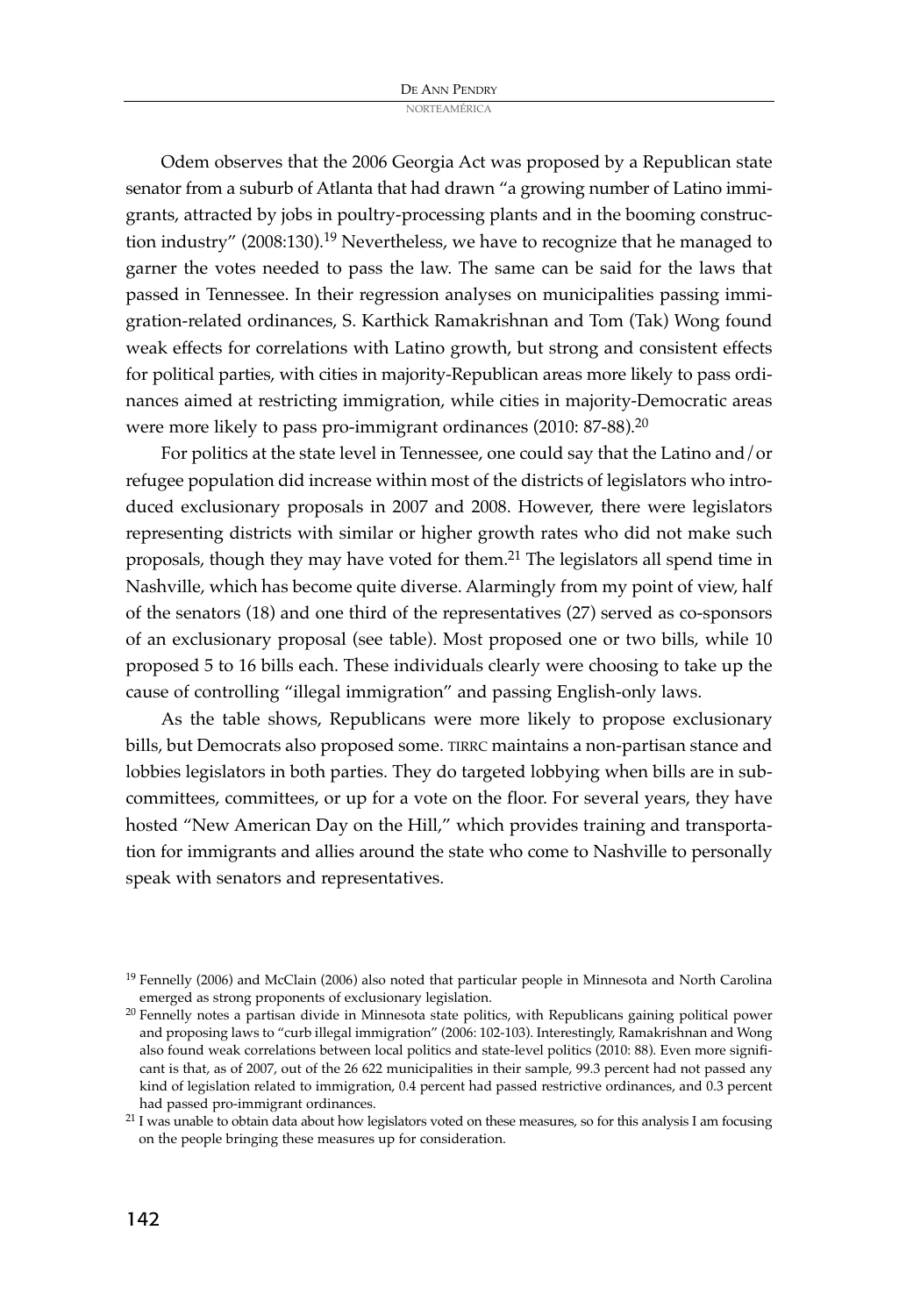| <b>CONTEMPORARY ISSUES</b> |  |
|----------------------------|--|
|----------------------------|--|

| COMPARISON OF TENNESSEE STATE LEGISLATORS WHO PROPOSED<br>AND DID NOT PROPOSE LEGISLATION TO RESTRICT IMMIGRANTS<br>IN THE 2007 AND 2008 COMBINED SESSIONS                                                                                                                             |  |                                                                 |                                                    |  |                                       |  |  |  |      |  |
|----------------------------------------------------------------------------------------------------------------------------------------------------------------------------------------------------------------------------------------------------------------------------------------|--|-----------------------------------------------------------------|----------------------------------------------------|--|---------------------------------------|--|--|--|------|--|
|                                                                                                                                                                                                                                                                                        |  | Republicans Democrats Males Females Males Females Males Females |                                                    |  | White White Black Black Latino Latina |  |  |  |      |  |
| 33 Senate                                                                                                                                                                                                                                                                              |  |                                                                 |                                                    |  |                                       |  |  |  |      |  |
| 18 proposed<br>15 did not                                                                                                                                                                                                                                                              |  | $\frac{10}{7}$                                                  | $8 \t 14 \t 3 \t - \t 1 \t - \t 3$<br>8 11 2 1 1 - |  |                                       |  |  |  |      |  |
| 99 House                                                                                                                                                                                                                                                                               |  |                                                                 |                                                    |  |                                       |  |  |  |      |  |
| 27 proposed<br>72 did not                                                                                                                                                                                                                                                              |  | 17<br>29                                                        | $10$ 23 3 - - -<br>43 52 4 9 6 1 (R)               |  |                                       |  |  |  | 1(R) |  |
| Source: Tennessee Immigrant and Refugee Rights Coalition internal documents tracking legisla-<br>tion. Legislative record also at www.capitol.tn.gov/. Demographic information from Tennessee<br>Secretary of State (2005 and 2009) (Tennessee Electric Cooperative Association, 2007) |  |                                                                 |                                                    |  |                                       |  |  |  |      |  |

Most of the proposals were made by white males or females, but there were white males and females who did not make proposals. <sup>22</sup> With the exception of one black female senator, none of the other black senators or any of the black representatives, who were all Democrats mostly representing districts in Memphis, Nashville, or Chattanooga, made any proposals. Indeed, one of them proposed the bill to help prevent racial profiling that did pass in 2008. One of TIRRC's goals has been to facilitate black-brown dialogue. Some African-American community leaders are important allies and have given encouraging speeches to TIRRC members and have participated in TIRRC rallies. However, TIRRC recognizes the potential for divisions over job competition and anger over Latino attempts to compete for minority set-aside contracts in Memphis, which have been described by Barbara Smith (2009), and in Winders and Smith (2010).<sup>23</sup> Politically TIRRC has also worked to cultivate the support of sympathetic whites. As Jamie Winders discusses (Winders and Smith, 2010), in one attempt to appeal to "all Tennesseans," TIRRC put up billboards in Nashville to remind residents to "welcome the immigrant you once were." As Winders argues, (notwithstanding the diverse photographic images on the billboard) that classic trope evoked the history of European Americans and not African-Americans (not to mention the state's very small minority of Native Americans). Hence, forming alliances with

 $22$  In this analysis, I have reproduced the color-based terms to convey the racial dimensions of politics in Tennessee. However, in general I regard the terms Euro-American and African-American as preferable. I also chose to use the term Latinos instead of Hispanics.

<sup>23</sup> In North Carolina Helen B. Marrow (2008) observed efforts at black-brown coalition-building (initiated by black political leaders) as well as tensions between blacks and Latinos.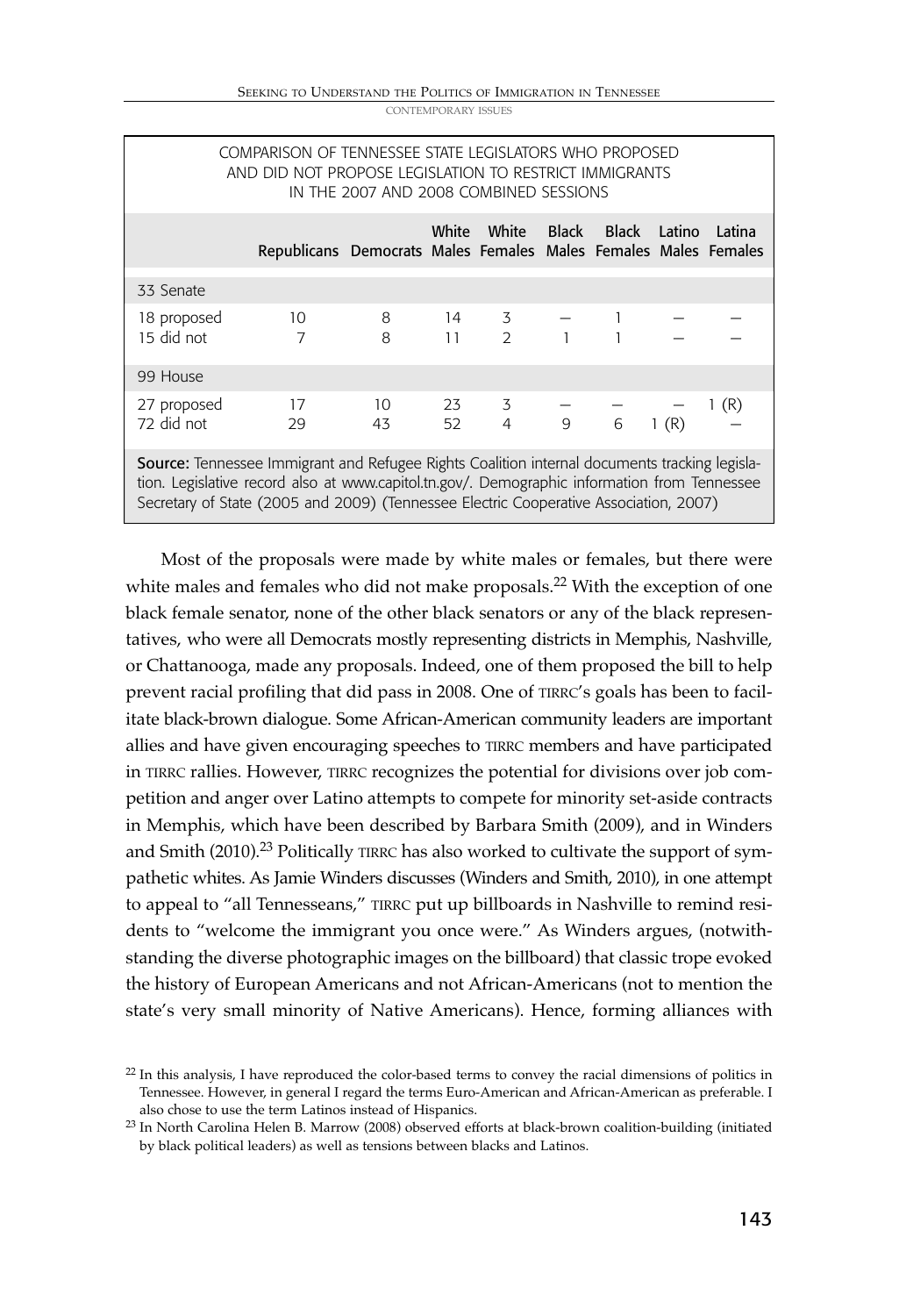African-Americans is a work in progress that requires reflecting on history and some taken-for-granted assumptions by immigrants, African-Americans, and white (and other) allies.

As can be seen in the table, there were two Republican Latino representatives (a female and a male). The woman sponsored the bill that passed and authorized Tennessee state troopers to become ICE officers. She is a Republican of Mexican origin and lives in a small town west of Memphis. In her county, the number of Latinos increased from 298 in 2000 to 858 in 2010 (or from 1 percent to 2.2 percent of the total population, which increased by about 10 000). She is a farmer and a retired Marine (Tennessee Secretary of State 2005 and 2009; *Knoxville News Sentinel*, 2011). By 2009 she had been elected as a state senator and went on to co-sponsor another exclusionary bill that passed. Needless to say, TIRRC is disappointed that they could not count on her as an ally. Although the Latino male did not sponsor any bills in 2007 and 2008, eventually he, too, signed on as a co-sponsor for an exclusionary proposal.

As noted earlier, 10 legislators proposed 5 to 16 bills each during 2007 and 2008. All were white males, aged from their late 30s to late 60s. The four senators (three Republicans and one Democrat) and six representatives (four Republicans and two Democrats) were from Collierville (a suburb of Memphis), Old Hickory (a suburb of Nashville), Goodlettsville (located just north of Nashville), Murfreesboro (south of Nashville), Cleveland (near Chattanooga), and Knoxville. By 2010 and 2011, three more (two white males and one white female who call themselves "conservative Republicans") were prioritizing "illegal immigration control" on their legislative agendas. They are from Murfreesboro, Shelbyville, and Lancaster, a small town east of Nashville. 24

Percentages for Latinos by 2010 (based on the U.S. census) in these districts varied: 5.6 percent for Shelby County (Memphis); 9.75 percent for Davidson County (Nashville); 6.7 percent for Rutherford County (Murfreesboro); 11.3 percent for Bedford County (Shelbyville); 6.6 percent, 4.1 percent, and 2.3 percent for DeKalb, Macon, and Smith Counties (for the woman from Lancaster); 4.7 percent for Bradley

<sup>&</sup>lt;sup>24</sup> I did not formally interview the legislators. I have interacted with several while lobbying, including my own representative (who was one of the top 10 proposers in 2007 and 2008). I heard the Latina woman give a non-committal speech to a lobbying group from TIRRC the year that she sponsored the state trooper bill, and witnessed the woman from Lancaster give an angry speech in a committee hearing, but I have not interacted much with the legislators from Memphis, Nashville, Murfreesboro, Shelbyville, Lancaster, and Cleveland, who were among the top proponents of "immigration control," so their quotes are drawn from their campaign websites or news articles about them. There was not much information available online for a couple of them. The Cleveland senator, for example, was no longer in office by 2011. Demographic and professional information was drawn from the Tennessee Secretary of State (2005 and 2009) and Tennessee Electric Cooperative Association (2007). The same information is also available online at www.capitol.tn.gov.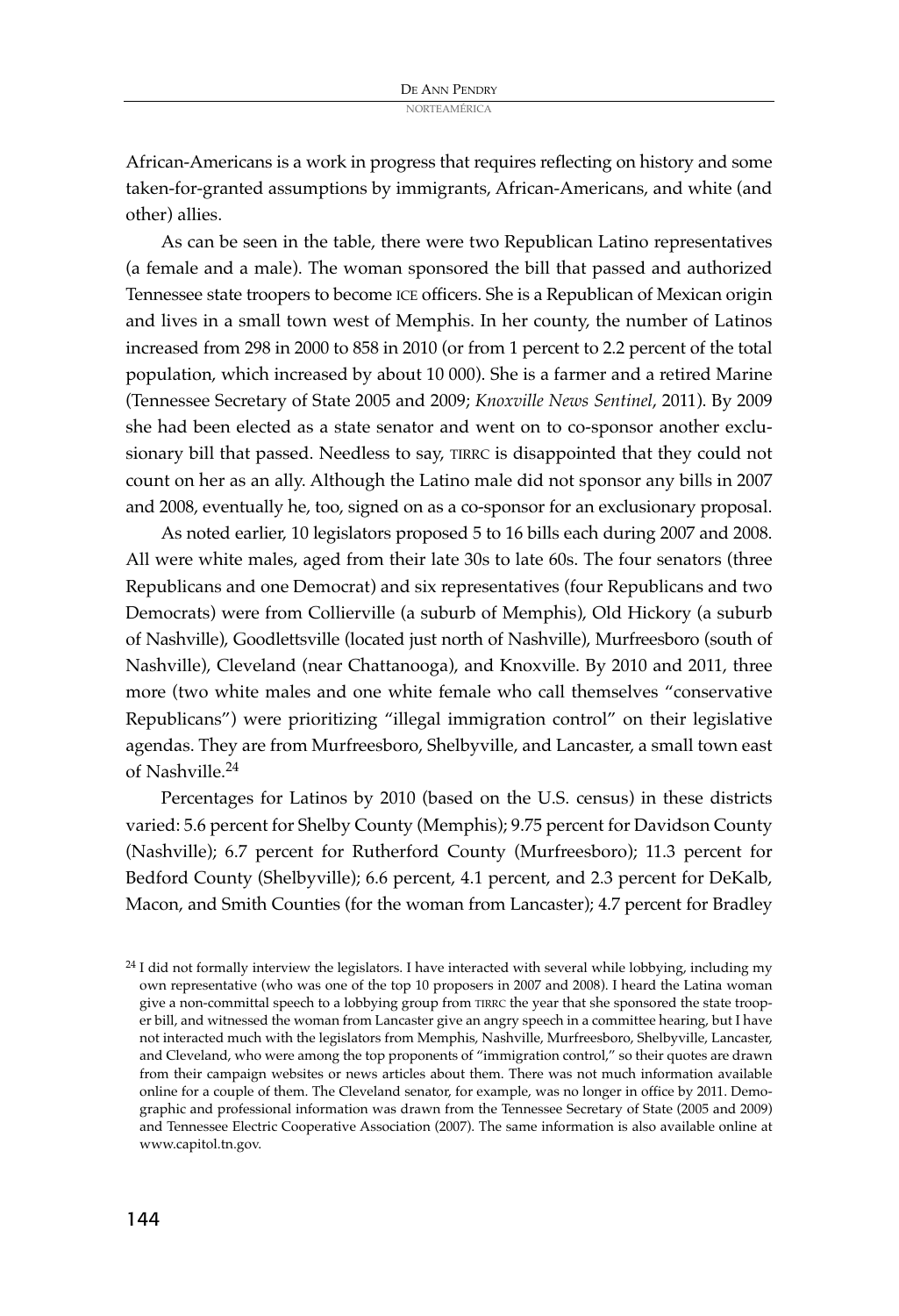County (Cleveland); and 3.5 percent for Knox County (Knoxville). <sup>25</sup> Nashville, Murfreesboro, and Shelbyville Counties have refugee communities, which were increasing in size during the 2000s. This area has been the site of several anti-Islamic incidents. These counties (as well as others) saw increases in Latinos and/or refugees during the 1990s and 2000s (as well as increases in whites and blacks). However, these legislators are choosing to assign a negative meaning to that growth. Indeed, the female legislator noted above is part of that growth. She moved (or migrated) to Lancaster in 1992, seeking her dream home in the countryside after a career of touring as a country gospel singer. In general, however, most of the legislators (proposers and non-proposers) were born, raised, and educated in Tennessee.

For several years a Republican senator from Murfreesboro has been taking the lead in efforts to "control illegal immigration" and pass "English-only" laws. In 2011 he also introduced a bill to restrict Muslim religious practices. He proposed 16 bills during the 2007-2008 cycle, including the I-9 and ITIN bills that passed in 2007. In 2008, he was a co-sponsor of the Tennessee Taxpayer and Protection Act, which as mentioned before, copied almost verbatim an act passed in Oklahoma. He also proposed items in this act as separate bills, apparently to ensure that at least some of them would pass (a tactic that worked). In 2003-2004 and again in 2005-2006, he sponsored at least three exclusionary bills, including restrictions on licenses and requiring English for the driver's license exam. <sup>26</sup> He has insisted that he "will continue to introduce legislation as long as the federal government continues to turn a blind eye." He sells insurance, was an Eagle Scout, and is a Mason. As is typical of many politicians who have proposed exclusionary laws, in a statement on his campaign website, he states that as a "proud American" he values immigrants, but "all I ask is that they follow our laws and come here legally." He tells an anecdote about how a police officer chose to give a ticket to a young lady who would dutifully

<sup>&</sup>lt;sup>25</sup> County population figures based on U.S. census data for 2000 and 2010 recorded on a map posted at http://www.knoxnews.com/data/tennessee-census-diversity/. To look at these numbers another way: by 2010 the numbers of Latinos in each of these counties were 52 092 in Shelby County; 61 117 in Davidson County; 17 500 in Rutherford County; 5 083 in Bedford County; a total of 2 575 in DeKalb, Macon and Smith Counties; 4 664 in Bradley County; and 15 012 in Knox County. Based on 2000 census data for cities and towns (rather than counties), in addition to concentration in the major urban areas, Drever (2006) identified ten towns in Tennessee that had percentages of Latinos ranging from 5.2 percent to 22.8 percent. Most of the towns had chicken- or other food-processing businesses. Shelbyville and Collegedale (near Cleveland) were on the list. She did not list any towns for Rutherford County or Dekalb, Macon, and Smith Counties. In 2000, Rutherford County had 5 065 Latinos (2.8 percent) and Dekalb, Macon and Smith Counties had a combined total of 1 182 (2.1 percent).

<sup>&</sup>lt;sup>26</sup> As another sign of the increase in legislation, in 2007 the Tennessee legislature began listing "immigrants" as a subject category for bill proposals. Prior to 2007 bills were being proposed, but they were categorized under subjects like driver's licenses, criminal offenses, and employees. For the earlier years, I looked at the legislation that led to the driver's license law in 2001 and its subsequent elimination. I did not thoroughly check the other categories, but it is possible other proposals related to immigrants were made.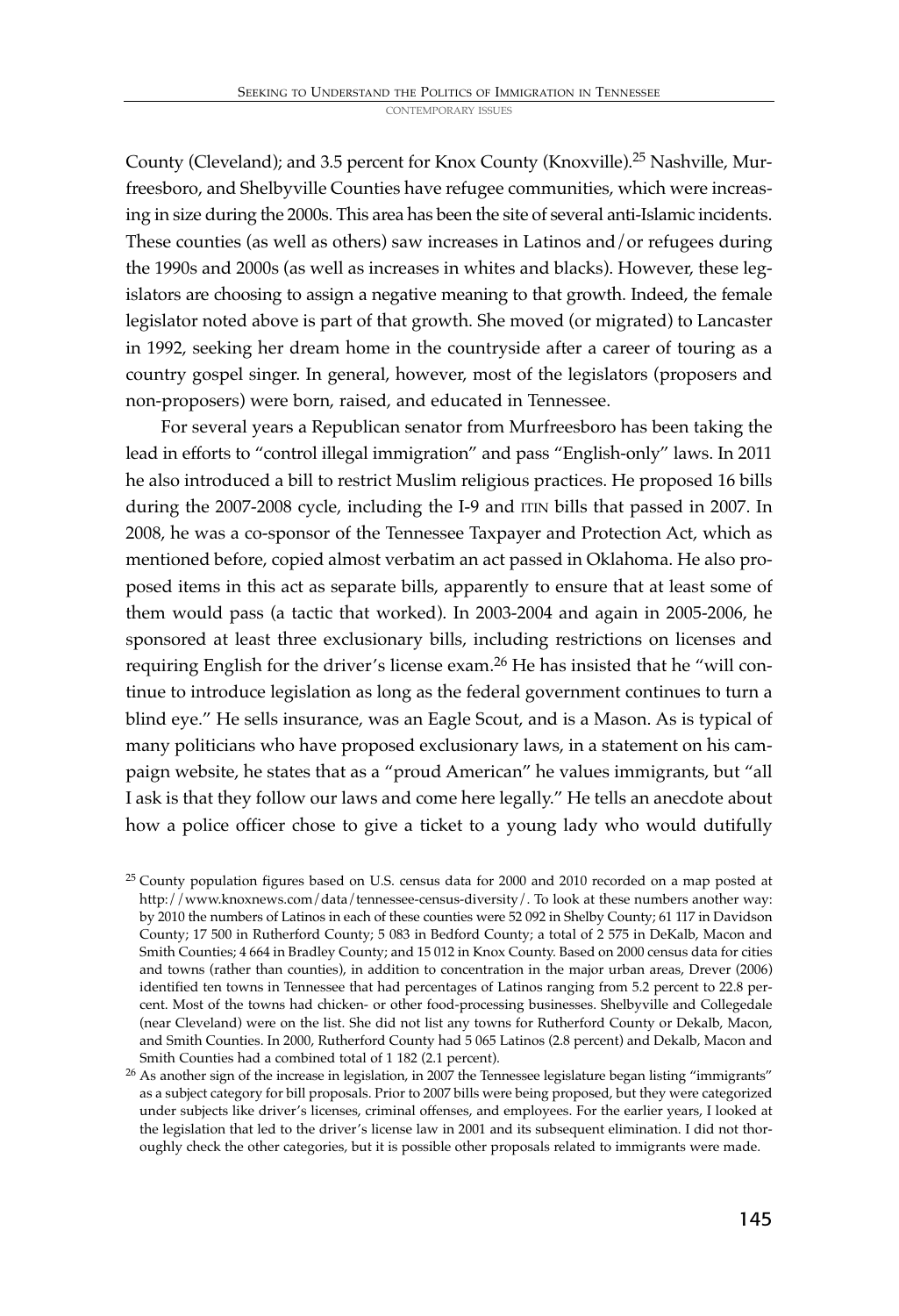comply with the law and pay her ticket, but then chose not to not give a ticket to an "illegal" driver, because it would not do any good, since "they know they do not have to pay the tickets." Although this senator was frustrated that "illegals" were not being held accountable for traffic violations because they did not have driver's licenses that police could use to track them, his solutions were to continue to make sure that they did not have access to driver's licenses or car tags. He justified continuing to call for "English-only" exams for driver's licenses, because it would be less costly and would not discriminate against the speakers of 52 different languages in Nashville who did not speak the four languages being offered or the three that might be added. He listed other issues on his website that concerned him, including funding for the arts, and by 2009 had become deputy speaker of the Senate.

This senator co-sponsored five of his proposals with a Democratic representative who was also from Murfreesboro, a man in his 60s who decided not to run for office in 2008. In an article about this decision, he did not discuss these bills, but cited other legislation dealing with crime victims as achievements during his tenure. He was replaced by the "conservative Republican" noted above, who is a business owner, pilot, and farmer. Immigration reform dominates his website, which has a three-minute video, in which he calls on the Tennessee legislature to congratulate Arizona for passing SB1070, because "if we don't stop illegal immigration at the border, they will just keep coming." They did pass that decree, and he and other legislators took a trip to Arizona (which they paid for themselves) to personally deliver it to Arizona legislators. In 2011 the senator and this new representative from Murfreesboro co-sponsored Tennessee's version of an Arizona copycat law. That proposal did not make it out of the Finance Committee, because it was estimated that it would cost the state several million dollars to implement (which they do not have), but it will be up for consideration again in 2012. Meanwhile, these two men along with the senator from Shelbyville and another representative co-sponsored the one portion of the copycat bill that did pass in 2011, which requires all employers in the state to start using E-Verify, a federal computerized system that checks social security numbers put in place after the IIRIRA reforms. IIRIRA made participation optional for employers. Opponents note that it is error-prone, and has caused legal residents to be denied employment.

The representative from Murfreesboro, the senator from Shelbyville, the representative from Lancaster, my own representative –now a senator– from Knoxville, and the representative from Collierville (all Republicans) have reproduced negative stereotypes about "illegals." In a committee hearing, the representative from Collierville compared immigrants to "rats," and then in his apology, said that he should have used the term "anchor baby." My representative also uses "anchor baby," and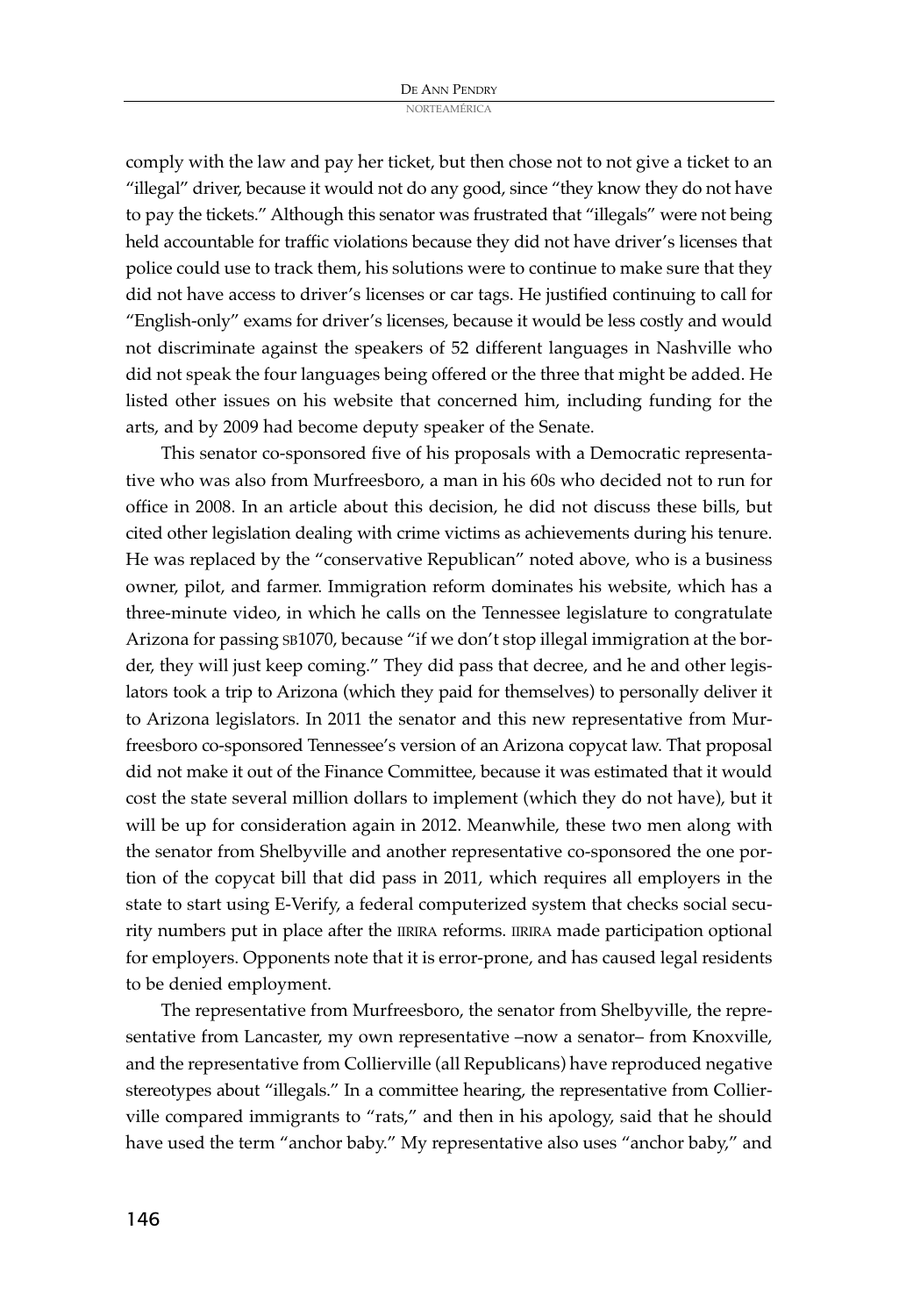is the one who proposed the 25-percent tax on money orders. In his video, the representative from Murfreesboro reels off statistics about 83 percent of warrants for murder in Phoenix, 40 percent of detentions in Arizona, and 2 000 murders a year being related to "illegal aliens." He cites the costs of illegal immigration to Arizona at US\$2.4 billion, and portrays the Obama administration as "spiraling out of control" (this part is in black and white, compared to the rest of the video that is in color). In his campaign ad, filmed in a barbershop with several other white males, the senator from Shelbyville argued, "Illegal immigration is costing taxpayers billions of dollars and our families and businesses pay the price. For too long our politicians have protected illegal aliens. It's time to cut it out, cut out their ability to sneak across the border, cut off their access to our jobs, cut off their ability to get tax-payer funded health care, because if we don't, they're never going to stop coming." The barbershop scissors reinforce his mantra of "cuts." The color image shown for "our families" is a modestly dressed white couple with one child, which contrasts with black and white photos of a dozen people climbing over a dilapidated fence, five apparently Latino workers raising a house frame, and a waiting room of Latina women and children and one white guy, with a color overlay in one corner of prescription medicine bottles. The representative from Lancaster was angry about the costs of educating "illegal students" in Davidson County –not her district– and the national annual costs of educating illegal immigrants and children born here to illegal immigrants, which add up "to a staggering US\$28.6 billion."

These legislators (as well as others) subscribe to the ideology that constructs "illegal immigrants" as "undeserving" (Newton, 2008). As yet another example, during TIRRC lobbying in 2011, another white male legislator told me that he was upset that his elderly parents, who had worked hard all their lives and "played by the rules," had to wait in the emergency room, while the doctors attended the "illegals." I asked him if that meant that he thought that they did not deserve health care. He claimed that is not what he meant. However, doctors in emergency rooms prioritize patients (all human beings who enter their doors) by the seriousness of their injuries. As Luis Plascencia (2009) argues, several legislators I have met view "illegals" as individuals who chose to "break the law," and therefore should be punished. My own representative said that he wants to "make their lives so miserable that they will go back where they came from."

While lobbying, I heard him and others justify their positions by citing statistics, which appear to be derived from Federation for American Immigration Reform (FAIR) and the Center for Immigration Studies (CIS), both explicitly anti-immigrant in their politics. Along with the Minutemen, these organizations have gotten involved in several state and local political struggles. The groups have websites. CIS supplies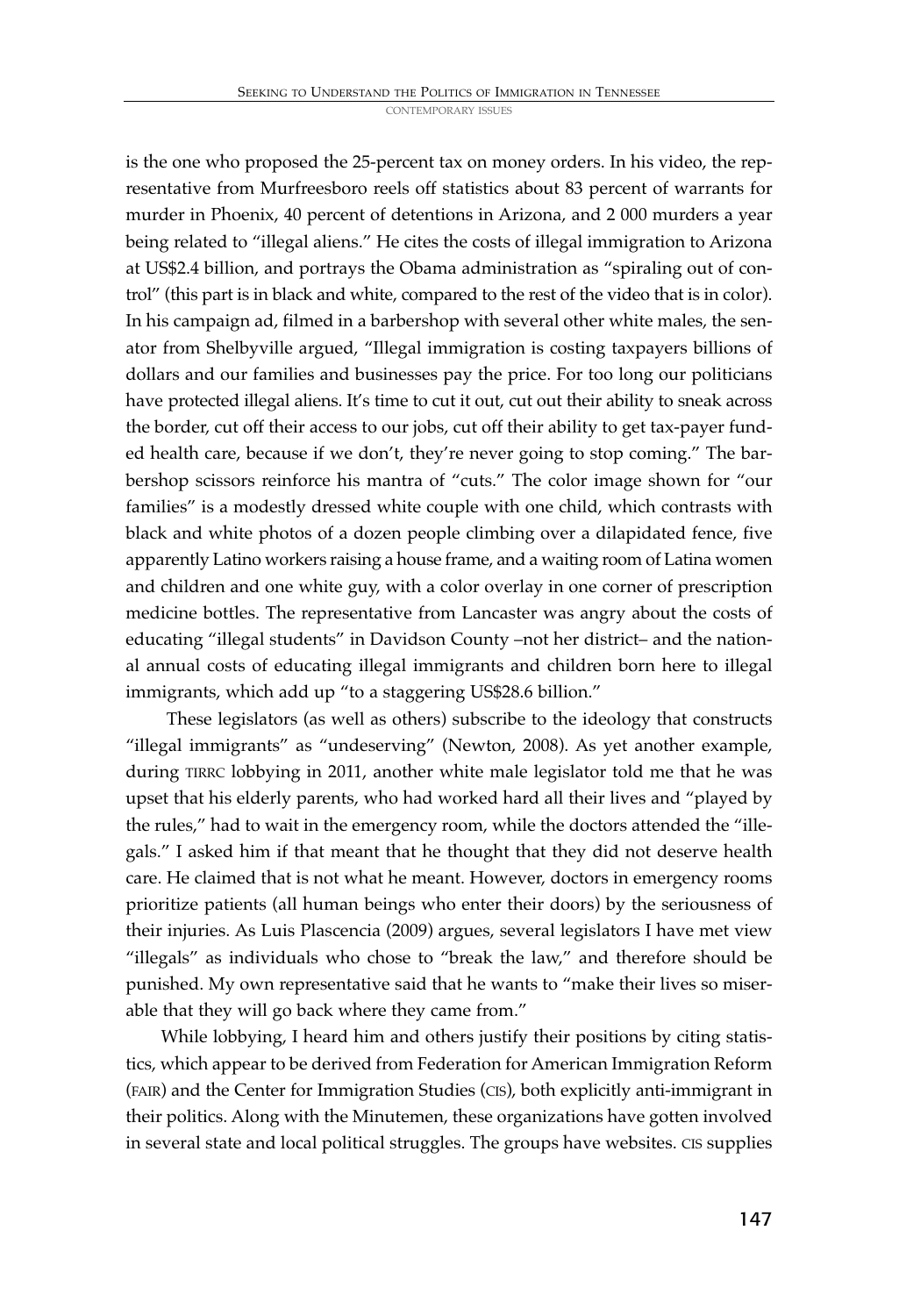"the facts" or "numbers." FAIR provides funding for ads and billboards and leadership training and "talking points" to local activists. Examples include Iowa after the governor announced his welcoming plan in 2000 (Grey, 2006: 40), Nebraska prior to and during 2006 (Gouveia, 2006: 149-150), and day labor campaigns in La Vista, California in 2006 (Danielson, 2010) and in Farmingville (*Farmingville*, 2004). As Grey and Gouveia point out, often fewer than 100 people show up to anti-immigrant protests, but Danielson and the Farmingville film illustrate how they help provide the logic that justifies punitive policies.

On the other hand, three of the legislators from Tennessee who proposed five or more exclusionary bills in 2007 and 2008 were not stressing this issue on their websites in 2011. A Republican senator from Colliersville, a lawyer, provided information about flood assistance and a slew of bills he was sponsoring that were not related to immigration. He emphasized that he would be focusing on balancing the budget, rather than being distracted by attempts to attack Muslims. There was almost no mention of "illegal immigration" on his website. The same was true for the websites of a Democratic representative from Old Hickory, who sponsored 10 bills in 2007-2008, and a Democratic senator from Goodlettsville, who sponsored five. The Democrat from Old Hickory, a fireman, was stressing flood assistance, attacks on teachers, getting tougher on meth, helping vets, and his decision to oppose calls for a voter ID (an issue pushed by legislators who argue that this will prevent "illegals" from trying to vote). The Democrat from Goodlettsville, a lawyer, portrayed himself reading for a multicultural classroom, obtaining an arts grant, honoring a fallen vet, and calling for more oversight on used mattress sales. Of course, they still may have been voting to support some of the measures proposed by others, but they were not reproducing anti-immigrant rhetoric or imagery on their websites.

I do not know how many legislators in Tennessee subscribe to the ideology that "illegals" are "undeserving." However, it seems that not many are willing to publicly criticize their peers who are vocally advocating this stance. TIRRC creates handouts, which it distributes to legislators, so they will have information they can use to construct a counter-narrative. However, much work is still to be done in terms of educating legislators. I have yet to hear a strong legislative voice emerge in Tennessee, such as that of Representative Luis Gutiérrez of Illinois (a Puerto Rican), who attempted to reintroduce "comprehensive immigration reform" at the federal level in 2009, and not only sponsored the Dream Act, but was willing to participate in civil disobedience and have himself arrested on the steps of the White House to draw attention to the plight of the undocumented students who could benefit from the bill.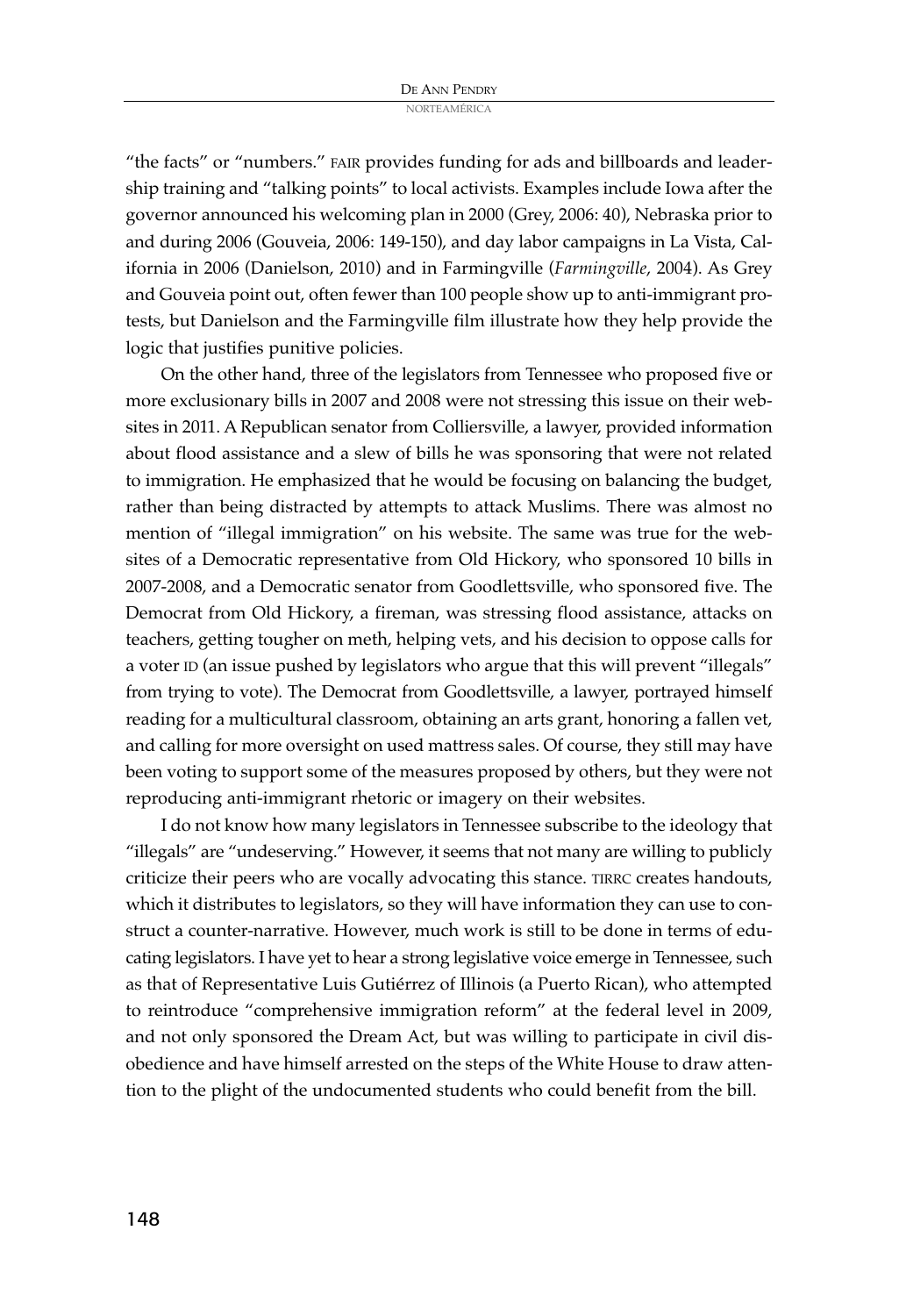# ENGLISH-ONLY LAWS AND MORE ANTI-IMMIGRANT LEGISLATION IN THE WAKE OF ARIZONA'S SB1070

In 2009, TIRRC secured a commitment from Tennessee's Department of Safety to add Chinese and Arabic as languages for driver exams, which were already available in Spanish, Japanese, and Korean. They also supported a bill, which passed, that authorized funding for English as a Second Language and citizenship classes for adults. That year TIRRC was monitoring 35 anti-immigrant proposals. They worked on stopping bills (proposed by the senator from Cleveland and my representative from Knoxville) that sought to create barriers to attending college for children of undocumented immigrants. Following the example of Georgia, the senator from Shelbyville and the representative from Murfreesboro, introduced a bill to prohibit local governments from enacting sanctuary policies. TIRRC worked on amending the language of that bill to make it less dangerous. TIRRC also participated in processes that helped delay two bills that did end up passing in 2010.

However, that year two more exclusionary bills passed. They were sponsored by the representative from Murfreesboro, the senator from Shelbyville, and two other legislators. One made it a criminal offense for a person to knowingly provide, transfer, or submit to another person false identification for obtaining or maintaining employment. Note that this bill was worded to not include college students who use fake IDs to buy alcohol. The other bill imposed penalties on employers and employees in certain cases involving employees not authorized to work, and gave employers the ability to deny undocumented workers full unemployment benefits.

In 2010, despite ongoing efforts by TIRRC, the Tennessee legislators passed SB1141 requiring all county police officers to determine the immigration status of anyone detained in their jails.<sup>27</sup> They also passed a law allowing employers to require "English only" in the workplace. TIRRC is planning to bring a lawsuit if an employer decides to implement the latter, because it contradicts federal statutes.

Despite the claims of some legislators that all these proposals are only being directed at "illegals," the "English-only" proposals affect all immigrants and residents who do not speak English well or prefer to speak other languages. As already noted, the senator from Murfreesboro was committed to continuing to reintroduce a bill that would require "English-only" for driver's license examinations. Given that undocumented immigrants are no longer eligible to apply for a driver's license, this proposal would only affect lawful permanent residents, people who have tempo-

 $27$  This was the other bill sponsored by the Latina woman, who by then was a senator. She may only have sponsored two bills, but both passed, and both were designed to increase detentions and deportations.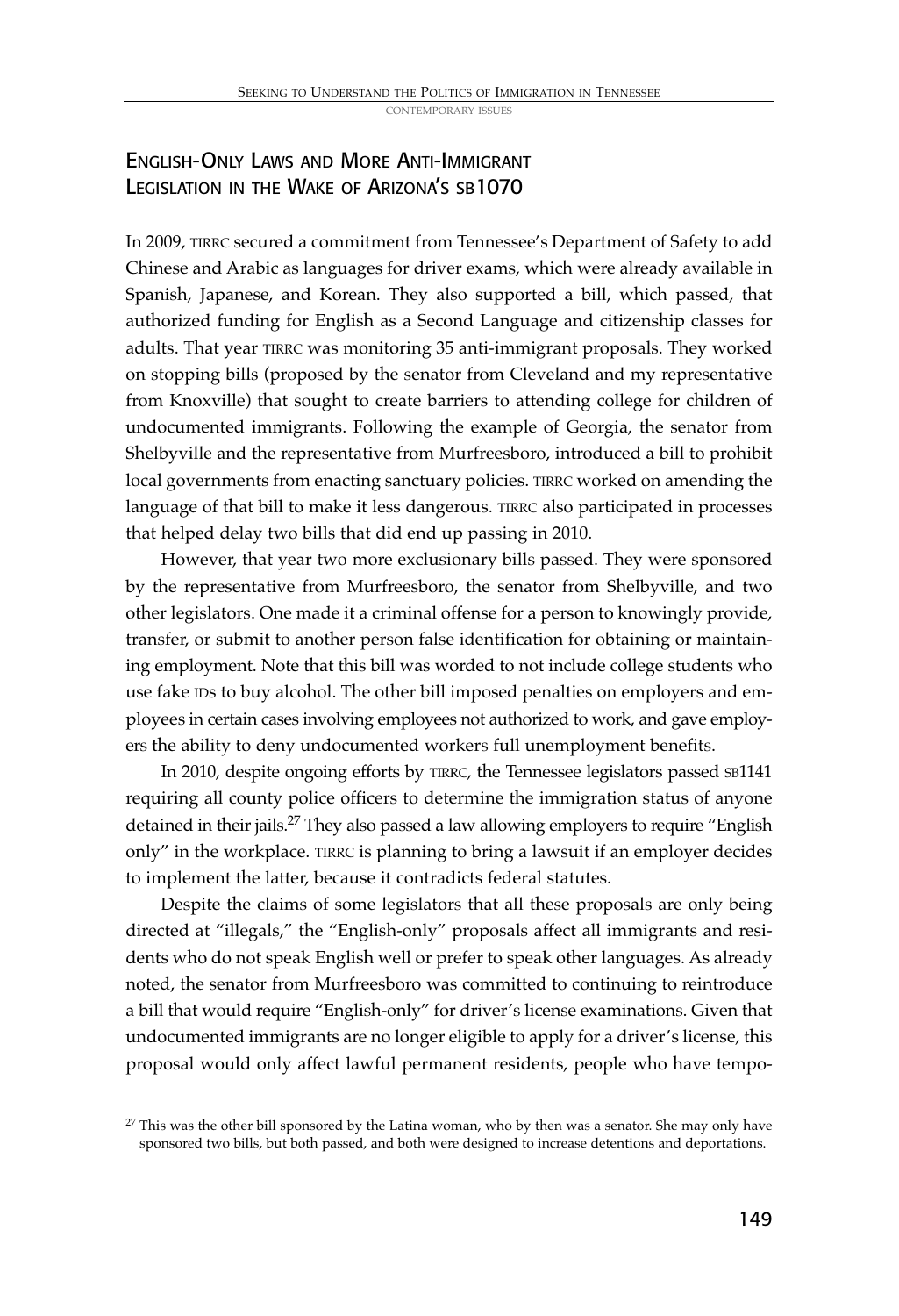rary work visas, student visas or tourist visas, and naturalized or native-born citizens. For refugees this adds one more burden to the stressful experience of relocating. Not only are many in the process of learning English, but refugees are expected to be employed within six months of arrival. How are they supposed to get to work if public transportation where they live is not adequate? It is logical that people need to know what a "stop" sign is in order to pass the test, but that is different from having to take the entire test in English. This proposal was debated in 2010 and 2011, but it did not pass. It appears that the main argument that prompts some legislators to vote against "English-only" proposals like this is that it would be bad for business, since Tennessee has several Japanese-owned businesses, just opened a large plant run by Volkswagen, and would like to attract other foreign investors. In Nashville, which as mentioned earlier has large populations of refugees as well as Latino immigrants, TIRRC has also had to lobby intensely to help prevent English-only ordinances at the city level.

In seeking to understand the politics of the "English-only" proposals, one can observe that in "new destinations" like Tennessee, prior to the 1990s, most residents probably were not accustomed to hearing languages other than English being spoken or seeing signs posted in other languages. The U.S. now has federal laws that require hospitals and courts to provide interpreters if needed. Some schools have hired interpreters. Hence, one could argue that taxpayer dollars are being spent to cover this. However, it takes adults a while to learn another language, and in the meantime, it would serve the common good if they could understand health care instructions, legal questions, and matters related to their children's education.

Although not required by law, many businesses offer bilingual pamphlets and options to hear telephone instructions in Spanish. Clearly they want to attract customers. In Knoxville, the cellular phone pamphlets in Target are bilingual and Wal-Mart offers films in Spanish with no subtitles, music CDs in Spanish, and large packages of tortillas, among other items. One might argue that this adds extra costs for consumers, or perhaps it demonstrates that immigrants have buying power.

Still, I have to wonder: why do people feel they need to restrict language use to English only? I also have to ask: why does hearing other languages in public anger some people? One woman told me that she was standing in line at McDonald's discussing food options with her husband in Spanish, and the man behind her in line told her that she should go back to her own country. I heard another woman say that she did not like not being able to understand what other people were saying, even though they were people she did not know who were engaged in their own conversations. Historical pressures to speak English are not new. One need only look at the experiences of Native Americans, African-Americans, and Mexican-Americans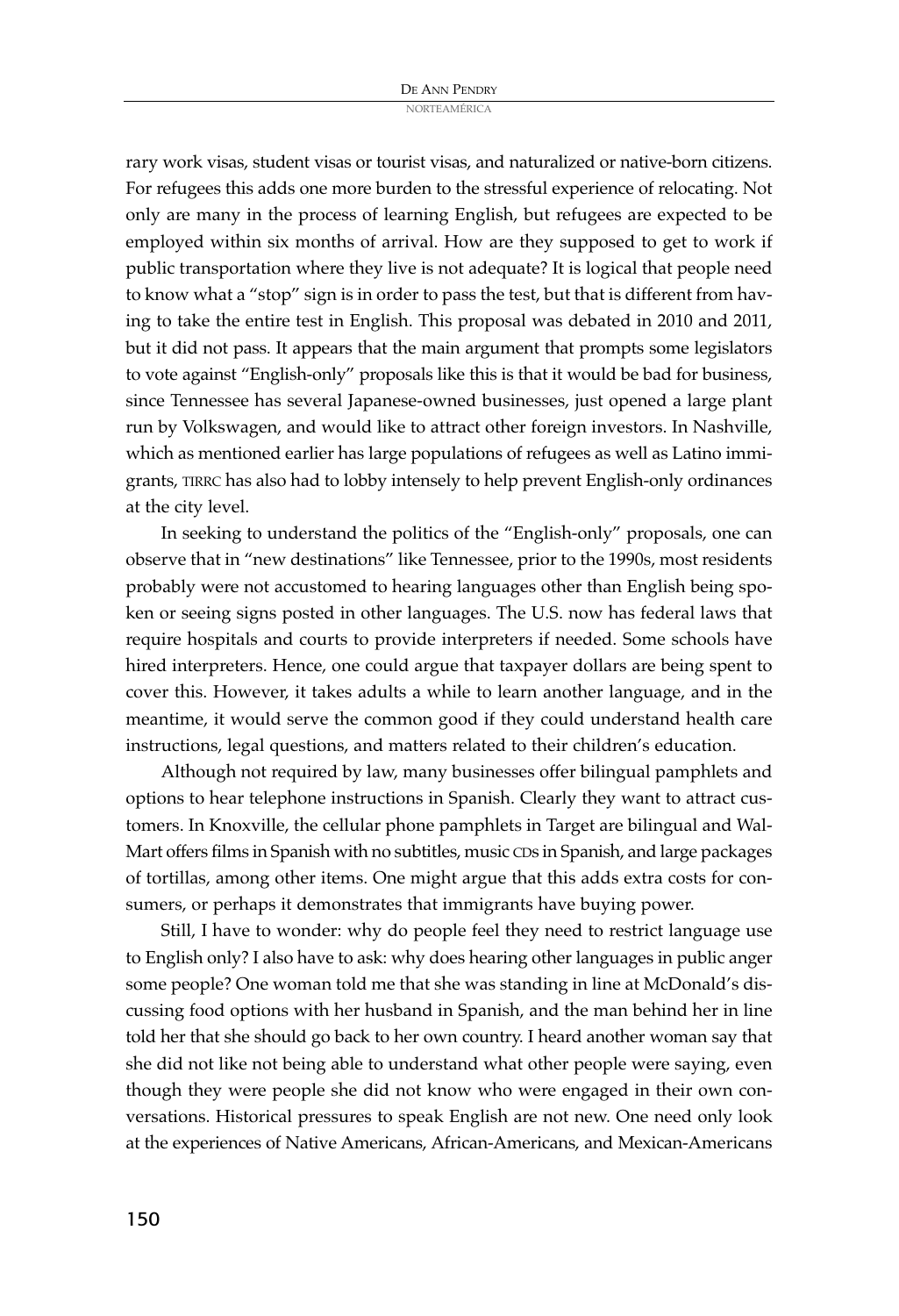where the English language was imposed through physical coercion. In the early 1900s in Iowa, school teachers told my grandmother to stop speaking Norwegian, and my grandfather never learned German, due to the anti-German sentiments of World War I. For me and others, this history evokes understanding for first-generation migrants. However, many white Tennesseans had ancestors who migrated during the 1700s or early 1800s, or their ancestors were English-speaking. Nonetheless, most people have attempted to learn a "foreign" language in school, so they must have some idea of how difficult it is to learn another language. I grew up in multi-lingual and multicultural Hawai'i and in Spanish-speaking Honduras, so I am accustomed to hearing other languages that I do not understand, and I speak Spanish fluently. Furthermore, I know that in Honduras, the Americans who lived there established an English-language school for their children and preferred to speak in English with each other even if they had learned Spanish, not to mention that some never really learned to speak Spanish very well, even after living there for several years. Consequently, I do not understand why some people in Tennessee and elsewhere think they need to legislate this. As Leo Chavez has argued, the language issue is part of a larger set of discourses that construct Latinos (and one could add, Muslims and other immigrants) as a "threat." He points out that this is ironic given that studies show that Latino immigrants are learning English and that Spanish use has declined rapidly among the second and third generations (2008: 56-60).

In Nashville and other areas of Tennessee, several refugees are Muslims. In 2011, the senator from Murfreesboro decided to propose a law prohibiting observances of Sharia Law. I happened to be up in the legislature on one of the days that over 300 Muslims arrived to talk to legislators to try to prevent this bill from becoming a law. It was an impressive sight. After they protested, the language of the bill was amended to remove references to Islam and restate federal guidelines regarding support of terrorism, but it still passed. In 2011, another bill was proposed to allow cities to decide whether or not to receive refugees. Again, the language was amended after TIRRC and Catholic Charities objected, but it also passed. These proposals came on the heels of calls in Murfreesboro to restrict the building of a mosque in 2010. As mentioned above, other anti-Islamic incidents have occurred in the state. TIRRC is committed to contesting these acts and promoting welcoming attitudes, as illustrated in *Welcome to Shelbyville*, a film shown on PBS television not long after the legislative session ended in 2011.

As Monica Varsanyi (2010) and others have observed, the proposals in Tennessee *seem to be* a response to the lack of immigration reform at the federal level in 2006 and 2007. That is certainly what the senator from Murfreesboro claimed. However, that claim obscures the fact that U.S. Representative Luis Gutierrez and others intro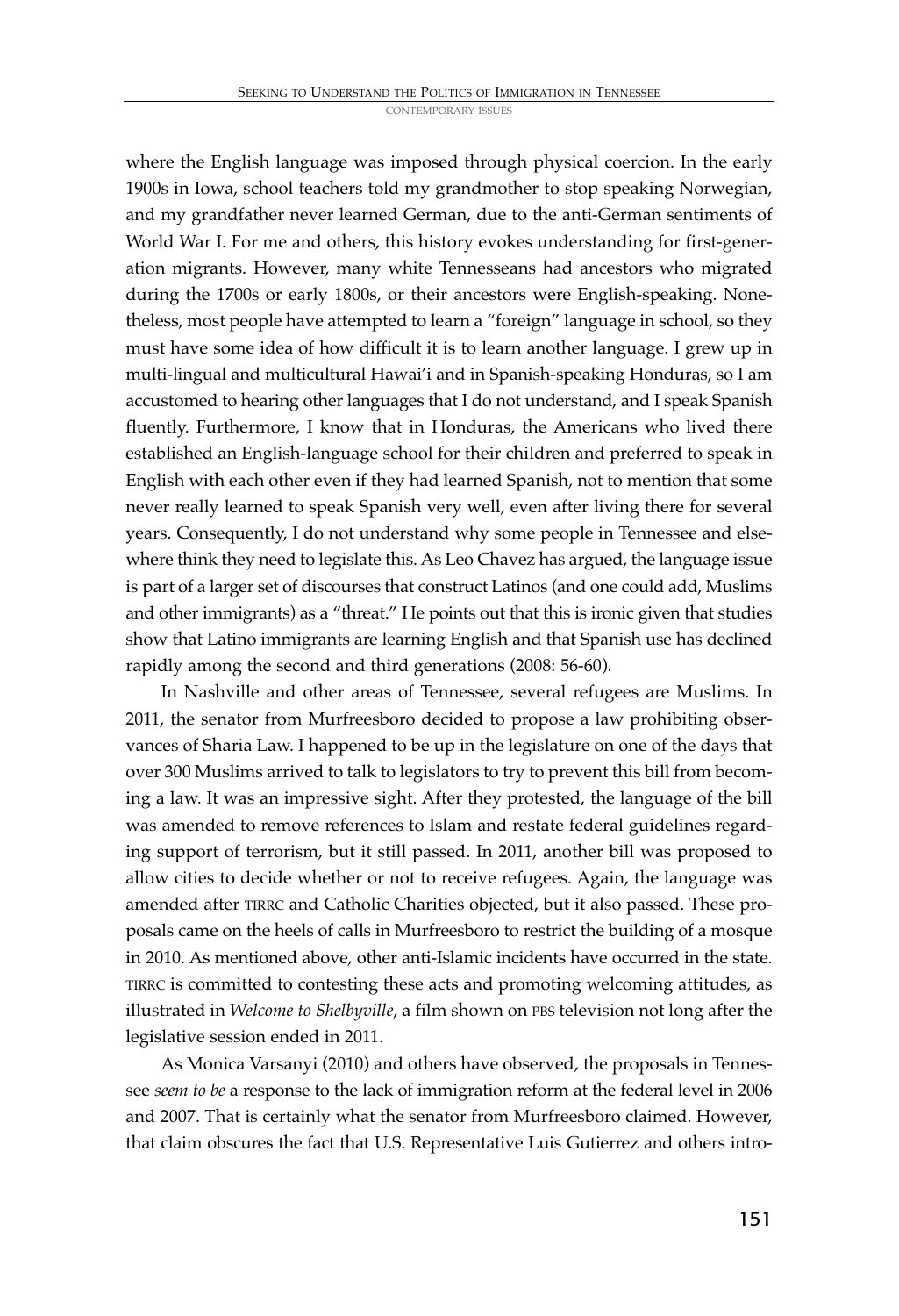duced legislation that was voted down by members of Congress and/or the Senate, and that the federal legislators have passed bills to increase funding for enforcement. In addition, as noted above, ICE continues to do its job and has stepped up internal enforcement by encouraging state and local governments to participate in programs like 287(g).

As already noted, in 2011 Tennessee became one of several states that had legislators proposing Arizona "copycat" bills, or, in other words, their own forms of "comprehensive immigration reform." However, as we have seen, similar initiatives were already underway by 2006 in Georgia, Oklahoma, and Tennessee. Furthermore, Tennessee legislators have been passing a series of bills that basically reproduce several of the provisions of these larger acts. The bills often repeat the language of the federal legislation, but add state penalties and criminal charges.

In the summer of 2010, while the small group of legislators made their trip to Arizona, the campaign for state governor was in full swing. During their campaigns, all three Republican candidates and the one Democratic candidate affirmed that they supported passing an Arizona-like bill in Tennessee. Their views were in line with 72 percent of the 625 registered and likely voters across the state polled by telephone in July 2010 (when there had been a lot of media coverage about the Arizona law). <sup>28</sup> In his television ad, Bill Haslam, the Republican candidate who won the election, asserted, "With state unemployment at 10 percent, we're all paying the price for the federal government's failure to secure our borders." Then this rhetoric became a proposal. Indeed, the senator from Murfreesboro has reiterated the same claim about unemployment. In February 2011, he and the representative from Murfreesboro and others announced their proposal for a "comprehensive plan to combat illegal immigration in Tennessee," which they asserted had been "mandated by 72 percent of Tennesseans." Their plan was designed to require law enforcement officials and state agencies to determine a person's lawful status, require all public and private employers to use E-Verify, and prohibit "unlawful aliens" from receiving any benefits (Humphrey, 2011).

In 2004, before the economic downturn that began in 2007, unauthorized immigrants probably only constituted about 2.5 percent of Tennessee's population, or about 100 000 to 150 000 out of a total population of 5 900 962.<sup>29</sup> Undocumented

<sup>&</sup>lt;sup>28</sup> The poll was conducted by Mason-Dixon Research and Polling, Inc. for the Tennessee Newspaper Network and WBIR Channel 10 TV station. Results were reported in the *Knoxville News Sentinel* (a member of the Network) July 28, 21010, A1-9, in an article originally written by Chas Sisk for *The Tennessean* (Nashville's paper, also a member of the Network). Ninety-two percent of Republicans and 46 percent of Democrats favored passing an Arizona-style law in Tennessee.

<sup>29</sup> Undocumented estimate for 2002-2004 by Passel (2005: 14). Total population 2004 estimate at "U.S. Population by State, 1790 to 2009", Fact Monster, n.d.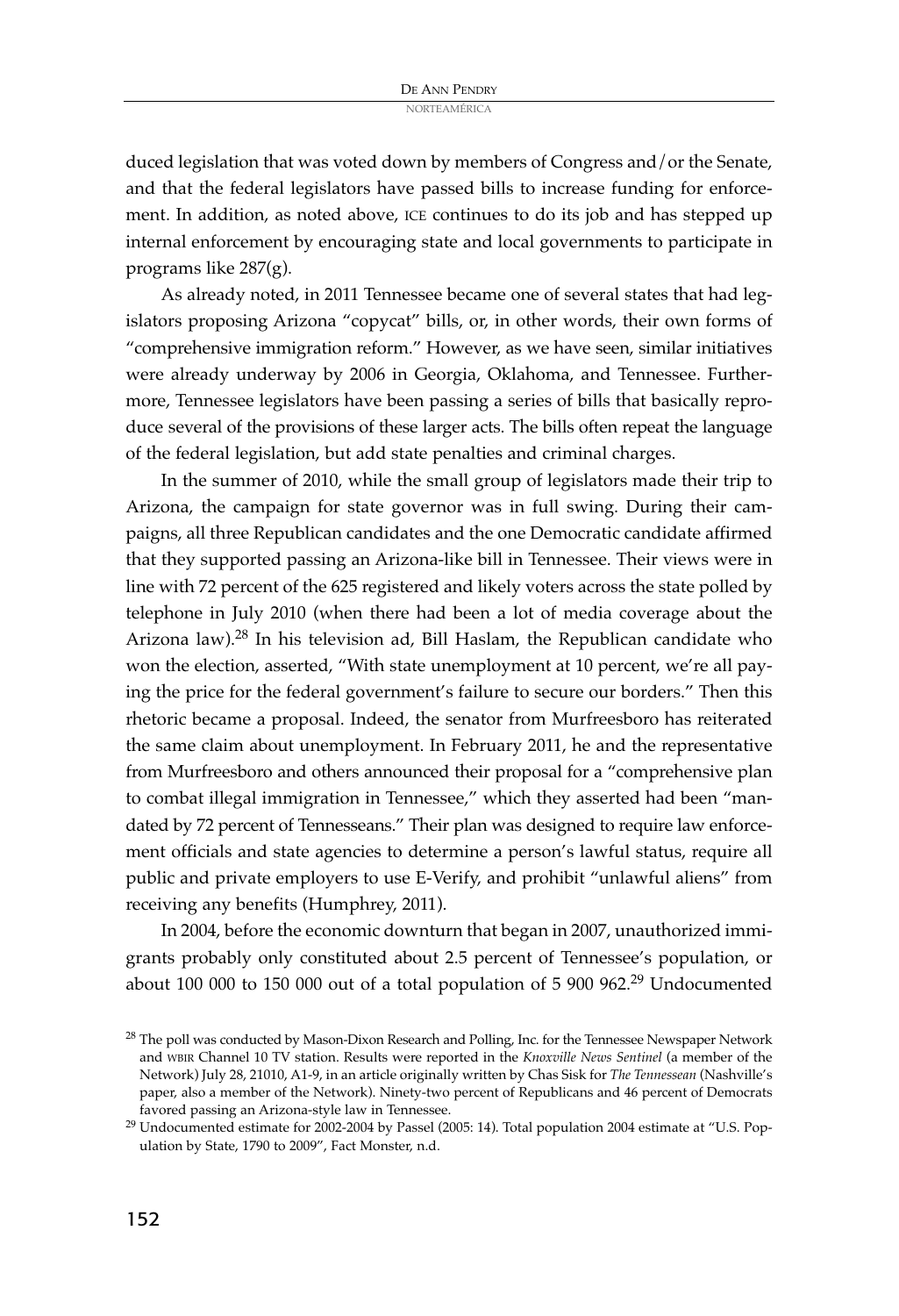immigrants come from several countries, but estimates are that nationally about 57 percent are from Mexico and another 24 percent from other Latin American countries (Passel, 2005: 4). As already noted, the 2010 census indicated that Latinos (U.Sborn and foreign-born) comprised 4.6 percent of the population. At the national level in 2005, undocumented immigrants were estimated to account for 5.4 percent of the total civilian labor force. Estimated averages were higher for low-wage service jobs (10 percent), with rates ranging from 12 percent in food preparation and service, 17 percent in construction, to 19 percent in landscaping and building maintenance (Gomberg-Muñoz, 2011: 37; Passel, 2006). The numbers in Tennessee appear to be lower, but Latinos in general were employed in similar professions (Drever, 2009: 67-72). Tennessee politicians cite the national estimates and claim that stricter enforcement will result in deportations, which would enable 5 percent of the 10 percent of native-born workers in Tennessee who are currently unemployed to obtain jobs. That claim presumes that the downturn in the economy has not also already affected undocumented workers. One has to observe that unemployment among undocumented workers is generally not accounted for within national or state figures, since they do not apply for unemployment benefits. In addition, the politicians are assuming that documented workers who have filed for unemployment benefits during the economic downturn are now prepared to work in the jobs that would be vacated by workers who are deported. Thus, "illegals" serve as convenient scapegoats that help enable some politicians to avoid addressing deeper issues regarding the economic downturn, the restructuring of the U.S. economy that has been going on since the 1960s, and the dismantling of laws that protect workers (Harvey, 1989; Sassen, 2000; Massey, Durand, and Malone, 2002; Massey and Sánchez R., 2010).

Another logic underpinning state-led efforts to restrict illegal immigration is that of "individual responsibility," which applies to the "illegals," who should be punished. This logic conveniently sidesteps the roles of U.S. employers and policy makers in creating a system that now defines 5.4 percent of its workforce as "illegal." As Ruth Gomberg-Muñoz succinctly put it, the current levels of undocumented migration in the U.S. are a result of "uneven global economic development, the establishment of transnational social networks over time, and policies that restrict legal entries to unrealistic levels" (2011: 18).<sup>30</sup> Her last point refers to restrictions on legal entries of low-wage workers.

 $30$  Gomberg-Muñoz (2011) was summarizing arguments of scholars who have been working on immigration for years, such as Douglas Massey, Jorge Durand, Alejandro Portes, and others.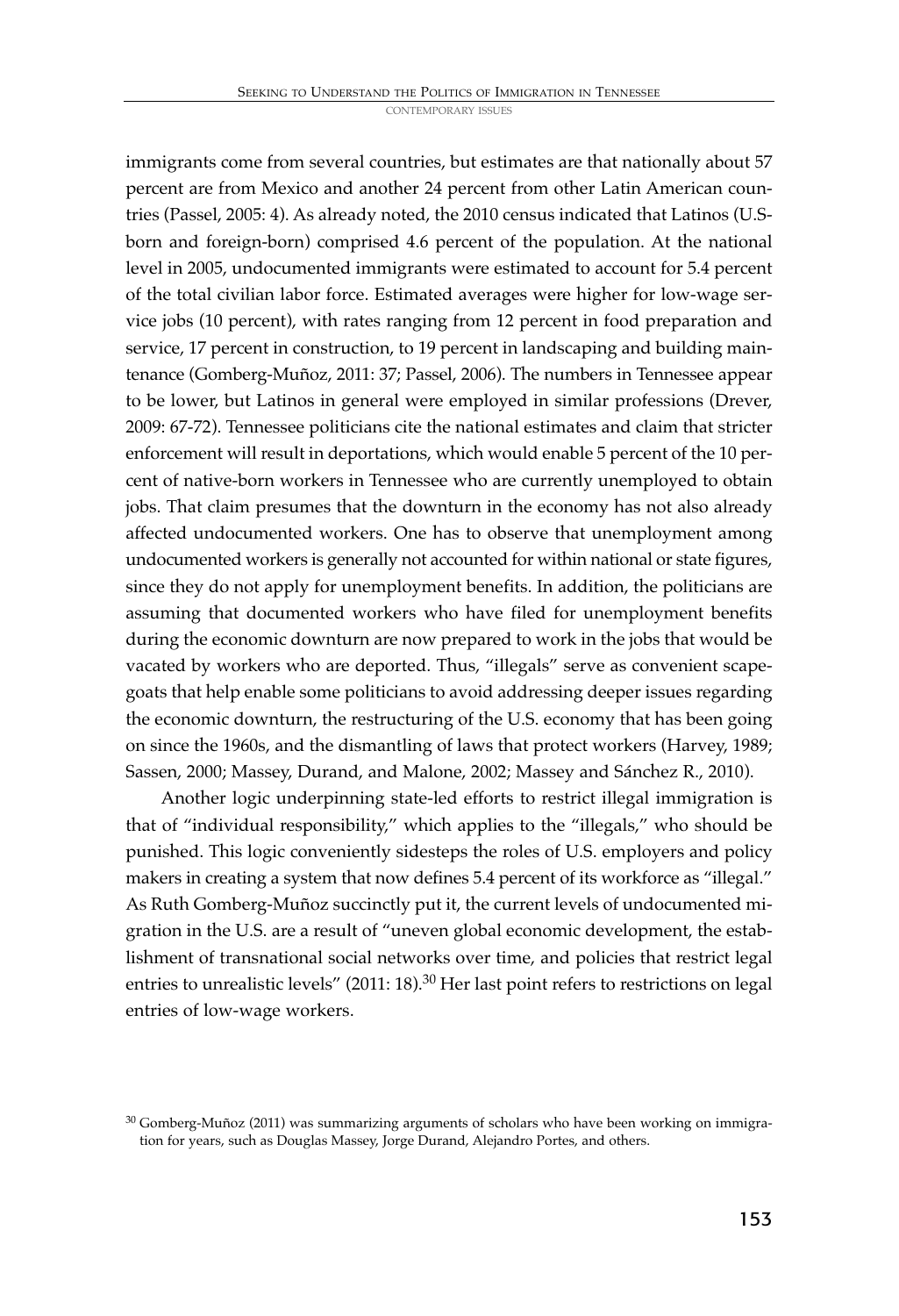# TO DREAM OR NOT TO DREAM: TENNESSEE LEGISLATORS AT THE NATIONAL LEVEL

In summer 2001, President George Bush was shaking hands with fellow ranch owner and the president of Mexico, Vicente Fox, and the United States appeared to be on the verge of passing some kind of immigration reform. However, after 9/11, it was relegated to the back burner, while opinions began circulating in the public media linking illegal immigration and the "lack of border security" with the threat of terrorism. In spring 2006, the House of Representatives was considering HR4437, or the Sensenbrenner-King bill. Among other draconian measures, this bill would have made it a felony for people (such as priests and pastors and social workers) to assist immigrants. Consequently, immigrants and their allies took to the streets to protest, and the legislation did not pass. The national press focused on the hundreds of thousands who marched in places like Los Angeles and Chicago, but marches were taking place all over the United States (Chavez, 2008; Gouveia, 2006). This included Tennessee, where 15 000 people marched in Nashville and 300 and then over 800 turned out for two demonstrations in Knoxville. As Leo Chavez observes, conservative pundits were taken aback by the sight of so many immigrants demanding their rights, and they criticized the display of Mexican and Central American flags, even though the marchers were primarily waving U.S. flags (2008: 158).<sup>31</sup> The marchers also carried placards declaring "We Are Not Criminals" and "We Also Pay Taxes," and chanted, "Sí, se puede," "Yes, we can."

Since 2006, not much has been done at the federal level in terms of passing immigration reform, although as just noted attempts were made, and enforcement has continued. In 2007, for example, there was a simultaneous raid on five Pilgrim's Pride chicken processing plants in Texas, Florida, Arkansas, West Virginia, and Tennessee. Over 100 workers were deported from Chattanooga, many of them Guatemalans. There were also workplace raids in Iowa and North Carolina.

In 2008, immigrants and their allies were optimistic after Barack Obama was elected President, but then felt compelled to remind him of his campaign promises in the spring of 2010. Over 200 000 people from all over the country converged for a march and rally in Washington, D.C., including 10 busloads of people from Tennessee. It was exhilarating for those who participated, but in terms of press coverage it was upstaged by the vote for the health care reform bill. Then, in the 2010 lame-duck

<sup>&</sup>lt;sup>31</sup> Kent Ono and John Sloop (2002) note that people were similarly dismayed in the 1990s when people of Mexican origin displayed Mexican flags at protests in California against Prop 187. These days one would not see pundits getting upset about the display of Irish symbols at St. Patrick's Day parades. Likewise, New Yorkers have managed adjusted to the display of Puerto Rican flags during their annual parade.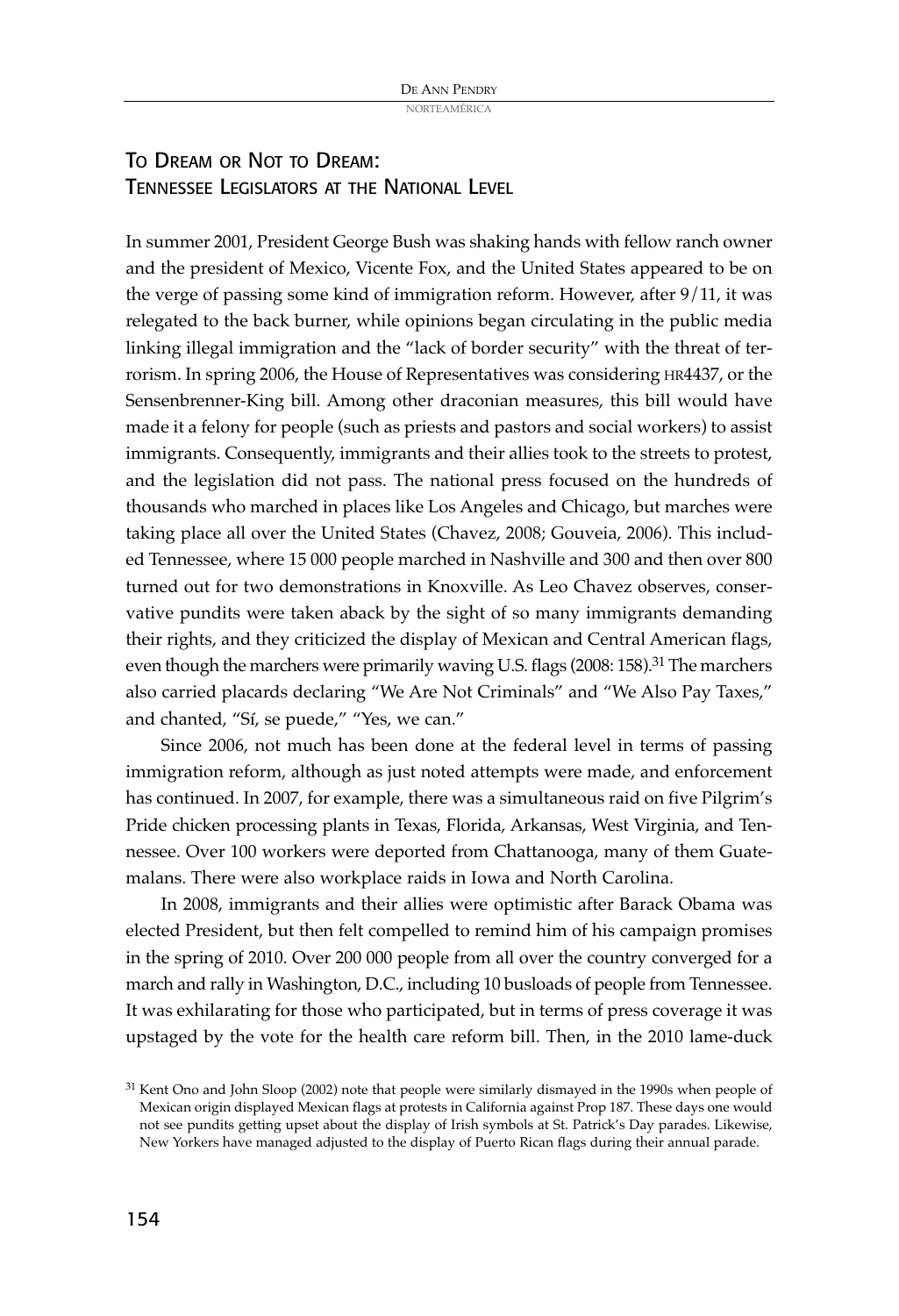session, it appeared that at least the Dream Act had a chance of passing. This bill would have permitted undocumented children brought here by their parents before the age of 16, who had completed at least five years of schooling in the United States, to either attend college or join the military and then slowly be able to regularize their status. With Representative Luis Gutiérrez taking the lead, the House of Representatives passed it. Because I contacted him asking for his support, my representative sent me a letter noting that I would be happy that the bill had passed; however he failed to mention that he actually voted no. In the Senate, the bill was tied to a bill proposing to repeal Don't Ask, Don't Tell for gay and lesbian military personnel, which ultimately received more attention from the press. A cloture vote was required. In other words, 61 yes votes were needed. They were five votes short. Both senators from Tennessee voted no. I had contacted them asking for a yes vote. Their standardized letters informed me that rewarding illegal behavior would only encourage more migration and assured me that they were supporting additional efforts to secure the border. In other words, they had voted to spend more tax dollars on border security.

In fact, it was precisely this kind of rhetoric that motivated me to begin attending the meetings of the Tennessee Immigrant and Refugee Rights Coalition in 2005. That summer in a television ad during the primary elections for the U.S. Senate, I heard one of the Republican candidates refer to immigration as "a threat to our very way of life." That phrase was particularly disturbing to me. That candidate eventually lost the primary; however his Republican opponent, Bob Corker, who eventually won the entire election, put out an ad where he was standing next to a barbwire fence, promising to secure the border. His Democratic opponent, Harold Ford, Jr., was not much better. Although Ford attacked Corker for hiring undocumented migrants to help build apartment complexes in Chattanooga, Ford represented himself as being tough on immigration. Later, I was told by one of Ford's assistants that he chose to do that, because 9 out of 10 calls he was receiving from voters were against illegal immigration.

More recently, John Duncan, who is my U.S. representative, sponsored a bill that would deny citizenship to any child born in the United States with a parent who is undocumented. (And at the state level my representative has proposed bills to make it impossible for undocumented parents to obtain birth certificates.) Many immigrant rights advocates believe that this bill has little chance of passing, because it challenges the birth-right citizenship granted by the 14<sup>th</sup> amendment of the U.S. Constitution. In 2009, his proposal was not getting much political traction and only had one other co-sponsor. However, after Arizona passed SB1070, several representatives and senators added their names as sponsors, including Arizona Senator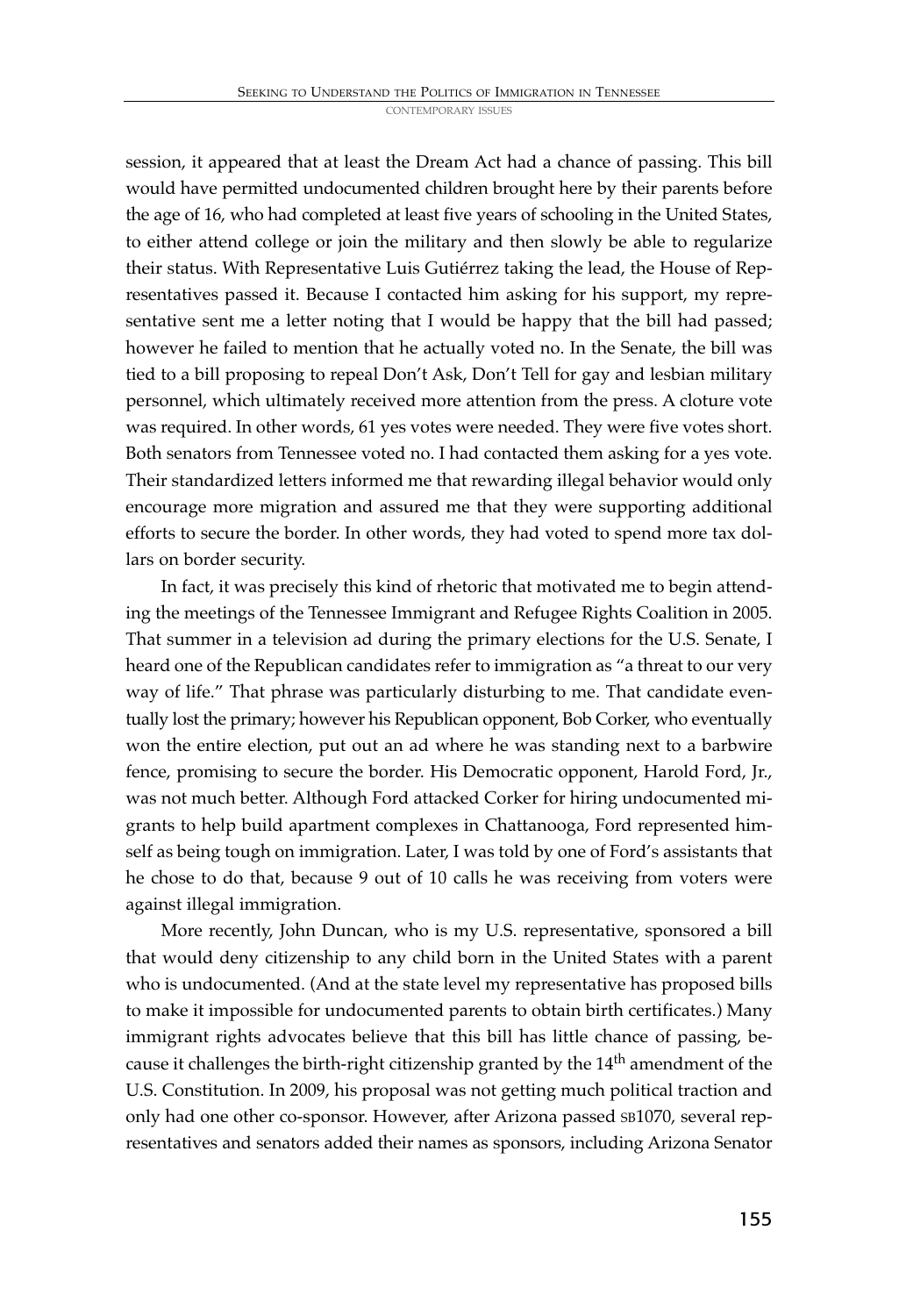John McCain. Perhaps one can attribute this to election-year maneuvering, but it illustrates that those politicians believed that supporting this would motivate more of their constituents to vote for them.<sup>32</sup> This appears to be the logic operating at the state level as well, although one can question this proposition.

# SO WHAT DOES "THE PUBLIC" THINK? ONE SURVEY MAY NOT TELL THE WHOLE STORY

In 2005, on top of hearing immigrants being constructed as a "threat to our very way of life" –which presumably included me– and seeing the border portrayed as a barbedwire fence when I know that we have been pouring millions of dollars into fences, helicopters, heat sensing technology, and night vision goggles since the mid-1990s, I heard Jay Leno, who had an audience of millions five nights a week, tell a joke about "little Mexicans" running around. For me, that was the last straw. It was evidence that anti-immigrant, anti-Latino and/or anti-Mexican discourse was becoming far too common in the mainstream media. <sup>33</sup> Since then, through TIRRC, I have participated in lobbying (which I had never done before), and I have participated in public forums intended to educate local non-immigrant audiences about undocumented migration. My general impression –and it is just a general impression, or maybe it is my hope– is that the general public in Tennessee may not be as antiimmigrant as the 72 percent in the July 2010 survey noted above implies.

First, we should observe that Tennesseans did elect the officials who have been making the proposals and generating the rhetoric described earlier. However, voting is complex, and people may have had other more salient reasons to vote for those candidates. In addition, some people in the state did not vote for those officials. As mentioned earlier, the July 2010 survey was conducted right after SB1070 was passed in Arizona. In addition, although they may have used random sampling, they only talked to 625 people. Indeed, by February 2011, a statewide poll conducted by Vanderbilt University found that 57 percent of Tennesseans said job creation and the economy were more important than wedge issues like immigration, and less than 4 percent responded that immigration should be the priority (TIRRC, 2011a).

<sup>&</sup>lt;sup>32</sup> Although this motive may apply to Senator McCain and others, Duncan himself did not have to do much campaigning at all to get reelected, so it is not clear to me why he has proposed this measure. Although I addressed this issue at the same time that I asked him to support the Dream Act, his stock response did not articulate his logic for revoking birth-right citizenship.

<sup>33</sup> In other words, following the work of Pierre Bourdieu (1977), Ana Alonso (1988), and others, this discourse was becoming too unquestioned and normalized. See also Leo Chavez (2008).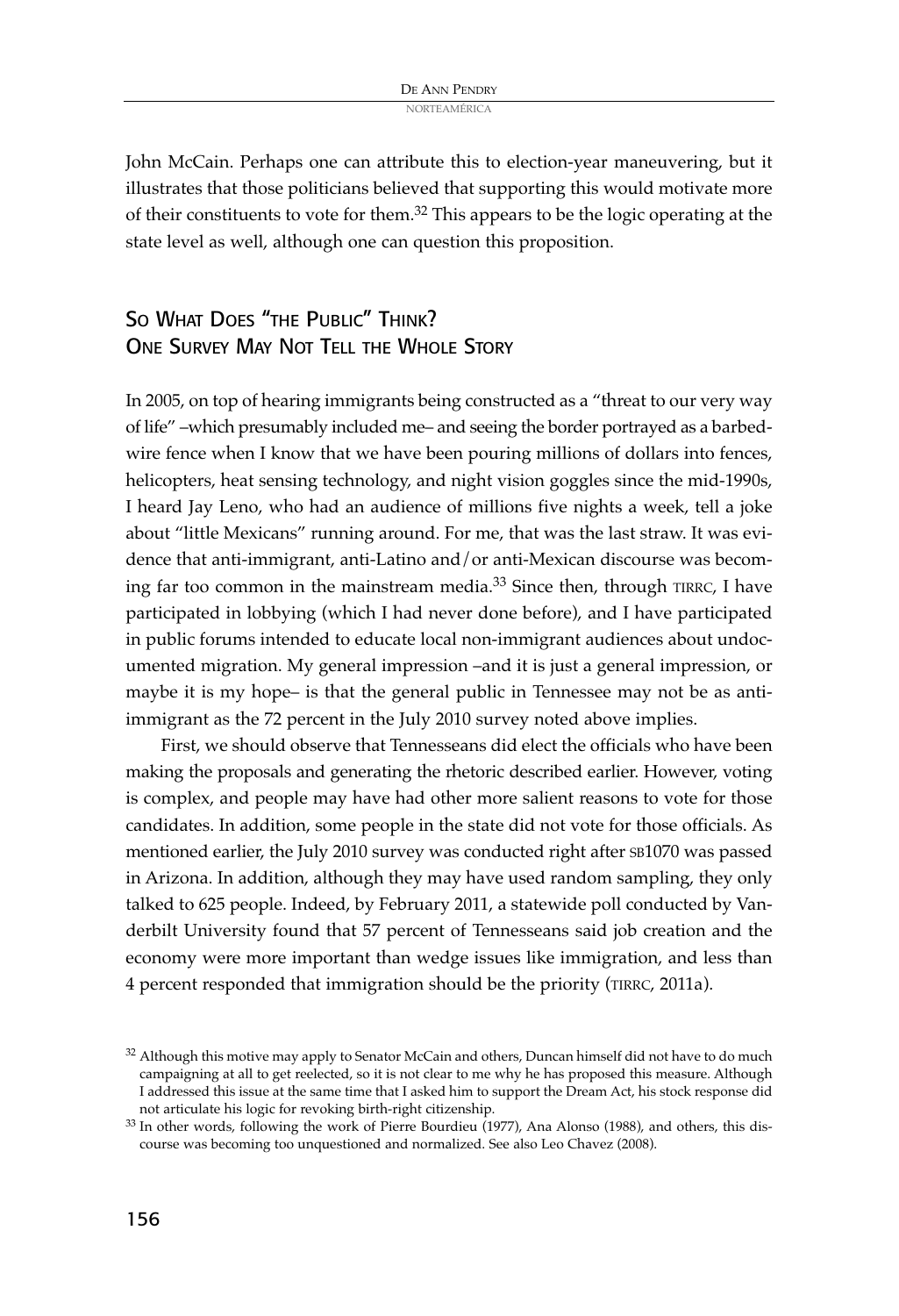Nevertheless, the numbers suggest that TIRRC has more work to do to educate voters and legislators about the "myths" associated with immigrants, which continue to be reproduced in the media. Furthermore, as suggested by the 9 out of 10 calls to Harold Ford's office, it seems that people who are anti-"illegal immigrant" are vocal when it comes to contacting policy-makers.<sup>34</sup> As with many political issues, there seems to be a silent majority in the middle. TIRRC has initiated a number of campaigns to call, write, and visit legislators over the years, and we are continuing to build up the number of people who are willing to contact their legislators to say that they do not want anti-immigrant laws passed at the state level and that they do want immigration reform at the federal level that will provide a way for the 12 million undocumented immigrant people to regularize their status.

Based on the questions and reactions I have heard at public forums, I have the impression that many Tennesseans (including people who recognize the disparities between salaries in the United States and countries like Mexico and who believe that undocumented immigrants work in jobs that "most Americans do not want") do not have much knowledge about the current restrictions on legal immigration, the net effects of our immigration policies over the last 30 years, or the long history of labor recruitment and past legal restrictions applied to migrants, particularly to "lowskilled" workers from Mexico. Among other things, that history helped create the transnational social networks that have been documented by many scholars (Massey, Durand, and Malone, 2002). As an academic who has been working on Latin America and Latino issues for some time, it is easy for me to take for granted that people know the history of the U.S.'s role in Latin American politics and the history of discrimination directed at people of Mexican origin and other Latinos. Recently, I heard two comments, both from well-meaning people inclined to support immigrants that reminded me that public education has been and will continue to be an important task for TIRRC. One person asked, "Why do they migrate?" Another learned about our immigration laws as part of a religious retreat, and was surprised to learn about the "empire-like" control that the United States has exerted over Latin America historically.

It also appears that many people are busy with their everyday lives or other political causes and are not always paying attention to what some of their legislators are proposing. This became evident with an exclusionary proposal proposed in 2011 by the representative from Lancaster. She wanted school secretaries to have to ask parents of enrolling children to present social security cards, U.S. birth certificates,

<sup>34</sup> The film *9500 Liberty* suggests that this was the case in Prince William County, Virginia, which proved to be an initial testing ground for the laws passed in Arizona and being considered in Tennessee and in other states. Furthermore, in Prince William County, it turned out that out-of-state activists sent dozens of e-mails to city council members who mistakenly thought those messages were coming from constituents.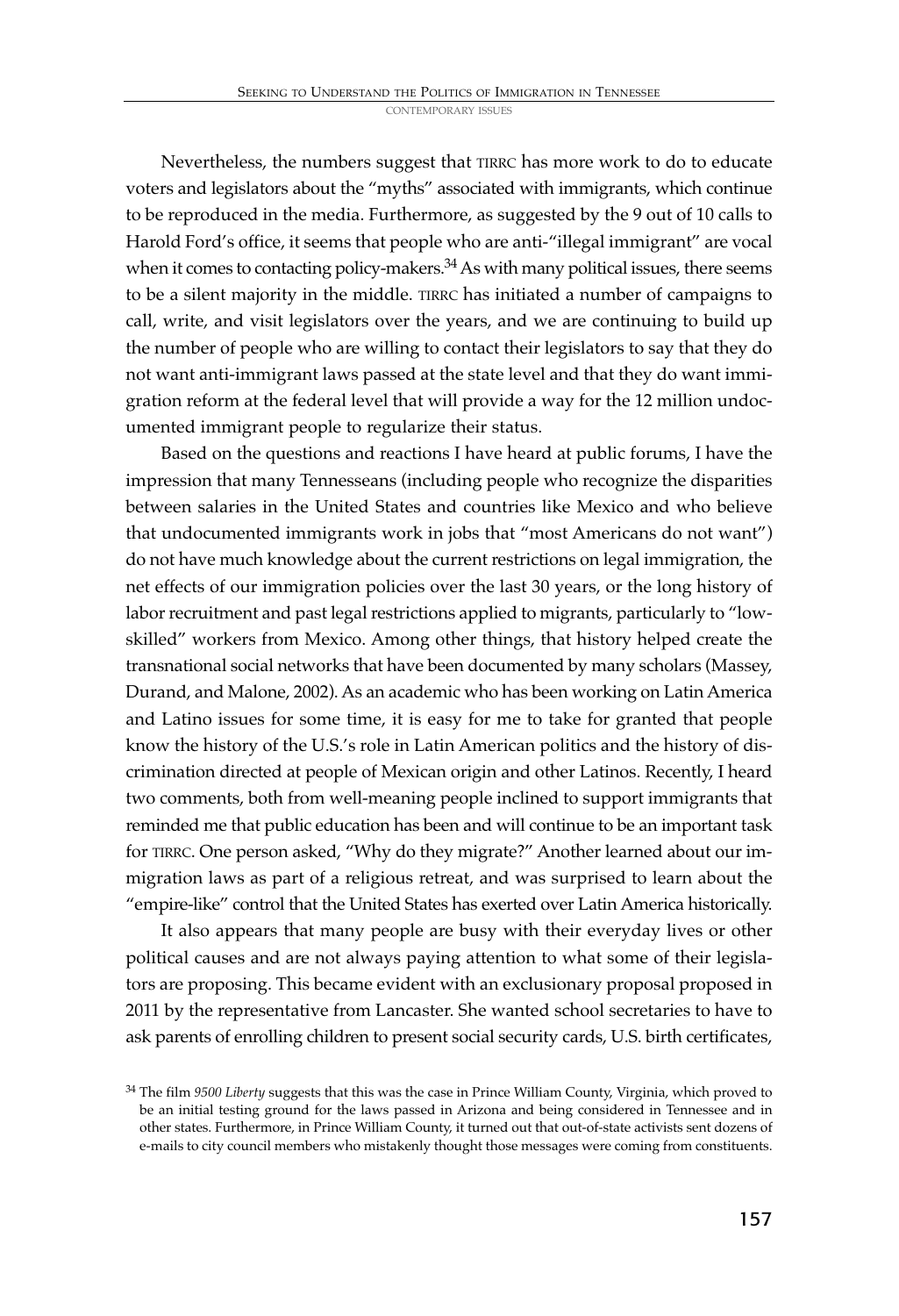or valid visas for the children, and if the parents were unable to produce those documents, they would have to sign an affidavit saying they did not have them. Schools would have been required to track this information and submit reports to the legislature. She claimed that implementing this bill would not cost anything. That might be true for the legislature itself, but it certainly would not have been true for the schools. When this bill was in committee, TIRRC alerted the superintendents, school boards, and educators of the school districts of the representatives on that committee. They wrote letters and made phone calls saying that they did not want this law to be passed, so the committee members asked her to withdraw her proposal. She will no doubt re-propose the bill next year. Meanwhile, a similar bill did pass in Alabama. Georgia and South Carolina also passed a series of exclusionary policies, which probably will confirm for the supporters of punitive approaches to immigration reform that they are on the "right" track.

I witnessed this woman's angry speech when she withdrew the bill. She began with the claim that "the legal citizens of this state that pay taxes and vote" and "the taxpayers of this state" would not be happy about this. Tennessee does not have a state income tax. The state government is supported by sales taxes, which are collected on everything including food. That means that all residents, regardless of immigration status, are "taxpayers."

Finally, it is worth noting that in this article I dedicated several pages to outlining the negative discourse that is of concern, because that discourse is influencing policies that are being generated by people in positions of power. However, in so doing, I have not given equal space to examples of more welcoming discourses. As scholars, we probably need to do more to highlight these efforts (as was done by the contributors to Anrig and Wang (2006), and Singer, Hardwick, and Brettel (2008), among others). There are people who are contesting the negative discourse and generating positive images. This includes immigrants themselves as well as U.S.-born people of various racial and ethnic groups.

In Knoxville, this includes everything from guest columns written in the *Knoxville News Sentinel* that question the logic of denying birth-right citizenship and celebrate the contributions of Latino youths (Velásquez, 2011) to the eleventh annual HoLA festival on October 15, 2010, which celebrated Latin American cultures with music, artwork, food, 90 booths, children's activities, a parade of nations involving local high school bands, and an estimated attendance of 20 000. In addition to this festival, Knoxville also hosts Italian, Greek, German, and Indian festivals. The Turkish Cultural Center has sponsored dinners and cultural exchanges. Churches and soccer leagues help foster cross-cultural understanding. And one should not overlook everyday acts of kindness that are also happening. This could be an immigrant who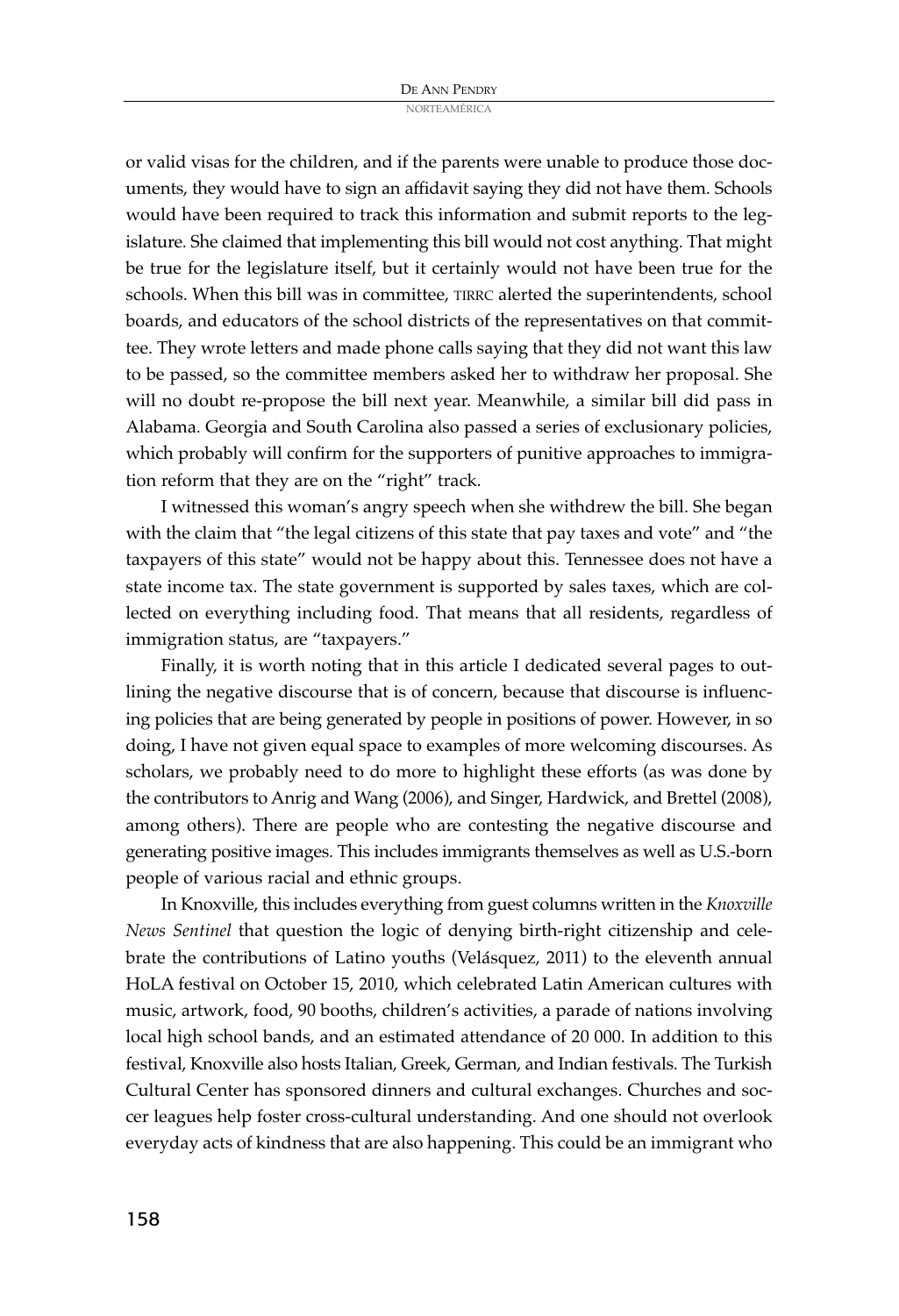saves a man trapped in his flooded car, or a doctor who provides free or low-cost treatment to uninsured immigrants. In addition, right after the Dream Act did not pass, I was surprised to hear one local conservative talk show radio host tell his listeners that after some agonizing and some reflection, he reached the conclusion that the senators should have passed the Dream Act, since young people did not make the decision to migrate. <sup>35</sup> Similarly, at the national level, songs were produced in the wake of SB1070, such as "Are We a Nation?" by Sweet Honey in the Rock or "One Heart, One Beat" by Taboo;<sup>36</sup> and comedians like Stephen Colbert collaborated with labor union activists and challenged his viewers to apply for farmworker jobs. Personally, I hope that the voices calling for changes that address structural inequalities, structural violence, and racism, and calling for peace and harmony will prevail, and I am planning to keep on working toward that goal.

# CONCLUSIONS: CAN IMMIGRANT RIGHTS ADVOCATES "TURN THE TIDE"?

In this article, I have discussed the bills that have been passed or proposed at the state level in Tennessee and the rhetoric used to justify those proposals. Likewise, I have illustrated that the Tennessee Immigrant and Refugee Rights Coalition (and other allies) have been endeavoring to prevent these proposals from becoming law. TIRRC is continuing to build up its membership, and it has had some successes in its lobbying efforts. However, although Tennessee passed an inclusionary law in 2001 allowing immigrants who did not have social security numbers to obtain a driver's license, since that time at least 13 exclusionary bills have become law, and more proposals are in the pipeline. On the plus side, two inclusionary laws were passed, and the language of some exclusionary bills was successfully amended to make them less harmful.

Exclusionary proposals were made prior to 2006, but the number increased in 2006 and 2007, peaked at 66 in 2008, dropping to 35 in 2009. However, the decrease could reflect the fact that there is less need to make proposals, since several of them have passed. In addition, there continues to be a steady stream of exclusionary proposals. Although 2008 was the year that none passed, four passed the year before, and two or three were passed each year in 2009, 2010, and 2011.

<sup>35</sup> Thanks to a phone call from one of TIRRC's activists, he invited TIRRC representatives to express their views on the show. Unfortunately, most of the six or seven listeners who called in and were given airtime disagreed with him. Nevertheless, his listeners were exposed to an hour and a half of alternative views.

<sup>36</sup> See bibliography for YouTube links to the songs.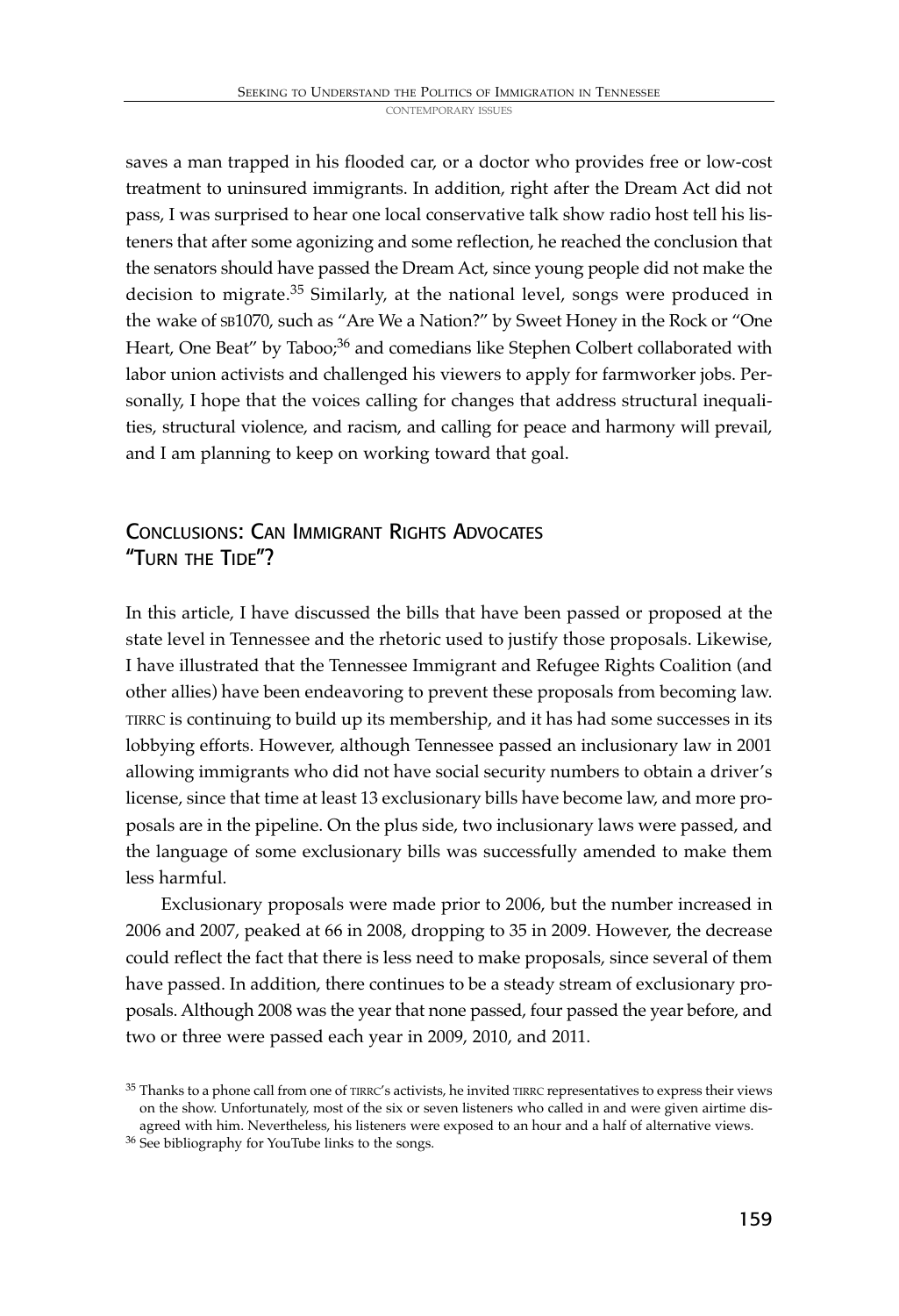An alarming finding was that even though it appears that a small group of ardent legislators have proposed many of the bills, half of the senators and a third of the representatives proposed at least one bill. That helps explain why so many of these bills have passed. But the real question is: why have they been supporting these bills?

From my standpoint as a supporter of immigrant rights, it is encouraging that only one of the 17 black legislators proposed an exclusionary bill. It is disappointing that the two Latinos, even if they are Republicans, have signed on to and even promoted the exclusionary agenda. It is disturbing to watch as a small group of ardent legislators pushes forward with their mean-spirited agenda. It is discouraging that more whites in the legislature are not questioning the assumptions of the exclusionary bills and not articulating counter-narratives. However, that entails examining their own privileges within the globalized economy. As both Jonathan Inda (2006) and Leo Chavez (2008) argue, although the Tennessee legislators who are actively supporting "controlling illegals" and passing "English-only" bills claim that they are "not racist," and that they are "only against illegals," there is an embedded class and racial dimension when it comes to who is included as a full member of the community and who is not, who "deserves" services and who does not, who pays taxes and who does not, who deserves access to legal avenues to migrate and who does not, who is portrayed as an animal and who is not, and who is portrayed in color and who is portrayed in black and white.

In Tennessee, Republicans have been proposing more bills, but so have Democrats. When Obama was elected president, Republicans in Tennessee gained majorities in both the House and Senate. It is significant that several of the proponents of "tough immigration reform" also see themselves as "conservative Republicans." Despite their own ideology of "less government," in practice they are quite willing to spend tax dollars on enforcement. Both senators at the federal level are Republicans and have insisted that more enforcement is the way to solve "the problem." The newly elected Republican governor's campaign language suggests that he is prepared to sign off on any future exclusionary policies the legislators may pass.

I would argue that another reason this legislation has passed is because the conservative discourse appeals to deeply held ideals, and perhaps at a less conscious level, some deeply rooted fears. Principal among those is the value placed on the "rule of law," a fundamental ideal within U.S. democracy. At a less conscious level is the desire to retain "control." Lina Newton (2008) also calls attention to the ways that U.S. politicians have constructed "target groups" that will be affected by proposed legislation. As we have seen, in the discourse of Tennessee's politicians who have crafted the exclusionary proposals or laws aimed at "controlling illegal immigration" and enforcing "English-only," there is a difference in the ways that various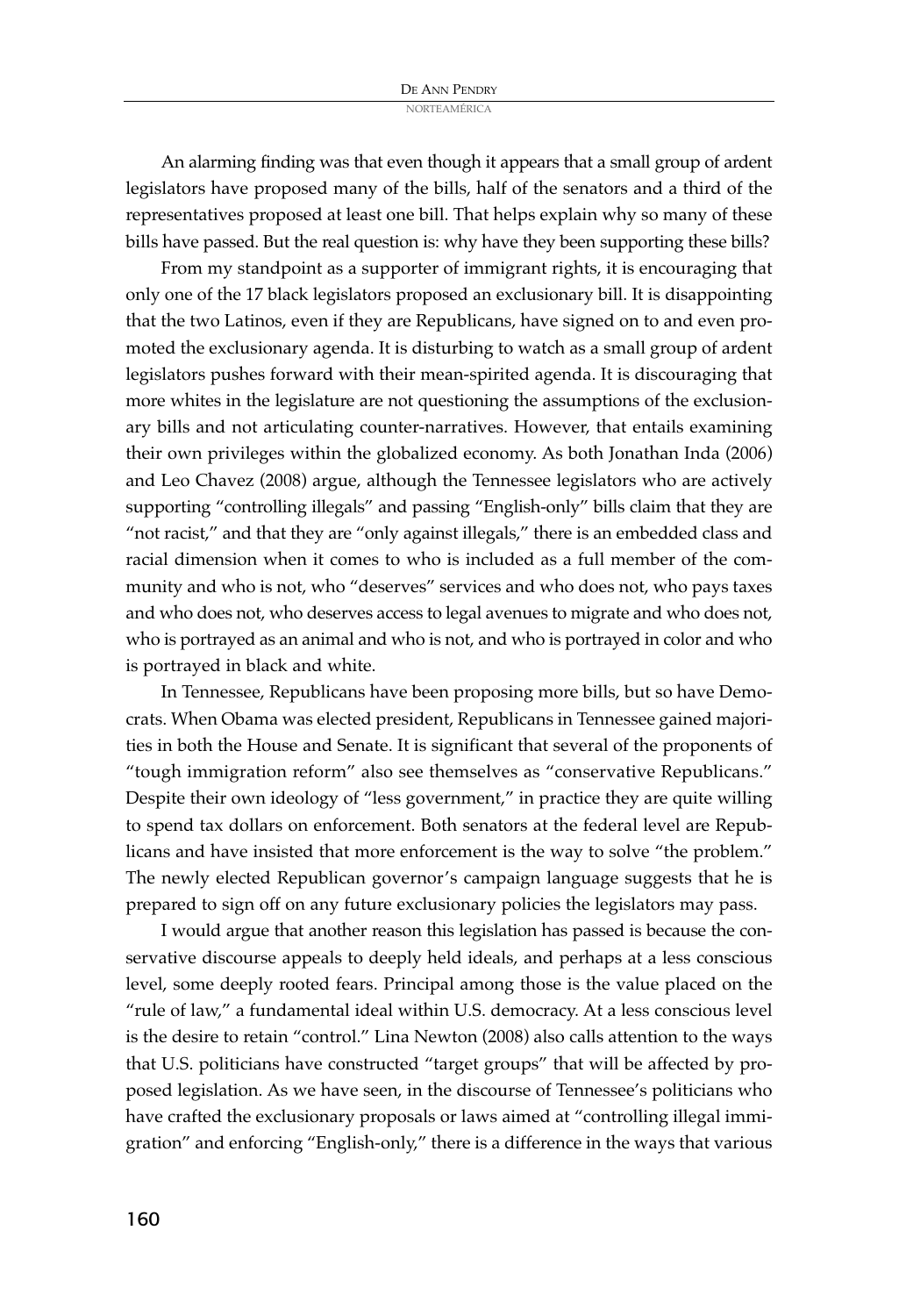groups are constructed: "illegals," "refugees," "immigrants," "employers," "taxpayers," "the American worker," and one implicit contrast, "college students" who use fake IDs but are "just having fun." With his references to the language groups not benefiting from translating the driver exam, the senator from Murfreesboro was attempting to drive a wedge between "immigrants" and "refugees." TIRRC has created a space for dialogue between these two groups, particularly since refugees can easily be constructed as "deserving" (unless they are Muslim) while "illegals" are constructed as "undeserving." It has been uplifting to see Somalis, Sudanese, and Iraqi Kurds marching with Latinos to defend the rights of the undocumented. Furthermore, TIRRC is also committing to fostering dialogue with other groups within the U.S.

In her analysis of the legislative discourse leading up to the passage of IRCA and IIRIRA, Lina Newton (2008) points out that both reforms were initially proposed when unemployment was high in the U.S. Unemployment is now as high (close to 10 percent) as it was when IRCA was first proposed in 1982. She observes that while images of the "undeserving illegal" were prevalent during the congressional debates of the 1980s, some legislators in the Democratic-controlled Congress constructed a counternarrative of "illegal immigrants" as human beings who were "contributing to their communities" in multiple ways. This construction enabled policy makers to regard them as "deserving" and to consider the policy solution of "granting amnesty." She notes that a few legislators then even discussed global inequalities.

However, by the 1990s, conservative Republicans led by Newt Gingrich controlled Congress. Their "Contract with America" constructed both welfare mothers (implicitly seen as black, even though some were Latinos or Asians, and most were white) and illegal aliens as "undeserving," as people who only used services, were not contributing to society, and were costing "the taxpayers" money. Indeed, they insisted that immigrants were only coming to the United States for these services. "Zero-sum" logic was applied to the economy, jobs, and services: someone's use of a service was a taxpayer's loss. Hence, the policy solution was to cut services for welfare mothers and for legal and illegal immigrants. Narratives about the federal government being inefficient, "illegals" being criminals, and "the border" being lawless were also stressed. The only counter-narrative Newton found were arguments that the cure might be worse than the disease. So, for example, even lawmakers like Bill Richardson, a Democrat from New Mexico, argued that cutting off services or restricting "illegal students" from education might lead (Latino) young people into (more) crime or gangs. <sup>37</sup> Newton highlights the fact that constructions of positive

 $37$  Ono and Sloop (2002) go further: they argue that this pro-immigrant narrative, like the anti-immigrant narratives, infantilizes immigrants, and assumes that only paternalistic help from the state can deter them from their natural tendency to become criminals.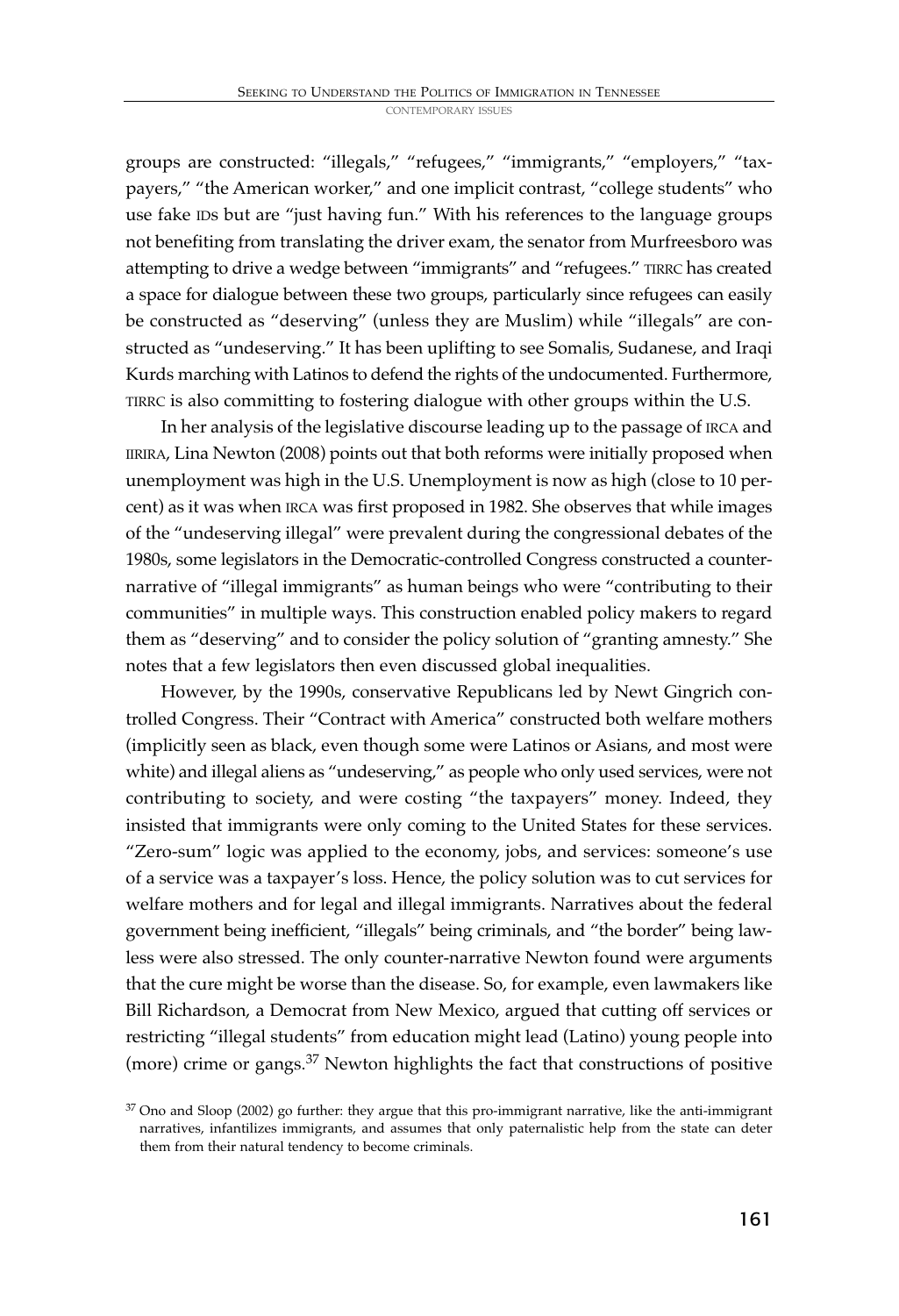contributions of "illegal immigrants" were virtually absent from the congressional debates of the 1990s. I have heard current immigrant rights advocates make similar arguments. Newton's analysis warns us that narratives like this will not lead to desired policy outcomes.

Most of the narratives identified by Newton were being employed by Tennessee state officials. Furthermore, it appears that the discourse and policies reinforcing the images of "illegal" as "criminal" and the "border" as "lawless" have intensified since the 1990s. As Newton observes, the legislators also employed emotional personal anecdotes to reinforce their policy objectives. Two anecdotes used by the Tennessee legislators (described above) stressed the "unfairness" of being displaced by "illegals" and the idea that "illegals" are evading and undermining "the rule of law."

In Tennessee the most crucial bills passed were those that eliminated access to driver's licenses, authorized state troopers to become ICE agents, and mandated local jails to question immigrants about their status. The trend of Tennessee legislation has been toward increasing the number of "criminal" charges at the state level, which serves to reinforce the construction of "illegals" as "criminals" (even though crossing the border without inspection is a federal civil offense). As has been suggested by scholars who have analyzed Prop 187 (Ono and Sloop, 2002; Chavez, 2008; Newton, 2008), these state regulations are setting precedents that are likely to influence future reforms at the federal level.

In addition, if the reforms do provide a path to legalization, but stipulate, as they have in the past, that the person must be of "good moral character," how will the reforms address these additional "crimes" that are being created by state and local governments? Many immigrants (and especially those who live in small towns or rural areas) have to drive a car to get to work or buy food or obtain health care or go to church. This means that if they are lucky enough to not be deported, they could have several misdemeanors on their records. In addition, policy makers will have to make decisions about the *quid pro quo* in employment practices and policy enforcement that has been operating since IRCA was passed. This informal system has placed all of the responsibility for fake documents on individual workers (or subcontractors), so that the employers can claim that they did not "knowingly" hire undocumented workers, even though many of those employers formally or informally recruited them. The bill that just passed in 2011 increases the penalties for workers who present fake documents, but retains the federal language of "knowingly" hired for the "employers," i.e., people that the legislators know personally and view as positive contributors to society since they "create jobs."

In my view, U.S. policy makers need to consider the option of not criminalizing the "workers" or the "employers" (although there are unscrupulous employers). As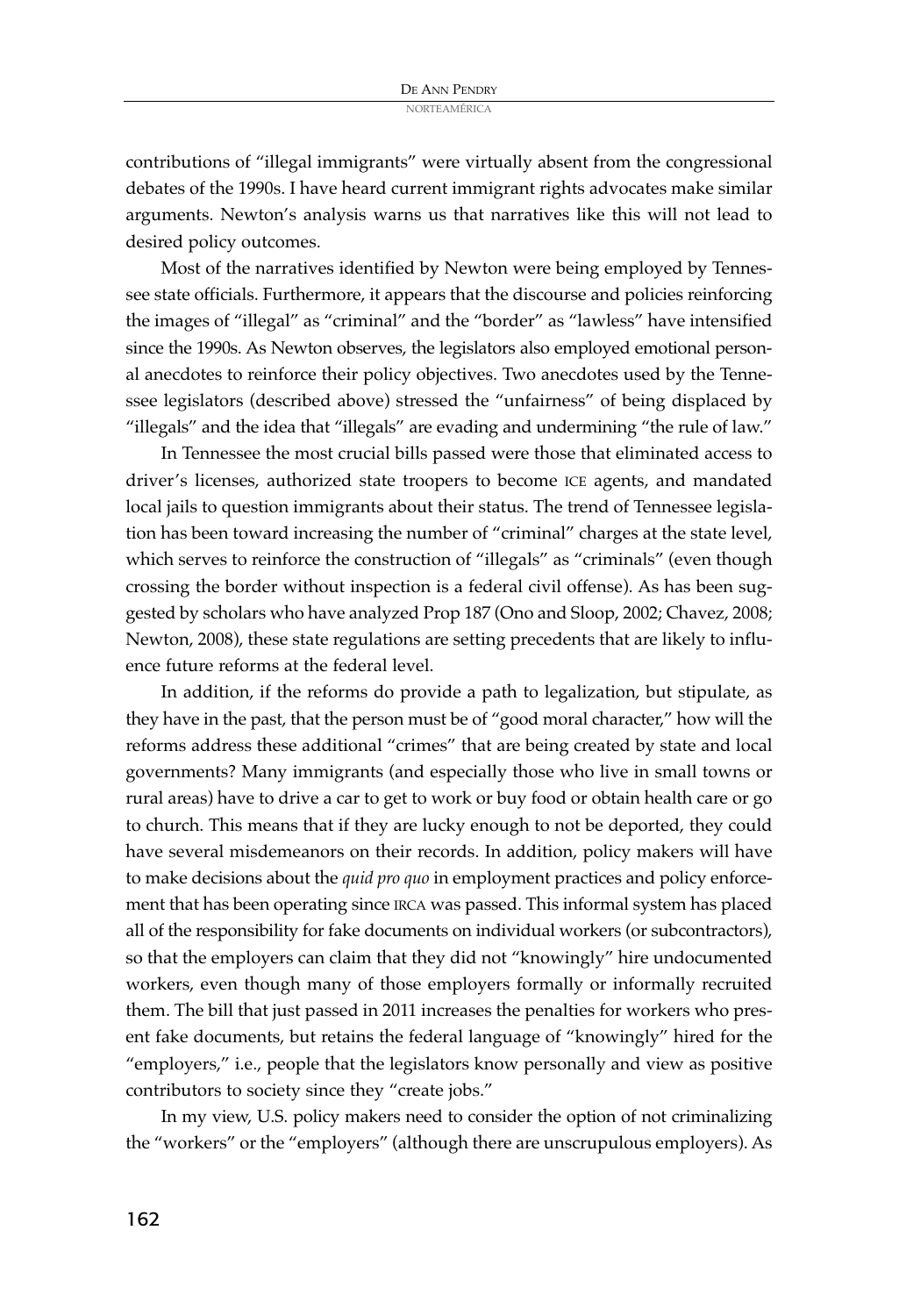pro-immigrant advocates assert, there has been a mismatch between the legal entries allowed and the types of jobs that the economy has been creating since the 1980s. The economy has created "unskilled" or "low-skilled" jobs. Notwithstanding the intentional deskilling of jobs, I would argue that use of the term "unskilled" by social scientists only helps reinforce the narrative that migrant workers and others with lower formal educations are "undeserving." Will "the public," and more specifically, policy makers in the U.S. (as well as in Mexico and other countries) acknowledge that the economy needs people who are willing to do manual labor, and that the people who do these jobs have skills and talents and are valuable contributing members of society? In addition, as one of the supporters of TIRRC put it, no matter who does the work, the individuals doing the work are going to have families and are going to use and need basic services, such as driving on the roads, medical care, and education.

Finally, we can observe that attempts were made to introduce immigration reform at the federal level between 2007 and 2011. However, the attempts to obtain a pathway to legalization for all undocumented immigrants or for undocumented children (who have been constructed as "deserving" since they did not make the decision to cross the border) have met with resistance. In fact, conservatives have constructed and continue to construct even the U.S.-born children as "undeserving."

Meanwhile, enforcement not only has intensified in terms of numbers of people deported, but has shifted away from large workplace raids toward obliging employers to use E-Verify and increased internal enforcement through collaboration with state and local police, all aimed at deporting individual migrants, along with continued efforts to "secure the border." The result has been enforcement practices that are less visible –whereas workplace raids usually received some media attention– more individualized, and less linked to employment, since arrests are now made while the individual is "driving while brown." Indeed, proponents of intensified use of E-Verify are hoping that the "flexible labor force" that was needed during the 1990s will decide to self-deport on its own.

The political road ahead will not be easy, but organizations like Tennessee Immigrant and Refugee Rights Coalition are engaged in the struggle. They will need the support of everyday people. They will need to have a strong counter-narrative. And they will need the support of academics, who should continue and increase their efforts to publish their work and give talks or engage in dialogue in venues that are more accessible to non-academic audiences.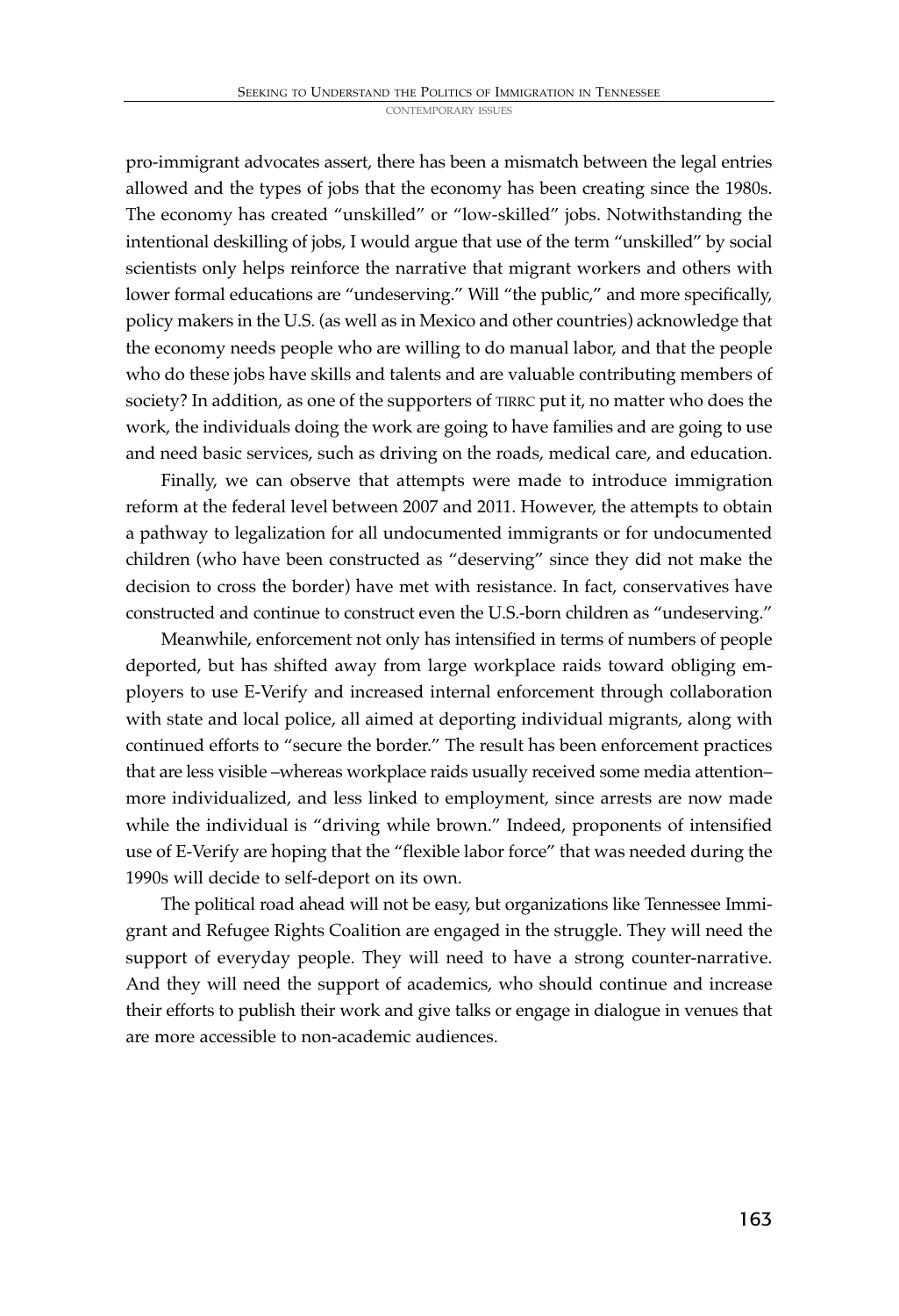#### **BIBLIOGRAPHY**

ALONSO, ANA

1988 "The Effects of Truth: Re-Presentations of the Past and the Imagining of Community," *The Journal of Historical Sociology,* vol. 1, no. 1, March, pp. 33-57.

ANRIG, JR., GREG and TOVA ANDREA WANG, eds.

- 2006 *Immigration's New Frontiers: Experiences from the Emerging Gateway States*, New York, The Century Foundation Press.
- ANSLEY, FRAN and ANNE LEWIS
- 2011 "Going South, Coming North: Migration and Union Organizing in Morristown, Tennessee," *Southern Spaces*, May 19, http://southernspaces.org/2011/ going-south-coming-north-migration-and-union-organizing-morristown -tennessee, accessed July 30, 2011.

ANSLEY, FRAN and JON SHEFNER, eds.

2009 *Global Connections, Local Receptions: New Latino Immigration to the Southeastern United States,* Knoxville, The University of Tennessee Press.

BARAJAS, MANUEL

2009 *The Xaripu Community Across Borders: Labor, Migration, Community, and Family*, Notre Dame, Indiana, University of Notre Dame Press.

BEJARANO, CYNTHIA L.

2005 ¿*Qué onda?: Urban Youth Culture and Border Identity*, Tucson, University of Arizona Press.

BOHON, STEPHANIE

- 2006 "Georgia's Response to New Immigration," in Greg Anrig, Jr., and Tova Andrea Wang, eds., *Immigration's New Frontiers: Experiences from the Emerging Gateway States*, New York, The Century Foundation Press, pp. 67-100.
- 2008 "You Can't Get There from Here: Transportation and Migrant Adjustment," presentation for the University of Tennessee Anthropology Department's series on "Communities in Crisis," November 6.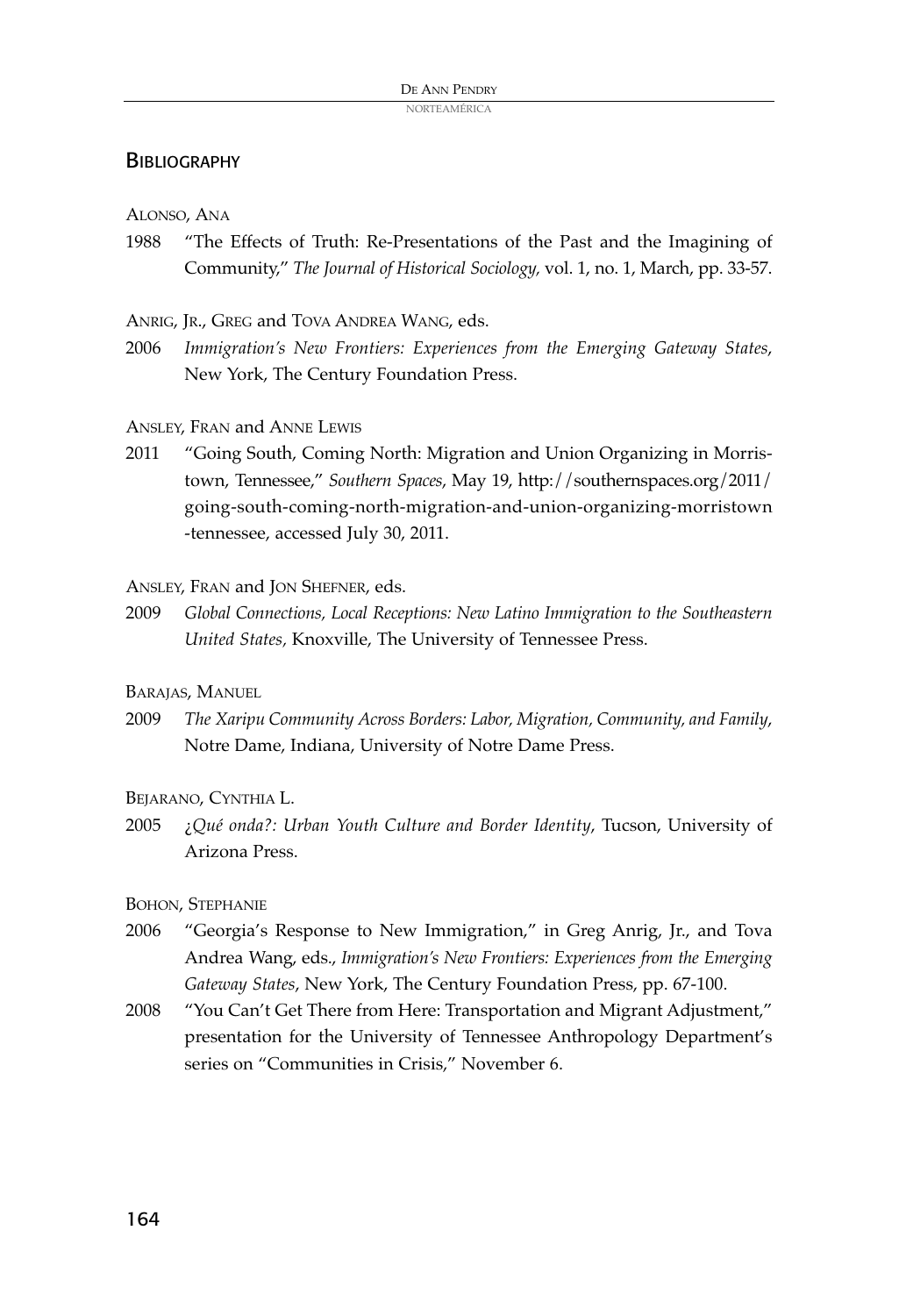BOHON, STEPHANIE, KATHERINE C. STAMPS, and JORGE H. ATILES

2008 "Transportation and Migrant Adjustment," *Population Research and Policy Review,* vol. 27, no. 3, pp. 273-291.

#### BOURDIEU, PIERRE

1977 *Outline of a Theory of Practice,* Cambridge, Cambridge University Press.

#### BRETTELL, CAROLINE B.

2008 "'Big D': Incorporating New Immigrants in a Sunbelt Suburban Metropolis," in Audrey Singer, Susan W. Hardwick, and Caroline B. Brettell, eds., *Twenty-First Century Gateways: Immigrant Incorporation in Suburban America*, Washington, D.C., Brookings Institute Press, pp. 53-86.

#### BROWN, WILLIAM and MARY ODEM

2011 "Living Across Borders: Guatemalan Maya Immigrants in the U.S. South," *Southern Spaces*, February 16, http://southernspaces.org/2011/living-across -borders-guatemala-maya-immigrants-us-south, accessed July 30, 2011.

#### CHAVEZ, LEO R.

- 2001 *Covering Immigration: Popular Images and the Politics of the Nation*, Berkeley, University of California Press.
- 2008 *The Latino Threat: Constructing Immigrants, Citizens, and the Nation*, Stanford, California, Stanford University Press.

DANIELSON, MICHAEL S.

2010 "All Immigration Politics Is Local: The Day Labor Ordinance in Vista, California," in Monica W. Varsanyi, ed., *Taking Local Control: Immigration Policy Activism in U.S. Cities and States*, Stanford, California, Stanford University Press, pp. 239-253.

DELGADO WISE, RAÚL and HUMBERTO MÁRQUEZ COVARRUBIAS

2009 "A Mexican Perspective on the Role of Mass Labor Migration under NAFTA," in Fran Ansley and Jon Shefner, eds., *Global Connections, Local Receptions: New Latino Immigration to the Southeastern United States,* Knoxville, The University of Tennessee Press, pp. 35-64.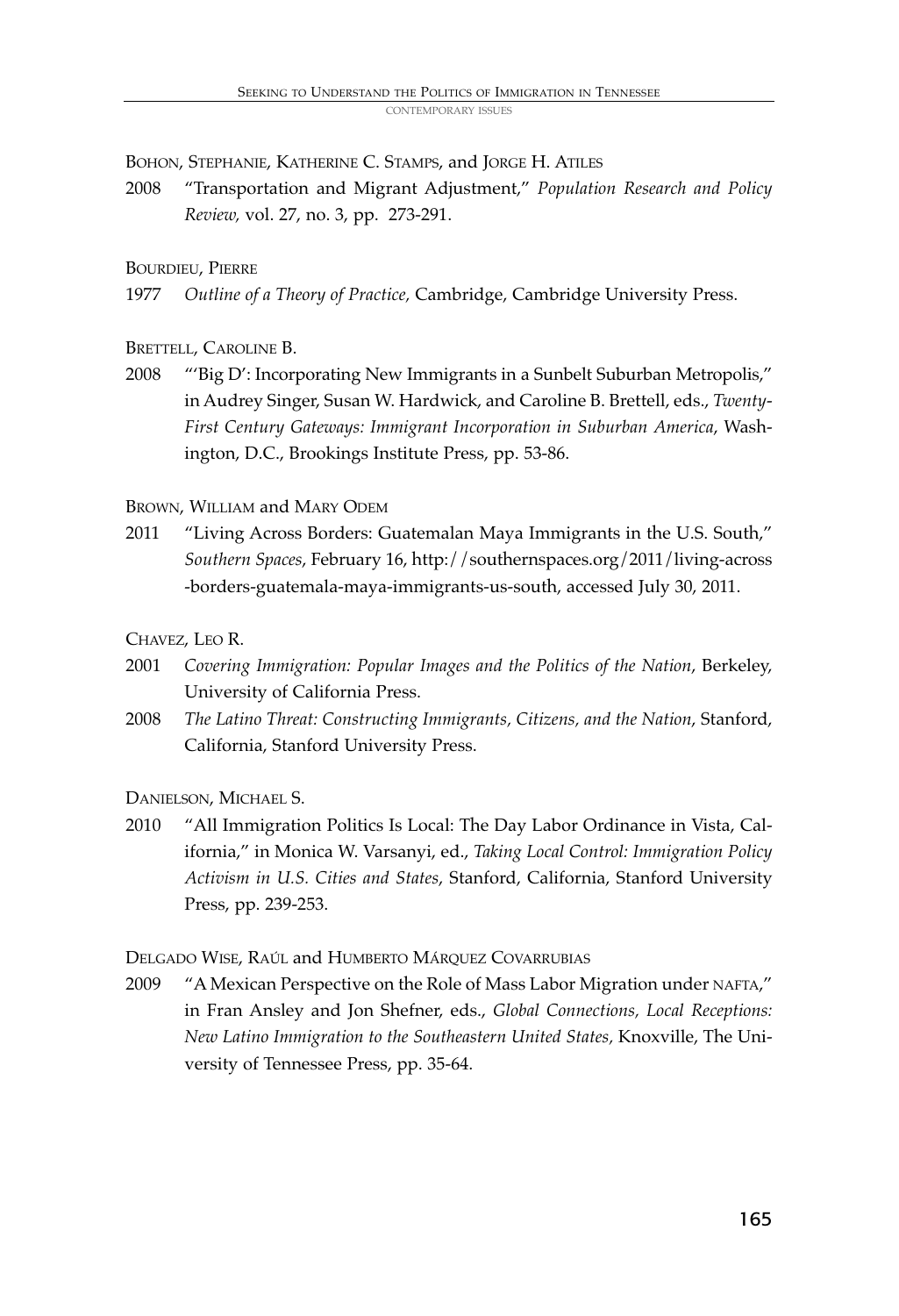DREVER, ANITA

- 2006 "New Neighbors in Dixie: The Community Impacts of Latino Migration to Tennessee," in Heather A. Smith and Owen J. Furuseth, eds., *Latinos in the New South: Transformations of Place*, Hampshire, England, Ashgate Publishing, pp. 19-36.
- 2009 "Tennessee: A New Destination for Latina and Latino Immigrants," in Fran Ansley and Jon Shefner, eds., *Global Connections, Local Receptions: New Latino Immigration to the Southeastern United States,* Knoxville, Tennessee, The University of Tennessee Press, pp. 65-85.

DUNN, TIMOTHY J.

1996 *The Militarization of the U.S.-Mexico Border, 1978-1992: Low-Intensity Conflict Doctrine Comes Home*, Austin, Center for Mexican American Studies Books, The University of Texas at Austin.

EBENSHADE, JILL, BENJAMIN WRIGHT, PAUL CORTOPASSI, ARTHUR REED,

and JERRY FLORES

2010 "The 'Law-and-Order' Foundation of Local Ordinances: A Four-Locale Study of Hazleton, PA, Escondido, CA, Farmers Branch, TX, and Prince William County, VA," in Monica W. Varsanyi, ed., *Taking Local Control: Immigration Policy Activism in U.S. Cities and States*, Stanford, California, Stanford University Press, pp. 255-274.

FACT MONSTER

n.d. "U.S. Population by State, 1790 to 2009," Fact Monster, http://www. fact monster.com/ipka/A0004986.html.

FENNELLY, KATHERINE

- 2006 "State and Local Policy Responses to Immigration in Minnesota," in Greg Anrig, Jr., and Tova Andrea Wang, eds., *Immigration's New Frontiers: Experiences from the Emerging Gateway States*, New York, The Century Foundation Press, pp. 101-142.
- 2008 "Prejudice Toward Immigrants in the Midwest," in Douglas Massey, ed., *New Facesin New Places: The Changing Geography of American Immigration,* New York, Russell Sage Foundation, pp. 151-178.

FINK, LEON

2003 *The Maya of Morgantown: Work and Community in the Nuevo New South*, Chapel Hill, University of North Carolina Press.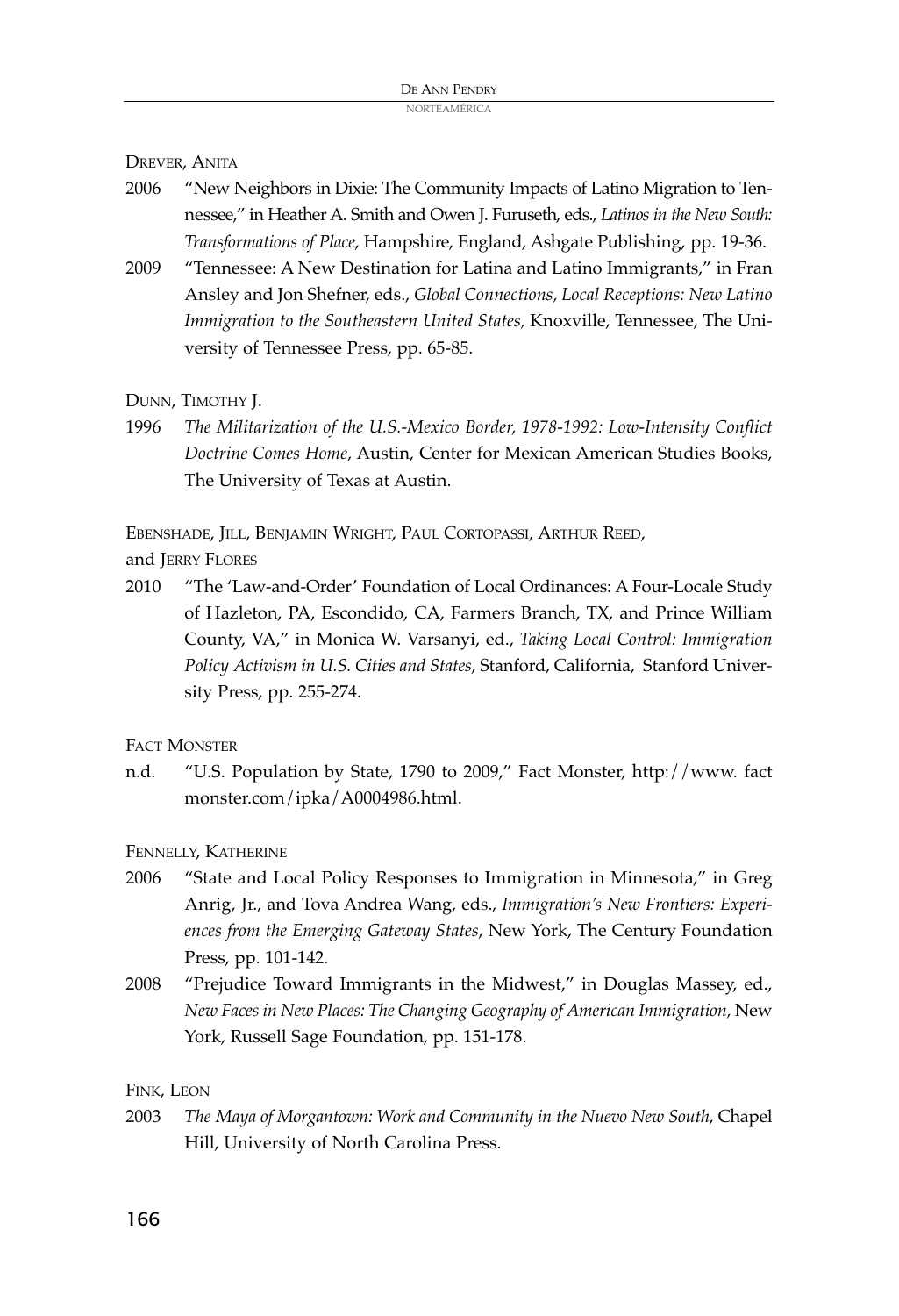FLEURY-STEINER, BENJAMIN and JAMIE LONGAZEL

- 2010 "Neoliberalism, Community Development, and Anti-Immigrant Backlash in Hazelton, Pennsylvania," in Monica W. Varsanyi, ed., *Taking Local Control: Immigration Policy Activism in U.S. Cities and States,* Stanford, California, Stanford University Press, pp. 157-172.
- FOXEN, PATRICIA
- 2007 *In Search of Providence: Transnational Mayan Identities*, Nashville, Vanderbilt University Press.

#### FURUSETH, OWEN J. and HEATHER A. SMITH

2010 "Localized Immigration Policy: The View from Charlotte, North Carolina, a New Immigrant Gateway," in Monica W. Varsanyi, ed., *Taking Local Control: Immigration Policy Activism in U.S. Cities and States*, Stanford, California, Stanford University Press, pp. 173-191.

#### GEORGE, STEPHEN

2011 "Protestors denounce CCA for detaining people on immigration-related issues," *The City Paper*, May 15, http://www.tnimmigrant.org/tirrc-in-the -news/, accessed August 7, 2011.

#### GILL, HANNAH

2010 *Latino Migration Experience in North Carolina: New Roots in the Old North State*, Chapel Hill, The University of North Carolina Press.

#### GOMBERG-MUÑOZ, RUTH

2011 *Labor and Legality: An Ethnography of a Mexican Immigrant Network*, New York, Oxford University Press.

#### GOUVEIA, LOURDES

2006 "Nebraska's Responses to Immigration," in Greg Anrig, Jr. and Tova Andrea Wang, eds., *Immigration's New Frontiers: Experiences from the Emerging Gateway States*, New York, The Century Foundation Press, pp. 143-198 and 217-227.

#### GREY, MARK A.

1999 "Immigrants, Migration, and Worker Turnover at the Hog Pride Pork Packing Plant," *Human Organization,* vol. 58, no. 1, pp. 16-27.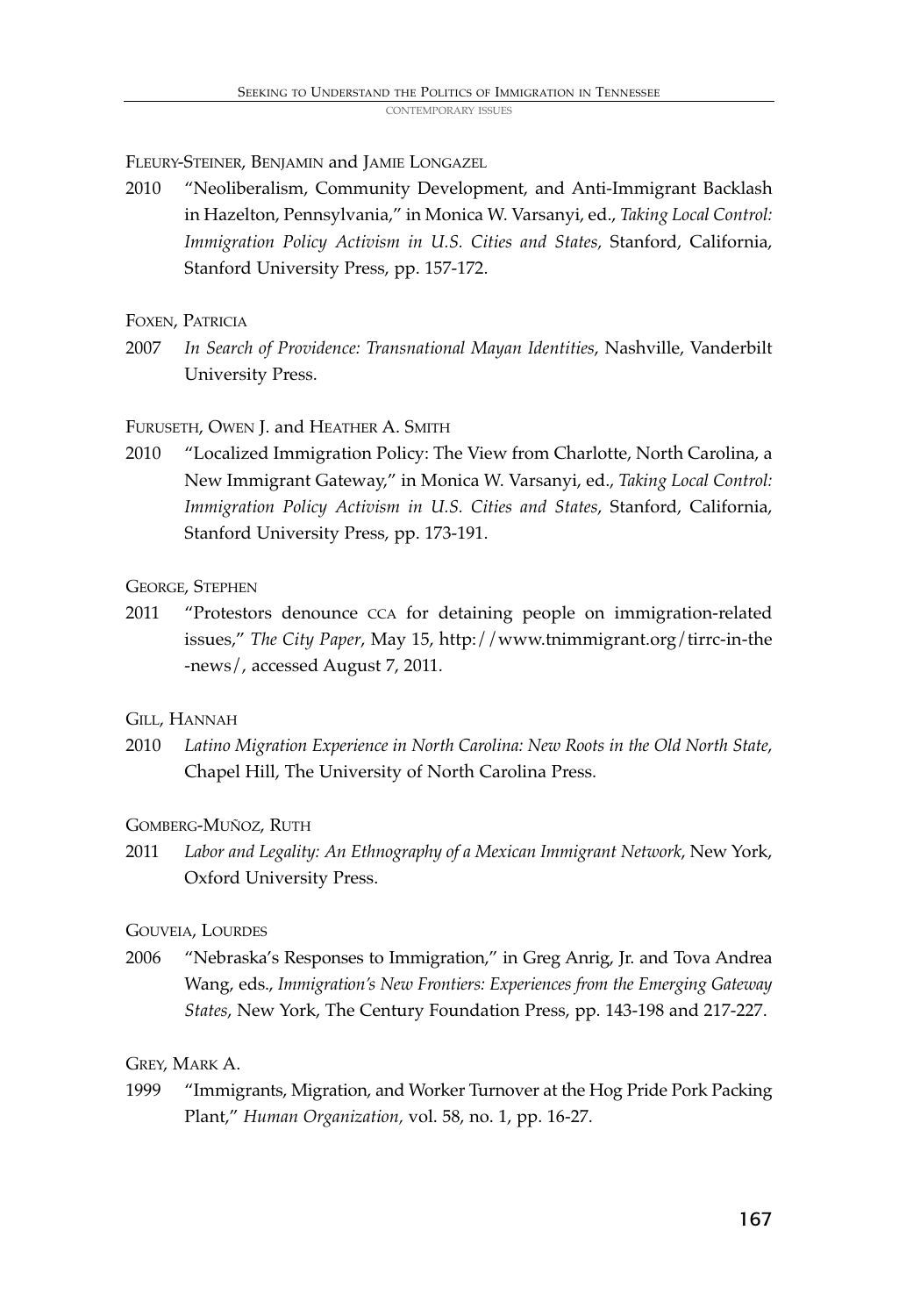2006 "State and Local Immigration Policy in Iowa," in Greg Anrig, Jr., and Tova Andrea Wang, eds., *Immigration's New Frontiers: Experiences from the Emerging Gateway States,* New York, The Century Foundation Press, pp. 33-66.

#### GRIFFITH, DAVID

2008 "New Midwesterners, New Southerners: Immigration Experiences in Four Rural American Settings," in Douglas Massey, ed., *New Faces in New Places: The Changing Geography of American Immigration*, New York, Russell Sage Foundation, pp. 179-210.

#### HARVEY, DAVID

1989 *The Condition of Postmodernity: An Enquiry into the Origins of Cultural Change*, Cambridge, Massachusetts, Blackwell Publishing.

#### HUMPHREY, TOM

2011 "Republican Lawmakers Unveil 3-Part Legislative Package, Including Arizona-type Bill," *Humphrey on the Hill* blog, February 16, http://blogs.knoxnews. com/humphrey/2011/02/republican-lawmakers-unveil-3-.html

ICE (U.S. IMMIGRATION AND CUSTOMS ENFORCEMENT)

- 2011 www.ice.gov/news/fact-fiction, accessed September 8, 2011.
- INDA, JONATHAN XAVIER
- 2006 *Targeting Immigrants: Government, Technology, and Ethics*, Malden, Massachusetts, Blackwell Publishing.

#### JOHNSON-WEBB, KAREN D.

2003 *Recruiting Hispanic Labor: Immigrants in Non-Traditional Areas*, New York, LFB Scholarly Publishing LLC.

#### KANDEL, WILLIAM and EMILIO A. PARRADO

2004 "Hispanics in the American South and the Transformation of the Poultry Industry," in Daniel D. Arreola, ed., *Hispanic Spaces, Latino Places: Community and Cultural Diversity in Contemporary America*, Austin, University of Texas Press, pp. 255-276 and 318-320.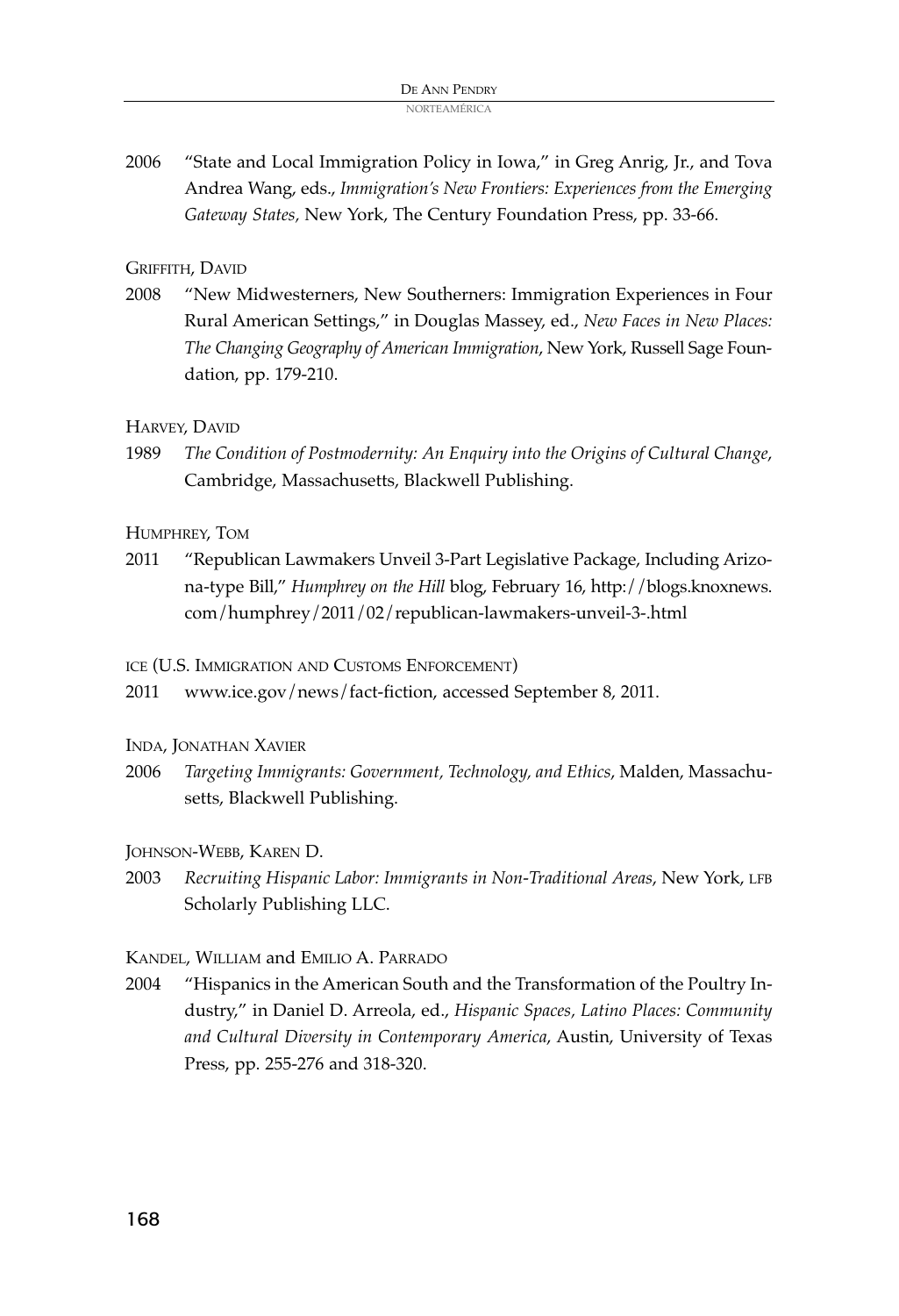KEARNEY, MICHAEL

1995 "The Effects of Transnational Culture, Economy, and Migration on Mixtec Identity in Oaxacalifornia," in Michael Peter Smith and Joe Feagin, eds., *The Bubbling Cauldron: Race, Ethnicity, and the Urban Crisis*, Minneapolis, University of Minnesota Press, pp. 226-243.

KEARNEY, MICHAEL and FEDERICO BESSERER

2004 "Oaxacan Municipal Governance in Transnational Context," in Fox, Jonathan and Gaspar Rivera Salgado, eds., *Indigenous Mexican Migrants in the United States*, La Jolla, California, Center for U.S.-Mexican Studies, Center for Comparative Immigration Studies, University of California at San Diego, pp. 449-467.

*KNOXVILLE NEWS SENTINEL*

2011 http://www.knoxnews/data/tennessee-census-diversity/

LACY, ELAINE

2009 "Cultural Enclaves and Transnational Ties: Mexican Immigration and Settlement in South Carolina," in Mary E. Odem and Elaine Lacy, eds., *Latino Immigrants and the Transformation of the U.S. South*, Athens, Georgia, The University of Georgia Press, pp. 1-17.

LEACH, MARK A. and FRANK D. BEAN

2008 "The Structure and Dynamics of Mexican Migration to New Destinations in the United States," in Douglas Massey, ed., *New Faces in New Places: The Changing Geography of American Immigration*, New York, Russell Sage Foundation, pp. 51-74.

MARROW, HELEN B.

2008 "Hispanic Immigration, Black Population Size, and Intergroup Relations in the Rural and Small-Town South," in Douglas Massey, ed., *New Faces in New Places: The Changing Geography of American Immigration*, New York, Russell Sage Foundation, pp. 211-248.

MARTÍNEZ, OSCAR J.

2001 *Mexican-Origen People in the United States: A Topical History*, Tucson, The University of Arizona Press.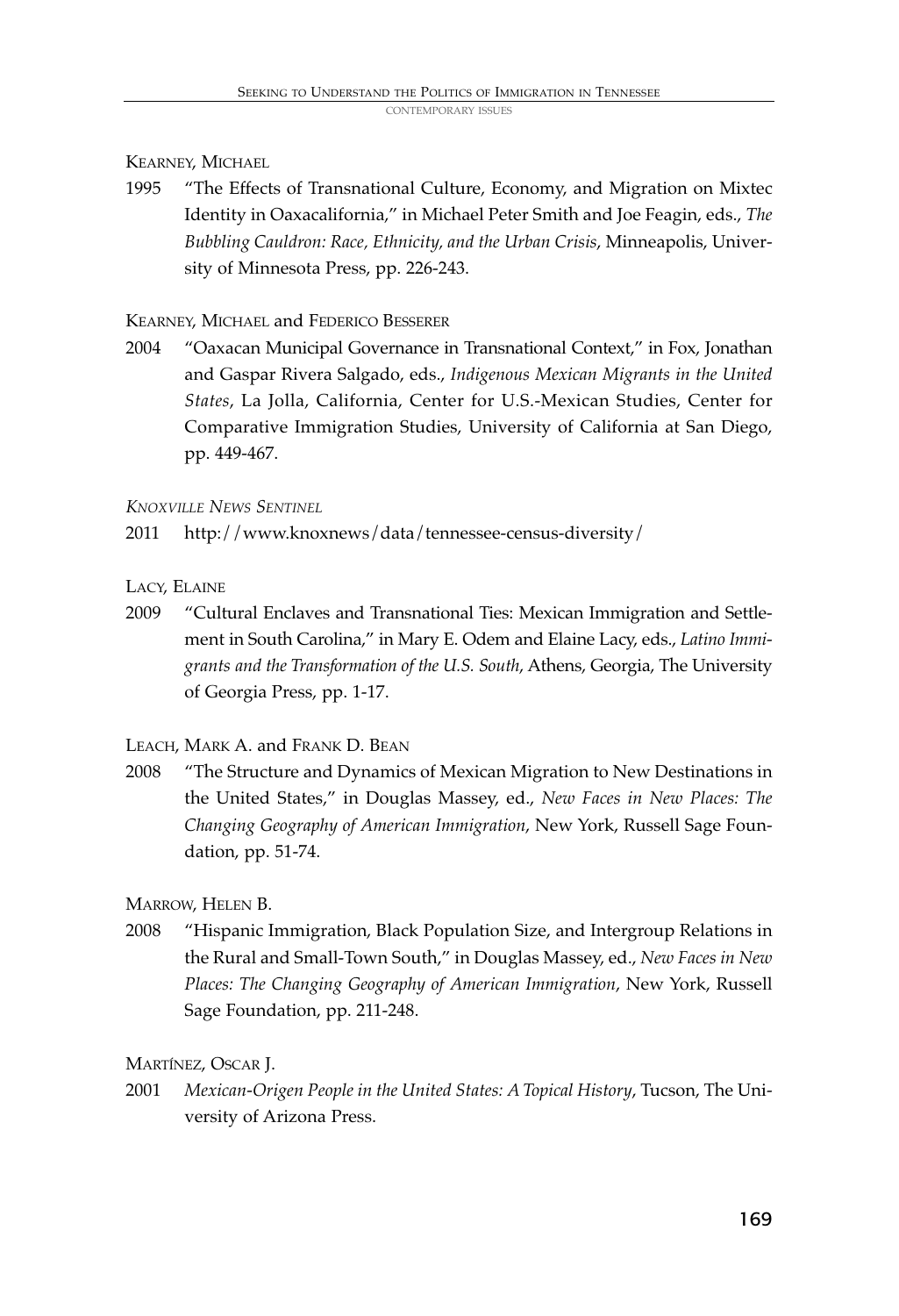MASSEY, DOUGLAS S., ed.

2008 *New Faces in New Places: The Changing Geography of American Immigration*, New York, Russell Sage Foundation.

MASSEY, DOUGLAS S. and CHIARA CAPOFERRO

2008 "The Geographic Diversification of American Immigration," in Massey, Douglas, ed., *New Faces in New Places: The Changing Geography of American Immigration*, New York, Russell Sage Foundation, pp. 25-50.

MASSEY, DOUGLAS S., JORGE DURAND, and NOLAN J. MALONE

2002 *Beyond Smoke and Mirrors: Mexican Immigration in an Era of Economic Integration*, New York, Russell Sage Foundation.

MASSEY, DOUGLAS S. and MAGALY SÁNCHEZ R.

2010 *Brokered Boundaries: Creating Immigrant Identity in Anti-Immigrant Times*, New York, Russell Sage Foundation.

MCCLAIN, PAULA D.

2006 "North Carolina's Response to Latino Immigrants and Immigration," in Greg Anrig, Jr. and Tova Andrea Wang, eds., *Immigration's New Frontiers: Experiences from the Emerging Gateway States*, New York, The Century Foundation Press, pp. 7-32.

MENIÍVAR, CECILIA

2000 *Fragmented Ties: Salvadoran Immigrant Networks in America*, Berkeley, University of California Press.

MIGRATION POLICY INSTITUTE

- 2011 "Tennessee: Social and Demographic Characteristics," Washington, D.C., Migration Policy Institute Data Hub, http://www.migrationinformation. org/datahub/state.cfm?ID=TN, downloaded from www.tnimmigrant.org, accessed August 7, 2011.
- MILLARD, ANN V., JORGE CHAPA, CATALINA BURILLO, KEN R. CRANE, ISIDORE FLORES, JEREMY HOGAN, MARÍAELENA D. JEFFERDS, EILEEN DIAZ MCCONNELL, REFUGIO I. ROCHÍN, and ROGELIO SAENZ
- 2004 *Apple Pie & Enchiladas: Latino Newcomers in the Rural Midwest*, Austin, University of Texas Press.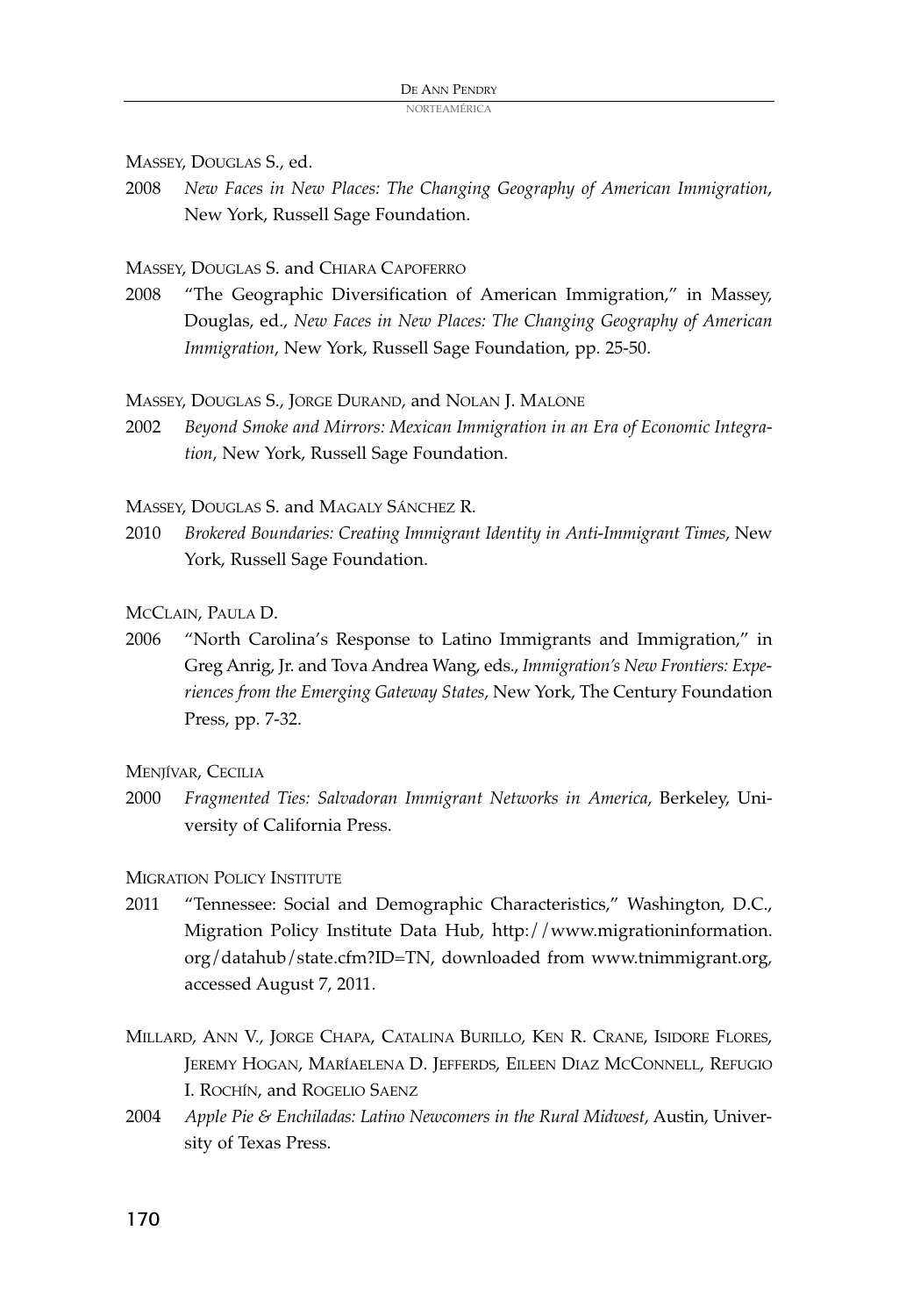MITNICK, PABLO A. and JESSICA HALPERN-FINNERTY

- 2010 "Immigration and Local Governments: Inclusionary Local Policies in the Era of State Rescaling," in Monica W. Varsanyi, ed., *Taking Local Control: Immigration Policy Activism in U.S. Cities and States*, Stanford, California, Stanford University Press, pp. 51-72.
- MOHL, RAYMOND
- 2009 "Globalization and Latin American Immigration in Alabama," in Mary E. Odem and Elaine Lacy, eds., *Latino Immigrants and the Transformation of the U.S. South*, Athens, Georgia, The University of Georgia Press, pp. 51-69.

MURPHY, ARTHUR D., COLLEEN BLANCHARD, and JENNIFER A. HILL, eds.

2001 *Latino Workers in the Contemporary South*, Athens, Georgia, University of Georgia Press.

#### NEVINS, JOSEPH

2010 *Operation Gatekeeper and Beyond: The War on "Illegals" and the Remaking of the U.S.-Mexico Boundary*, New York, Routledge.

#### NEWTON, LINA

2008 *Illegal, Alien or Immigrant: The Politics of Immigration Reform*, New York, New York University Press.

NIETO, CATALINA

2011 "The For-Profit Con to Criminalize Immigrants," *OtherWords*, January 4, http://www.commondreams.org/print/64054, accessed February 2011.

ODEM, MARY E.

- 2008 "Unsettled in the Suburbs: Latino Immigration and Ethnic Diversity in Metro Atlanta," in Audrey Singer, Susan W. Hardwick, and Caroline B. Brettell, eds., *Twenty-First Century Gateways: Immigrant Incorporation in Suburban America*, Washington, D.C., Brookings Institute Press, pp. 105-136.
- 2009 "Latino Immigrants and the Politics of Space in Atlanta," in Mary E. Odem and Elaine Lacy, eds., *Latino Immigrants and the Transformation of the U.S. South*, Athens, Georgia, The University of Georgia Press, pp. 112-125.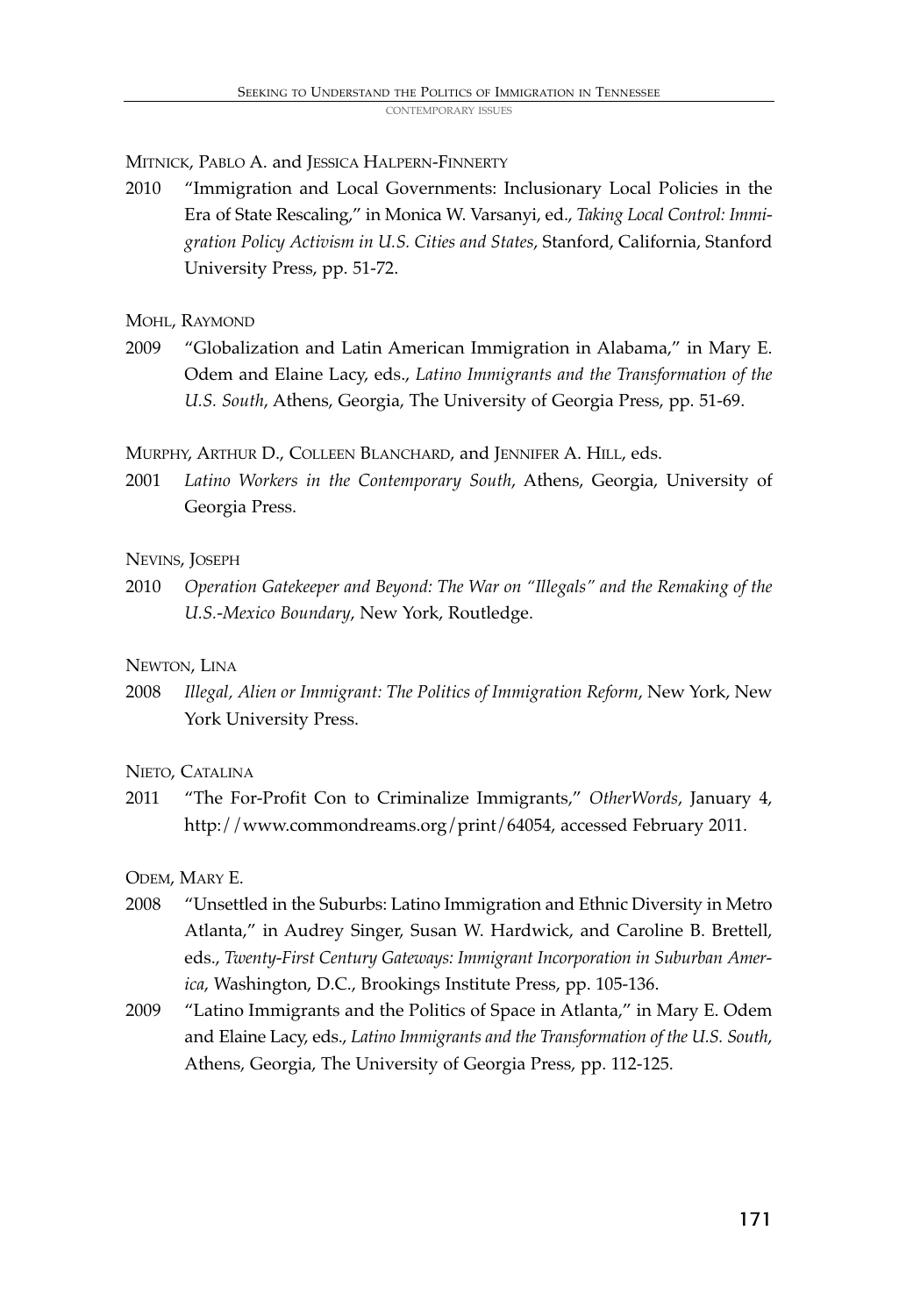ODEM, MARY E. and ELAINE LACY, eds.

- 2009 *Latino Immigrants and the Transformation of the U.S. South*, Athens, Georgia, The University of Georgia Press.
- ONO, KENT A. and JOHN M. SLOOP
- 2002 *Shifting Borders: Rhetoric, Immigration, and California's Proposition 187*, Philadelphia, Temple University Press.

PASSEL, JEFFREY

- 2005 "Unauthorized Migrants: Numbers and Characteristics: Background Briefing Prepared for Task Force on Immigration and America's Future," Pew Hispanic Research Center, www.pewhispanic.org, June 14.
- 2006 "The Size and Characteristics of the Unauthorized Migrant Population in the U.S., Estimates Based on the March 2005 Current Population Survey," Pew Hispanic Center Research Report, www.pewhispanic.org, March 7.

PEACOCK, JAMES L., HARRY L. WATSON, and CARRIE B. MATTHEWS, eds.

2005 *The American South in a Global World*, Chapel Hill, North Carolina, The University of North Carolina Press.

PLASCENCIA, LUIS

2009 "The 'Undocumented' Mexican Immigrant Question: Re-Examining the Framing Of Law And Illegalization in the United States," *Urban Anthropology* 38, nos. 2-4, pp. 375-434.

PORTES, ALEJANDRO

2009 "The New Latin Nation: Immigration and the Hispanic Population in the United States," in Fran Ansley and Jon Shefner, eds., *Global Connections, Local Receptions: New Latino Immigration to the Southeastern United States,* Knoxville, Tennessee, The University of Tennessee Press, pp. 3-34.

PORTES, ALEJANDRO and JOSH DEWIND

2004 "A Cross-Atlantic Dialogue: The Progress of Research and Theory in the Study of International Migration," *International Migration Review,* vol. 38, no. 3, pp. 828-851.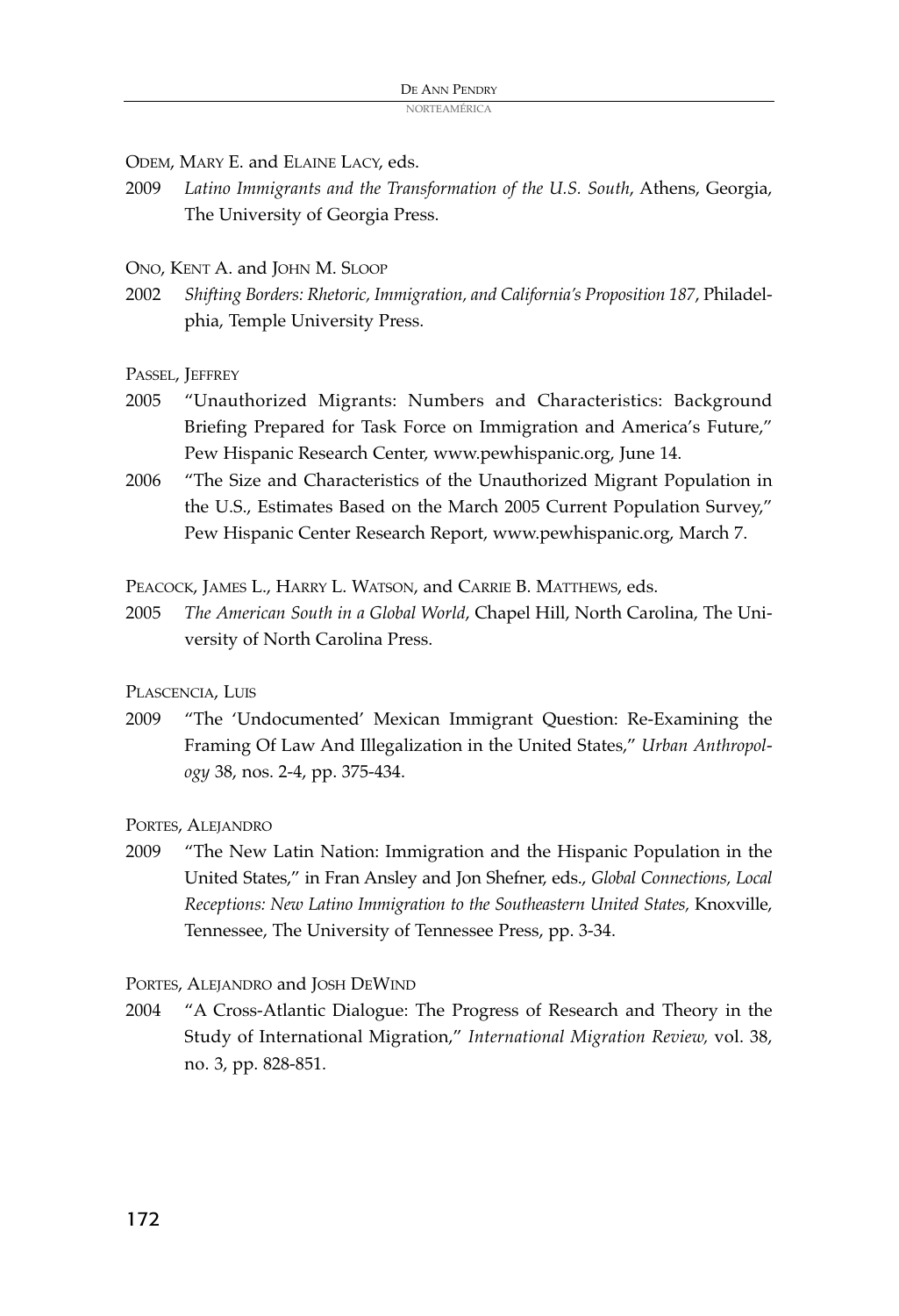PRICE, MARIE and AUDREY SINGER

2008 "Edge Gateways: Immigrants, Suburbs, and the Politics of Reception in Metropolitan Washington," in Audrey Singer, Susan W. Hardwick, and Caroline B. Brettell, eds., *Twenty-First Century Gateways: Immigrant Incorporation in Suburban America*, Washington, D.C., Brookings Institute Press, pp. 137-168.

RAMAKRISHNAN, S. KARTHICK and TOM (TAK) WONG

2010 "Partisanship, Not Spanish: Explaining Municipal Ordinances Affecting Undocumented Immigrants," in Monica W. Varsanyi, ed., *Taking Local Control: Immigration Policy Activism in U.S. Cities and States*, Stanford, California, Stanford University Press, pp. 73-93.

ROSS, JANNELL and CHRIS ECHEGARAY

2009 "Deportation policies steer illegal immigrants to shadows," *The Tennessean*, July 2, http://www.tnimmigrant.org/tirrc-in-the-news/?currentPage=2, accessed August 7, 2011.

SASSEN, SASKIA

- 2000 *Cities in a World Economy,* 2nd. ed., Thousand Oaks, California, Pine Forge Press.
- 2006 *Territory Authority Rights: From Medieval to Global Assemblages*, updated ed., Princeton, New Jersey, Princeton University Press.

SEIF, HINDA

2010 "'Tired of Illegals,' Immigrant Driver's Licenses, Constituent Letters, and Shifting Restrictionist Discourse in California," in Monica W. Varsanyi, ed., *Taking Local Control: Immigration Policy Activism in U.S. Cities and States*, Stanford, California, Stanford University Press, pp. 275-294.

SHUTIKA, DEBRA LATTANZI

2008 "The Ambivalent Welcome: Cinco de Mayo and the Symbolic Expression of Local Identity and Ethnic Relations," in Douglas Massey, ed., *New Facesin New Places: The Changing Geography of American Immigration*, New York, Russell Sage Foundation, pp. 274-307.

SINGER, AUDREY, SUSAN W. HARDWICK, and CAROLINE B. BRETTELL, eds.

2008 *Twenty-First Century Gateways: Immigrant Incorporation in Suburban America*, Washington, D.C., Brookings Institute Press.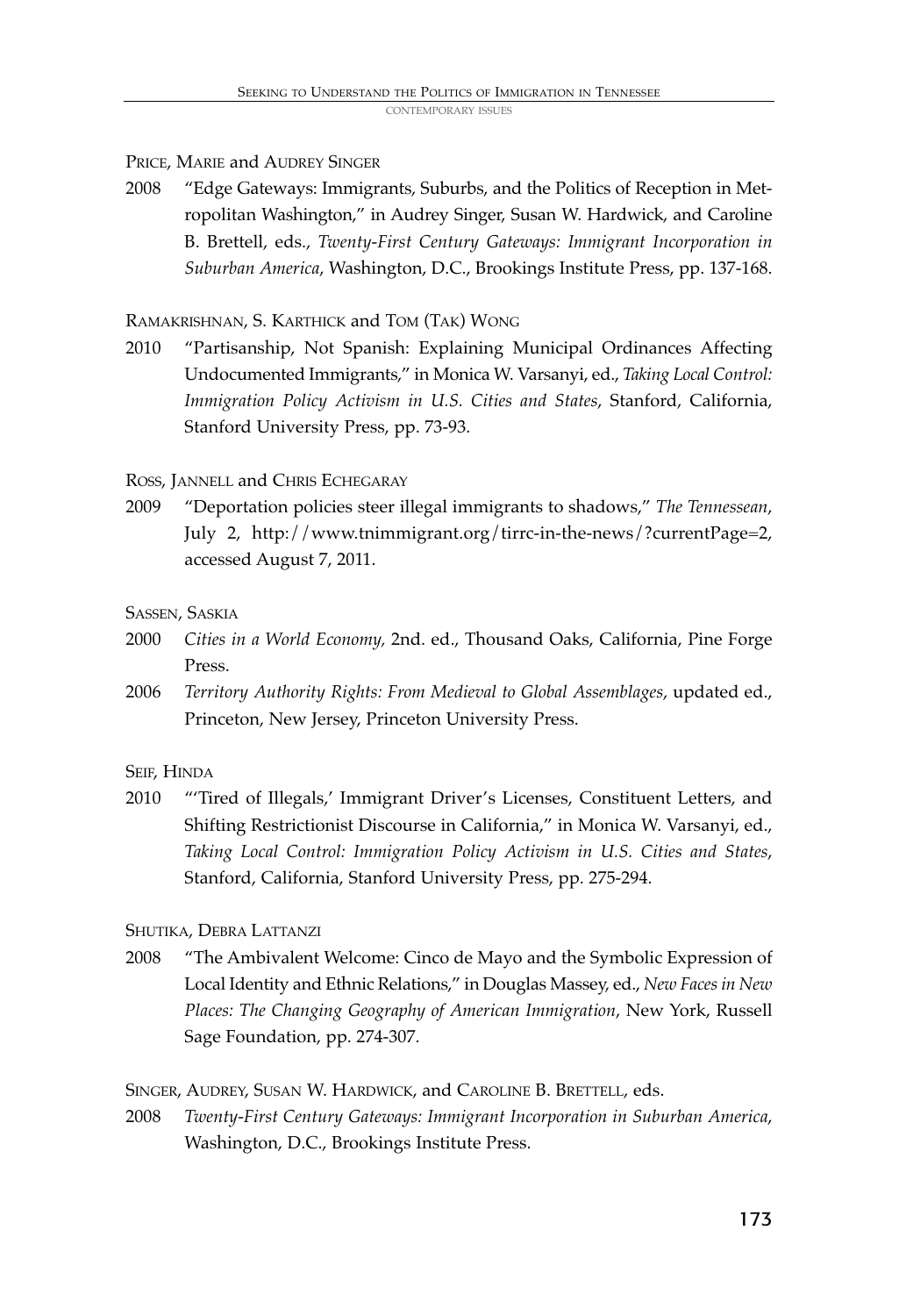SLACK, JEREMY and SCOTT WHITEFORD

2011 "Violence and Migration on the Arizona-Sonora Border," *Human Organization,* vol. 70, no. 1, pp. 11-21.

#### SMITH, BARBARA ELLEN

2009 "Market Rivals or Class Allies? Relations between African American and Latino Immigrant Workers in Memphis," in Fran Ansley and Jon Shefner, eds., *Global Connections, Local Receptions: New Latino Immigration to the Southeastern United States,* Knoxville, Tennessee, The University of Tennessee Press, pp. 299-318.

SMITH, HEATHER A. and OWEN J. FURUSETH, EDS.

2006 *Latinos in the New South: Transformations of Place*, Burlington, Vermont, Ashgate.

SMITH, ROBERT COURTNEY

2006 *Mexican New York: Transnational Lives of New Immigrants*, Berkeley, University of California Press.

#### STEPHEN, LYNN

2007 *Transborder Lives: Indigenous Oaxacans in Mexico, California, and Oregon*, Durham, North Carolina, Duke University Press.

#### STRIFFLER, STEVE

2005 *Chicken: The Dangerous Transformation of America's Favorite Food*, New Haven, Connecticut, Yale University Press.

STUESSE, ANGELA C.

2009 "Race, Migration, and Labor Control: Neoliberal Challenges to Organizing Mississippi's Poultry Workers," in Mary E. Odem and Elaine Lacy, eds., *Latino Immigrants and the Transformation of the U.S. South*, Athens, Georgia, The University of Georgia Press, pp. 91-111.

STULL, DONALD, MICHAEL BROADWAY, and DAVID GRIFFITH, eds.

1995 *Any Way You Cut It: Meat Processing and Small Town America*, Lawrence, Kansas, University of Kansas Press.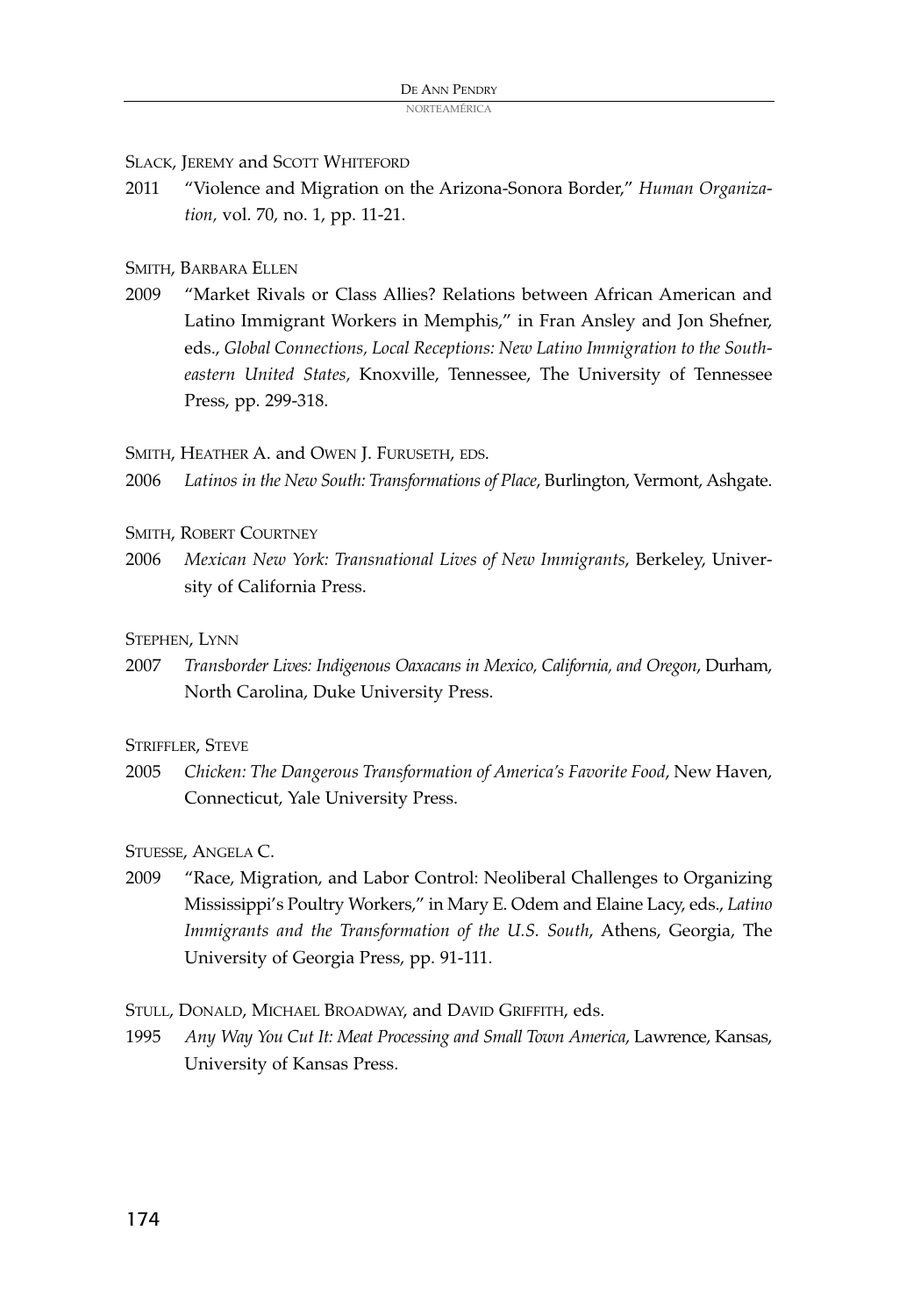#### SULLIVAN, LAURA

2010 "Prison Economics Help DriveAriz.Immigration Law," October 28, http://www .npr.org/templates/story/story.php?storyId=130833741, accessed February 2011.

#### TENNESSEE ELECTRIC COOPERATIVE ASSOCIATION

2007 "105<sup>th</sup> General Assembly, State of Tennessee," Nashville, Tennessee, Tennessee Electric Cooperative Association.

TENNESSEE SECRETARY OF STATE

- 2005 *Tennessee Blue Book 2005-2006*, Nashville, Tennessee Secretary of State.
- 2009 *Tennessee Blue Book 2009-2010*, Nashville, Tennessee Secretary of State.

TIRRC (TENNESSEE IMMIGRANT AND REFUGEE RIGHTS COALITION)

- 2007 Internal documents discussing Tennessee legislation.
- 2008 Internal documents discussing Tennessee legislation.
- 2011a "Some TN Lawmakers Distracted by Anti-Immigration Bills: Divisive Social Agenda Completely Out of Step with Economic Priorities," David Morales Press Release, February 16.
- 2011b www.tnimmigrant.org/history/.

VARSANYI, MONICA W.

- 2010a (editor) *Taking Local Control: Immigration Policy Activism in U.S. Cities and States*, Stanford, California, Stanford University Press.
- 2010b (author) "Immigration Policy Activism in U.S. States and Cities: Interdisciplinary Perspectives," in Monica W. Varsanyi, ed., *Taking Local Control: Immigration Policy Activism in U.S. Cities and States*, Stanford, California, Stanford University Press, pp. 1-27.

#### VELÁSQUEZ, LOIDA

2011 "Born in the USA means being an American," *Knoxville News Sentinel*, February 7, http://license.icopyright.net/user/viewFreeUse.act?fuid= MTE5MTM1MDU=, accessed March 2011.

#### WASLIN, MICHELE

2010 "Immigration Enforcement by State and Local Police: The Impact on the Enforcers and Their Communities," in Monica W. Varsanyi, ed., *Taking Local*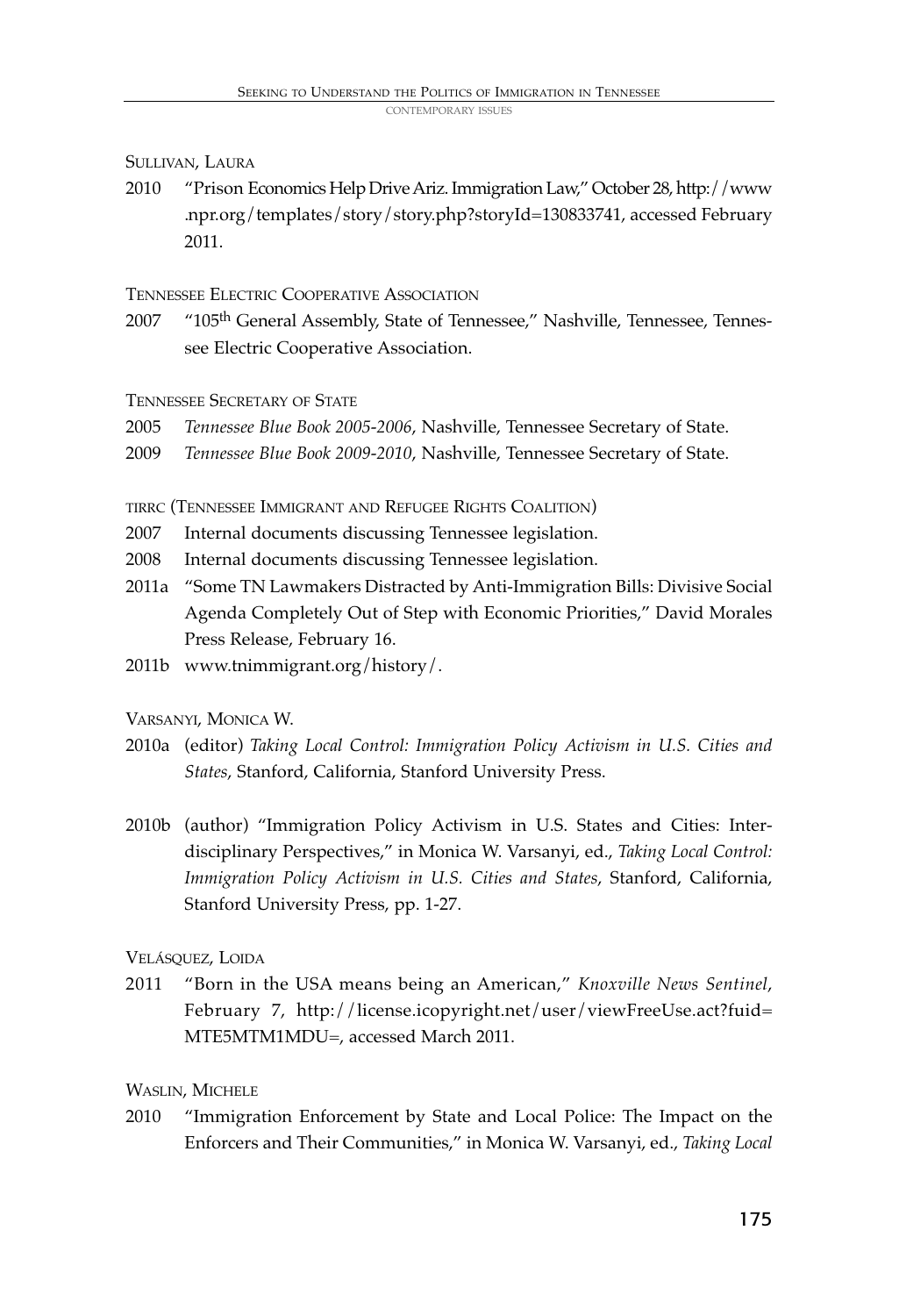*Control: Immigration Policy Activism in U.S. Cities and States*, Stanford, California, Stanford University Press, pp. 97-114.

WILSON, JILL H., AUDREY SINGER, and BROOKE DERENZIS

2010 "Growing Pains: Local Response to Recent Immigrant Settlement in Suburban Washington, D.C.," in Monica W. Varsanyi, ed., *Taking Local Control: Immigration Policy Activism in U.S. Cities and States*, Stanford, California, Stanford University Press, pp. 193-215.

WINDERS, JAMIE

- 2008 "Nashville's New 'Sonido': Latino Migration and the Changing Politics of Race," in Douglas Massey, ed., *New Faces in New Places: The Changing Geography of American Immigration*, New York, Russell Sage Foundation, pp. 249-273.
- 2009 "New American in a New South City? Immigrant and Refugee Politics in Nashville, Tennessee," in Mary E. Odem and Elaine Lacy, eds., *Latino Immigrants and the Transformation of the U.S. South*, Athens, Georgia, The University of Georgia Press, pp. 126-142.

WINDERS, JAMIE and BARBARA ELLEN SMITH

2010 "New Pasts: Historicizing Immigration, Race, and Place in the South," *Southern Spaces*, November 4, http://southernspaces.org/2010/new-pasts-histori cizing-immigration-race-and-place-south, accessed July 31, 2011.

ZLOLNISKI, CHRISTIAN

2006 *Janitors, Street Vendors, and Activists: The Lives of Mexican Immigrants in Silicon Valley*, Berkeley, University of California Press.

ZÚÑIGA, VÍCTOR and RUBÉN HERNÁNDEZ-LEÓN

- 2005 *New Destinations: Mexican Immigration in the United States*, New York, Russell Sage Foundation.
- 2009 "The Dalton Story: Mexican Immigration and Social Transformation in the Carpet Capital of the World," in Mary E. Odem and Elaine Lacy, eds., *Latino Immigrants and the Transformation of the U.S. South*, Athens, Georgia, The University of Georgia Press, pp. 34-50.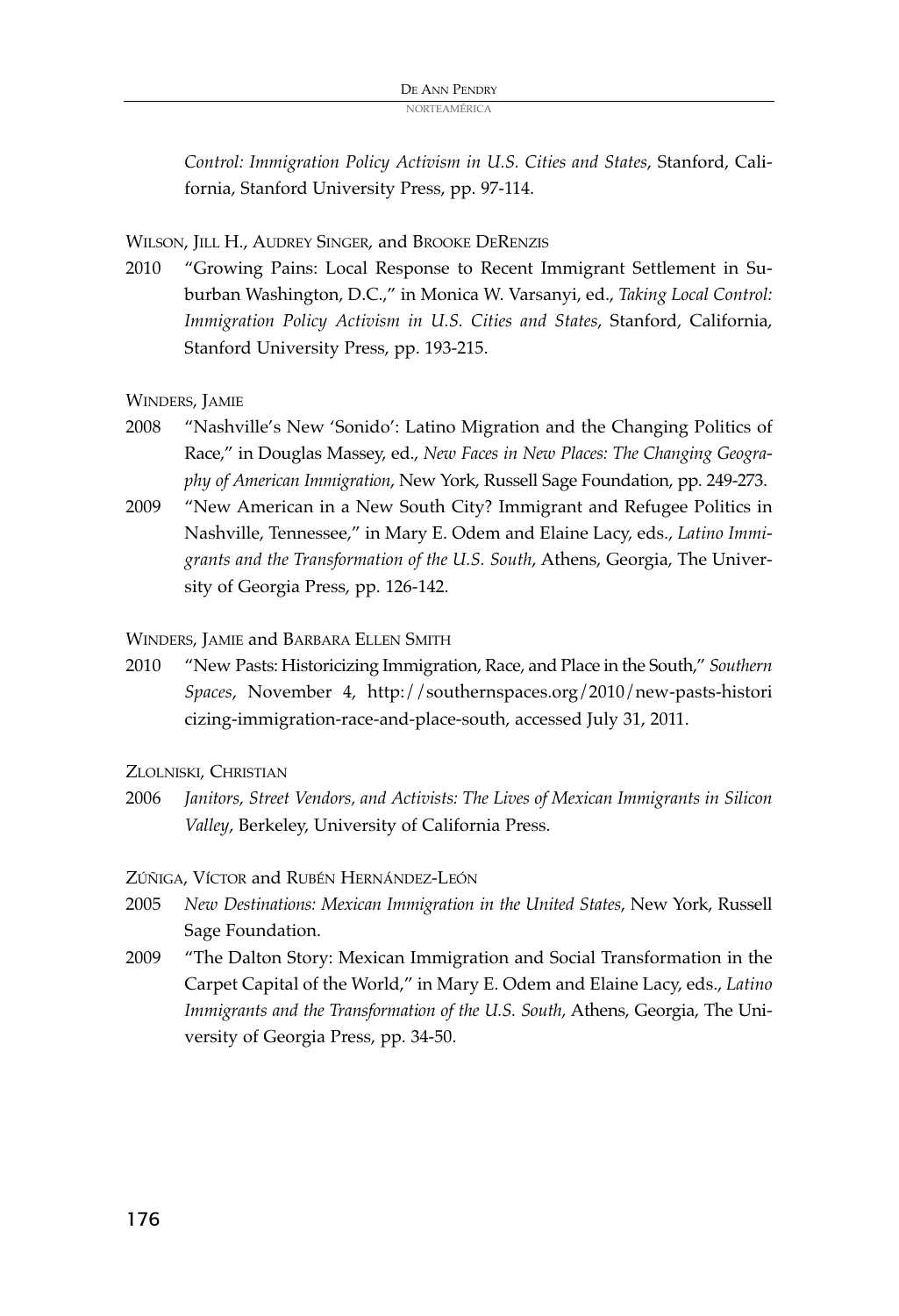# **FILMS**

- LEWIS, ANNE, director
- 2007 *Morristown: in the air and sun = en el aire y el sol*, DVD, Whitesburg, Kentucky, Appalshop.

PARK, ANNABEL and ERIC BYLER, directors and producers

2007 *9500 Liberty*, DVD, also produced by Chris Rigopulos, Alex Rigopulos, and Jeff Man, www.9500liberty.com

SANDOVAL, CARLOS and CATHERINE TAMBINI, directors and producers

2004 *Farmingville*, DVD, Docurama, written by Carlos Sandoval, [S.I.], distributed by New Video, premiered on Public Broadcasting Service's *Point of View*, June 22.

SNYDER, KIM

2011 *Welcome to Shelbyville*, DVD, BeCause Foundation in association with Active Voice, executive producers, www.welcometoshelbyvillefilm.com.

### **Music**

Sweet Honey in the Rock "Are We a Nation?" http://www.youtube.com/watch?v=a6KvSjHR18A

### Taboo

"One Heart, One Beat," http://www.youtube.com/watch?v=xaCxTO3Z3vk

### REFERENCES FOR INFORMATION ON TENNESSEE LEGISLATORS

Tennessee Immigrant and Refugee Coalition

http://www.tnimmigrant.org

http://www.knoxnews.com/data/tennessee-census-diversity/

http://www.capitol.tn.gov